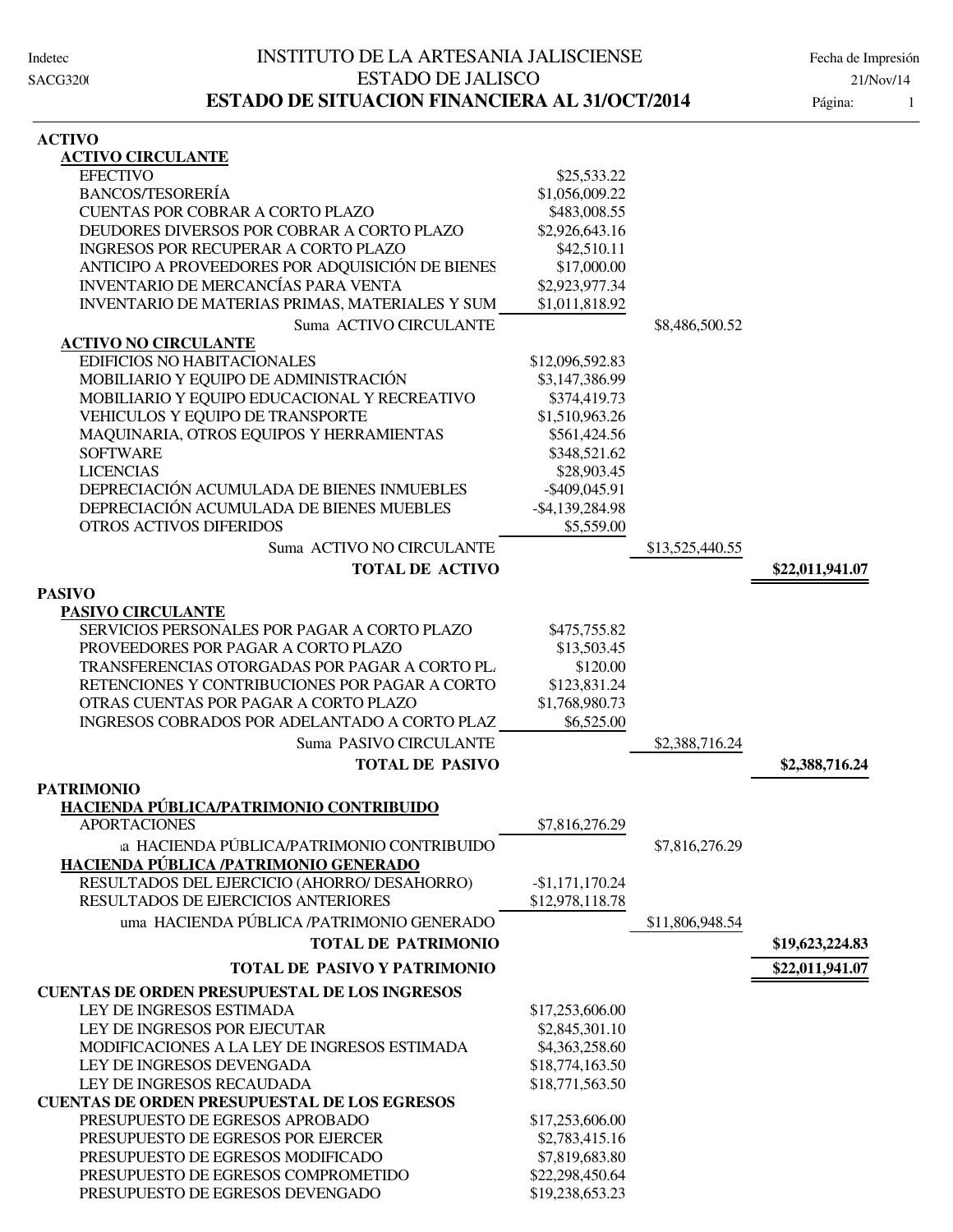PRESUPUESTO DE EGRESOS EJERCIDO \$18,741,753.77 PRESUPUESTO DE EGRESOS PAGADO \$18,743,265.55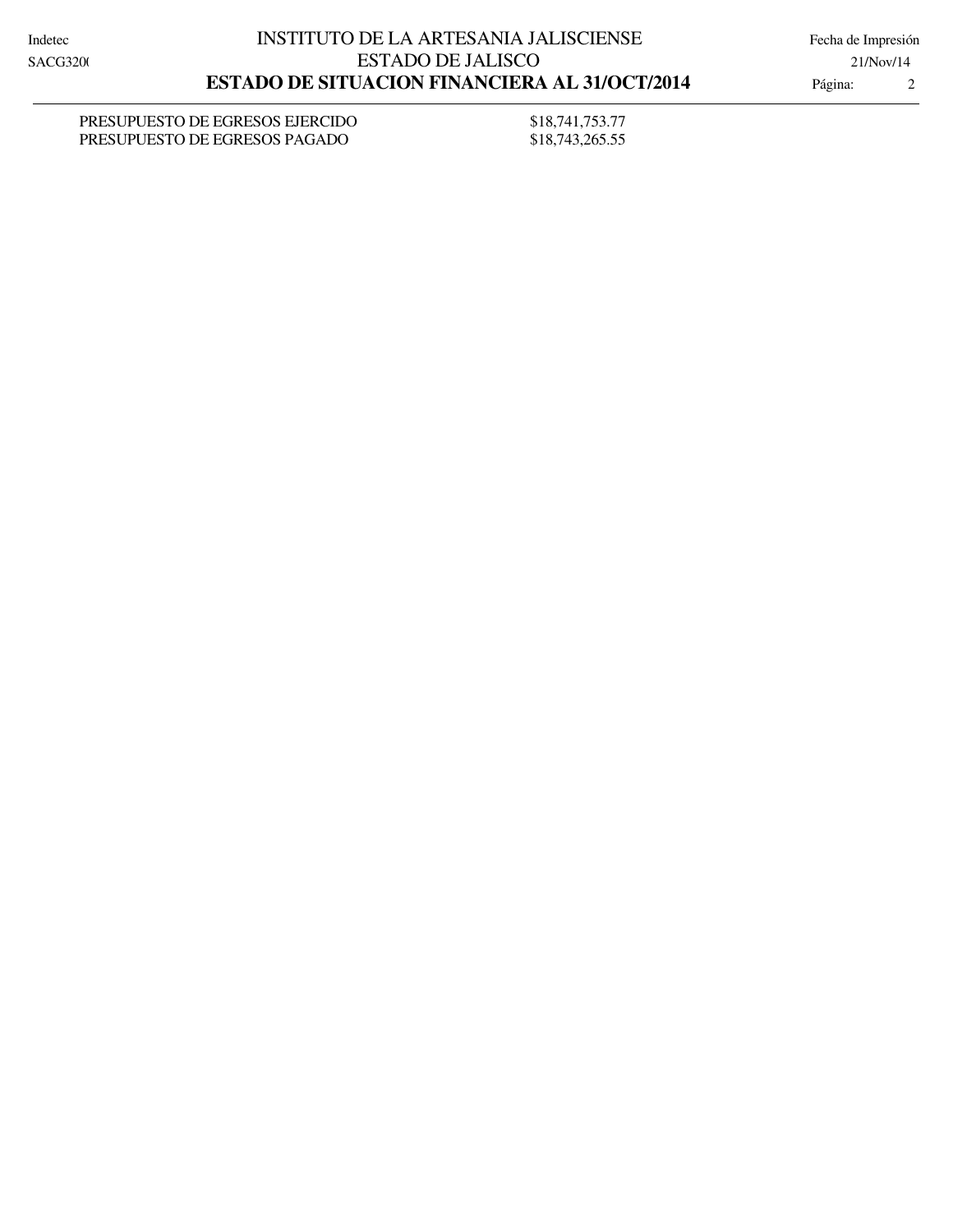#### Indetec 
INSTITUTO DE LA ARTESANIA JALISCIENSE

Indetec

Fecha de Impresión: ESTADO DE JALISCO 21-Nov-14

 $\bar{1}$ 

Página: 1

# Del 1°/Ene al 31/oct/2014 **ESTADO DE ACTIVIDADES**

| (Cifras en pesos y centavos)                            | 2014             | $\mathcal{O}_{\mathcal{O}}$ | 2013          | $\mathcal{O}_{\mathcal{O}}$ |
|---------------------------------------------------------|------------------|-----------------------------|---------------|-----------------------------|
| <b>1.- INGRESOS Y OTROS BENEFICIOS</b>                  | 18,918,163.53    | 100.00                      | 17,701,701.01 | 100.00                      |
| <b>INGRESOS DE GESTIÓN</b>                              | 1,573,027.80     | 8.31                        | 1,462,321.63  | 8.26                        |
| <b>INGRESOS POR VENTA DE BIENES Y SERVICIOS</b>         | 1,573,027.80     | 8.31                        | 1,462,321.63  | 8.26                        |
| INGRESOS POR VENTA DE BIENES Y SERVICIOS DE ORGANISMOS. | 1,573,027.80     | 8.31                        | 1,462,321.63  | 8.26                        |
| PARTICIPACIONES, APORTACIONES, TRANSFERENCIAS, ASI      | 17, 198, 535. 70 | 90.91                       | 16,168,982.80 | 91.34                       |
| <b>PARTICIPACIONES Y APORTACIONES</b>                   | 1,726,000.00     | 9.12                        |               |                             |
| <b>CONVENIOS</b>                                        | 1,726,000.00     | 9.12                        |               |                             |
| TRANSFERENCIAS, ASIGNACIONES, SUBSIDIOS Y OTRAS AY      | 15,472,535.70    | 81.79                       | 16,168,982.80 | 91.34                       |
| <b>SUBSIDIOS Y SUBVENCIONES</b>                         | 15,472,535.70    | 81.79                       | 16,168,982.80 | 91.34                       |
| <b>OTROS INGRESOS Y BENEFICIOS</b>                      | 146,600.03       | 0.77                        | 70,396.58     | 0.40                        |
| <b>INGRESOS FINANCIEROS</b>                             | 13,274.73        | 0.07                        | 61,154.60     | 0.35                        |
| <b>INGRESOS FINANCIEROS</b>                             | 13,274.73        | 0.07                        | 61,154.60     | 0.35                        |
| <b>OTROS INGRESOS Y BENEFICIOS VARIOS</b>               | 133,325.30       | 0.70                        | 9,241.98      | 0.05                        |
| OTROS INGRESOS Y BENEFICIOS VARIOS                      | 133,325.30       | 0.70                        | 9,241.98      | 0.05                        |

| 2.- GASTOS Y OTRAS PERDIDAS                        | 19,914,336.06 | 100.00   | 16,868,217.56 | 100.00 |
|----------------------------------------------------|---------------|----------|---------------|--------|
| <b>GASTOS DE FUNCIONAMIENTO</b>                    | 18,212,728.84 | 91.46    | 14,010,828.32 | 83.06  |
| <b>SERVICIOS PERSONALES</b>                        | 11,561,050.10 | 58.05    | 10,338,625.23 | 61.29  |
| REMUNERACIONES AL PERSONAL DE CARÁCTER PERMANENTE  | 7,206,839.29  | 36.19    | 6,720,727.83  | 39.84  |
| REMUNERACIONES AL PERSONAL DE CARÁCTER TRANSITORIO | 477,432.51    | 2.40     | 146,829.81    | 0.87   |
| REMUNERACIONES ADICIONALES Y ESPECIALES            | 1,301,566.05  | 6.54     | 800,054.24    | 4.74   |
| <b>SEGURIDAD SOCIAL</b>                            | 1,476,957.62  | 7.42     | 1,252,949.84  | 7.43   |
| OTRAS PRESTACIONES SOCIALES Y ECONÓMICAS           | 279,997.46    | 1.41     | 712,200.29    | 4.22   |
| PAGO DE ESTÍMULOS A SERVIDORES PÚBLICOS            | 818,257.17    | 4.11     | 705,863.22    | 4.18   |
| <b>MATERIALES Y SUMINISTROS</b>                    | 2,147,463.89  | 10.78    | 636,033.43    | 3.77   |
| MATERIALES DE ADMINISTRACIÓN, EMISIÓN DE DOCUMENTO | 227,509.43    | 1.14     | 323,253.88    | 1.92   |
| <b>ALIMENTOS Y UTENSILIOS</b>                      | 33,581.69     | 0.17     | 15,665.10     | 0.09   |
| MATERIAS PRIMAS Y MATERIALES DE PRODUCCIÓN Y COMER | 1,680,746.51  | 8.44     | 174,550.45    | 1.03   |
| MATERIALES Y ARTÍCULOS DE CONSTRUCCIÓN Y DE REPARA | 32,475.91     | 0.16     | 37,946.14     | 0.22   |
| PRODUCTOS QUÍMICOS, FARMACÉUTICOS Y DE LABORATORIO | 149.30        | $0.00\,$ | 236.00        | 0.00   |
| COMBUSTIBLES, LUBRICANTES Y ADITIVOS               | 103,794.08    | 0.52     | 62,515.76     | 0.37   |
| VESTUARIO, BLANCOS, PRENDAS DE PROTECCIÓN Y ARTÍCU | 45,050.00     | 0.23     | 4,512.03      | 0.03   |
| HERRAMIENTAS, REFACCIONES Y ACCESORIOS MENORES     | 24,156.97     | 0.12     | 17,354.07     | 0.10   |
| <b>SERVICIOS GENERALES</b>                         | 4,504,214.85  | 22.62    | 3,036,169.66  | 18.00  |
| SERVICIOS BÁSICOS                                  | 420,926.60    | 2.11     | 353,543.00    | 2.10   |
| <b>SERVICIOS DE ARRENDAMIENTO</b>                  | 73,581.26     | 0.37     | 116,197.89    | 0.69   |
| SERVICIOS PROFESIONALES, CIENTÍFICOS Y TÉCNICOS Y  | 183,671.35    | 0.92     | 172,918.12    | 1.03   |
| SERVICIOS FINANCIEROS, BANCARIOS Y COMERCIALES     | 239,282.55    | 1.20     | 261,652.77    | 1.55   |
| SERVICIOS DE INSTALACIÓN, REPARACIÓN, MANTENIMIENT | 370,643.42    | 1.86     | 196,233.52    | 1.16   |
| SERVICIOS DE COMUNICACIÓN SOCIAL Y PUBLICIDAD      | 412,675.71    | 2.07     | 187,202.51    | 1.11   |
| SERVICIOS DE TRASLADO Y VIÁTICOS                   | 409,384.33    | 2.06     | 408,551.40    | 2.42   |
| <b>SERVICIOS OFICIALES</b>                         | 2,363,212.77  | 11.87    | 1,281,641.70  | 7.60   |
| <b>OTROS SERVICIOS GENERALES</b>                   | 30,836.86     | 0.15     | 58,228.75     | 0.35   |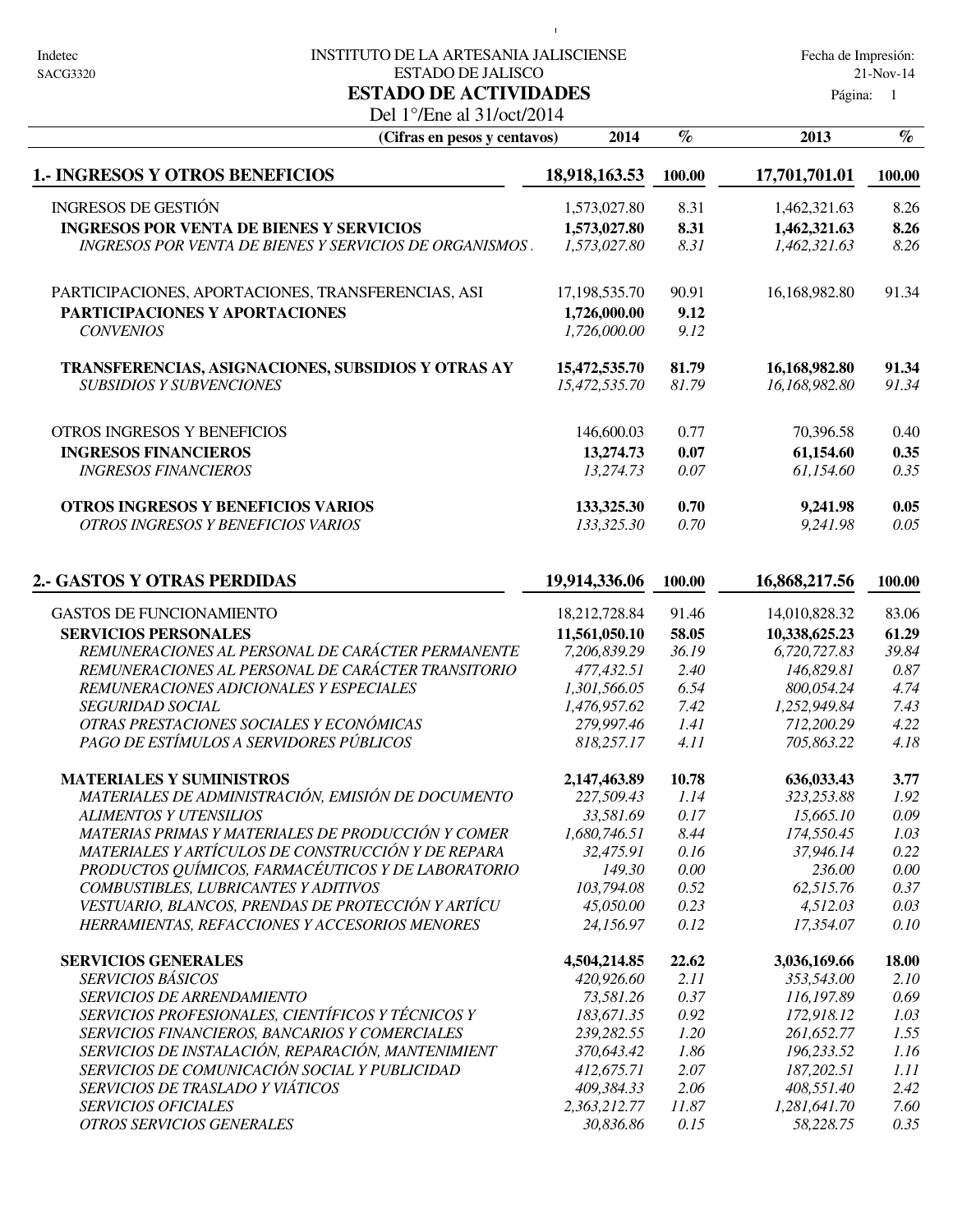## Indetec 
Solomon Institution DE LA ARTESANIA JALISCIENSE Fecha de Impresión: ESTADO DE JALISCO 21-Nov-14 **ESTADO DE ACTIVIDADES**

| agina: |  |
|--------|--|
|--------|--|

| Del 1 $^{\circ}$ /Ene al 31/oct/2014               |              |      |              |       |
|----------------------------------------------------|--------------|------|--------------|-------|
| (Cifras en pesos y centavos)                       | 2014         | $\%$ | 2013         | $\%$  |
| TRANSFERENCIAS, ASIGNACIONES, SUBSIDIOS Y OTRAS AY | 647,500.00   | 3.25 | 448,400.00   | 2.66  |
| <b>AYUDAS SOCIALES</b>                             | 647,500.00   | 3.25 | 448,400.00   | 2.66  |
| AYUDAS SOCIALES A PERSONAS                         | 7,000.00     | 0.04 | 1,200.00     | 0.01  |
| AYUDAS SOCIALES A INSTITUCIONES                    | 640,500.00   | 3.22 | 447,200.00   | 2.65  |
| OTROS GASTOS Y PÉRDIDAS EXTRAORDINARIAS            | 1,054,107.22 | 5.29 | 2,408,989.24 | 14.28 |
| ESTIMACIONES, DEPRECIACIONES, DETERIOROS, OBSOLESC | 0.00         | 0.00 | 193,788.25   | 1.15  |
| DEPRECIACIÓN DE BIENES INMUEBLES                   | 0.00         | 0.00 | 18,122.73    | 0.11  |
| <b>DEPRECIACIÓN DE BIENES MUEBLES</b>              | 0.00         | 0.00 | 175,665,52   | 1.04  |
| <b>DISMINUCIÓN DE INVENTARIOS</b>                  | 852,166.59   | 4.28 | 1,859,226.77 | 11.02 |
| DISMINUCIÓN DE INVENTARIOS DE MERCANCÍAS PARA VENT | 852.166.59   | 4.28 | 1,859,226.77 | 11.02 |
| <b>OTROS GASTOS</b>                                | 201,940.63   | 1.01 | 355,974.22   | 2.11  |
| <b>BONIFICACIONES Y DESCUENTOS OTORGADOS</b>       | 201,940.63   | 1.01 | 355,974.22   | 2.11  |
| Desahorro/Ahorro Neto del Ejercicio                | -996,172.53  |      | 833,483.45   |       |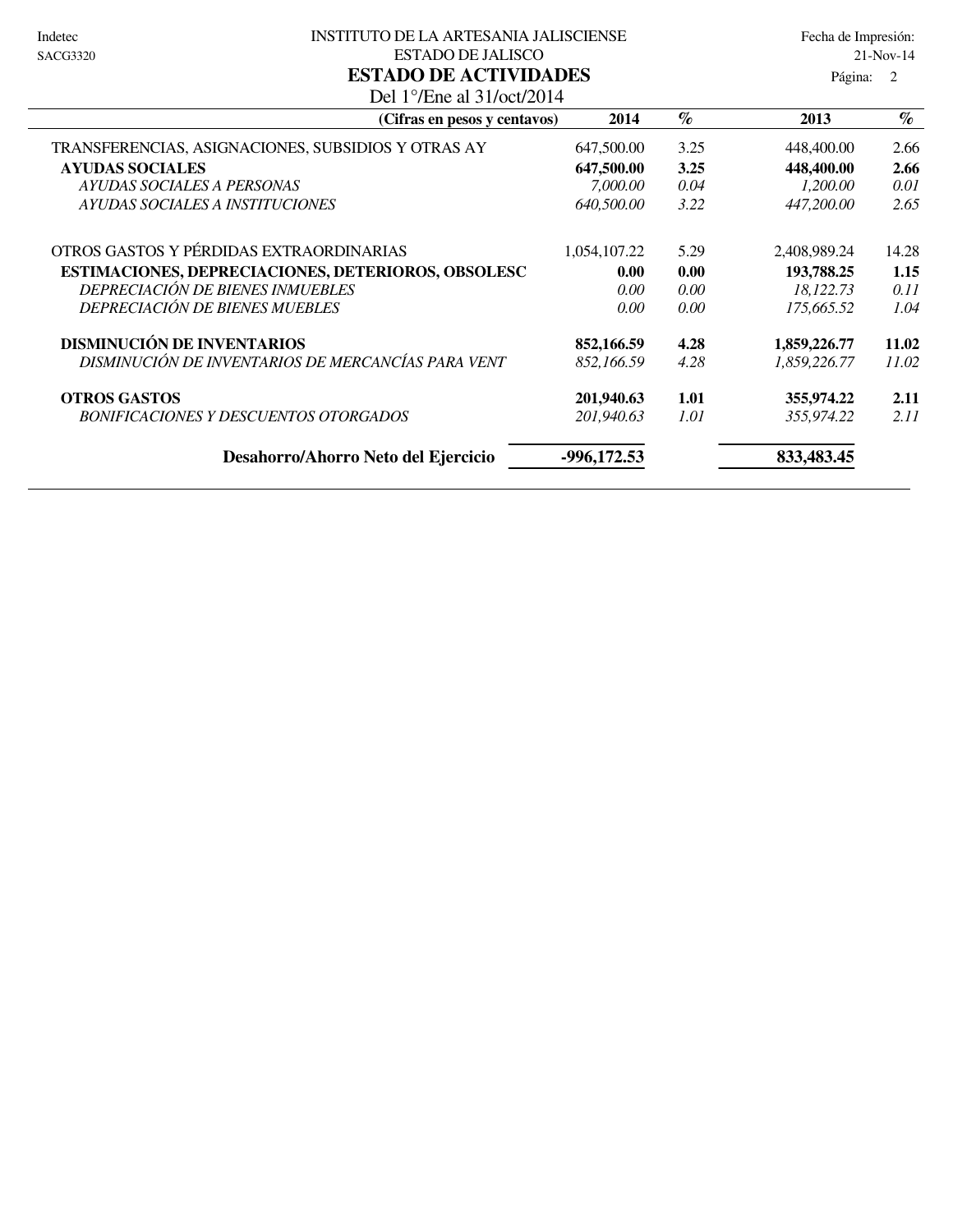## Indetec 
INSTITUTO DE LA ARTESANIA JALISCIENSE

Indetec

Fecha de Impresión: ESTADO DE JALISCO 21-Nov-14 **ESTADO DE RESULTADOS** Página:

 $\bar{1}$ 

1

# FORMA POR OBJETO DEL GASTO

**(Cifras en pesos y centavos)**

|                                                 | <b>PERIODO</b>       | $\%$       | <b>ACUMULADO</b>      | $\%$       |
|-------------------------------------------------|----------------------|------------|-----------------------|------------|
|                                                 | 1/oct al 31/oct/2014 |            | 1°/Ene al 31/oct/2014 |            |
| 1.-INGRESOS                                     |                      |            |                       |            |
| <b>INGRESOS POR VENTA DE BIENES Y SERVICIOS</b> | 115,826.78           | 7.06%      | 1,573,027.80          | 8.31%      |
| <b>CONVENIOS</b>                                | 0.00                 | $0.00\%$   | 1,726,000.00          | 9.12%      |
| <b>SUBSIDIOS Y SUBVENCIONES</b>                 | 1,524,000.49         | 92.87%     | 15,472,535.70         | 81.79%     |
| <b>INGRESOS FINANCIEROS</b>                     | 597.00               | 0.04%      | 13,274.73             | $0.07\%$   |
| OTROS INGRESOS Y BENEFICIOS VARIOS              | 629.30               | 0.04%      | 133,325.30            | $0.70\%$   |
|                                                 | 1,641,053.57         | $100.00\%$ | 18,918,163.53         | $100.00\%$ |
| 2. $GASTOS$                                     |                      |            |                       |            |
| REMUNERACIONES AL PERSONAL DE CARÁCTER P        | 710,797.77           | 31.17%     | 7,206,839.29          | 36.19%     |
| REMUNERACIONES AL PERSONAL DE CARÁCTER T        | 64,679.70            | 2.84%      | 477,432.51            | 2.40%      |
| REMUNERACIONES ADICIONALES Y ESPECIALES         | 132,392.91           | 5.81%      | 1,301,566.05          | 6.54%      |
| <b>SEGURIDAD SOCIAL</b>                         | 142,774.17           | 6.26%      | 1,476,957.62          | 7.42%      |
| OTRAS PRESTACIONES SOCIALES Y ECONÓMICAS        | 19,349.40            | $0.85\%$   | 279,997.46            | 1.41%      |
| PAGO DE ESTÍMULOS A SERVIDORES PÚBLICOS         | 52,700.15            | 2.31%      | 818,257.17            | 4.11%      |
| MATERIALES DE ADMINISTRACIÓN, EMISIÓN DE        | 8,636.23             | 0.38%      | 227,509.43            | $1.14\%$   |
| <b>ALIMENTOS Y UTENSILIOS</b>                   | 2,328.95             | $0.10\%$   | 33,581.69             | 0.17%      |
| MATERIAS PRIMAS Y MATERIALES DE PRODUCCI        | 524,180.41           | 22.98%     | 1,680,746.51          | 8.44%      |
| MATERIALES Y ARTÍCULOS DE CONSTRUCCIÓN Y        | 3,243.17             | 0.14%      | 32,475.91             | 0.16%      |
| PRODUCTOS QUÍMICOS, FARMACÉUTICOS Y DE L        | 0.00                 | $0.00\%$   | 149.30                | $0.00\%$   |
| COMBUSTIBLES, LUBRICANTES Y ADITIVOS            | 11,719.52            | 0.51%      | 103,794.08            | 0.52%      |
| VESTUARIO, BLANCOS, PRENDAS DE PROTECCIÓ        | 10,594.48            | 0.46%      | 45,050.00             | 0.23%      |
| HERRAMIENTAS, REFACCIONES Y ACCESORIOS M        | 1,721.72             | $0.08\%$   | 24,156.97             | 0.12%      |
| <b>SERVICIOS BÁSICOS</b>                        | 73,496.29            | 3.22%      | 420,926.60            | 2.11%      |
| SERVICIOS DE ARRENDAMIENTO                      | 8,332.56             | 0.37%      | 73,581.26             | 0.37%      |
| SERVICIOS PROFESIONALES, CIENTÍFICOS Y T        | 58,223.00            | 2.55%      | 183,671.35            | 0.92%      |
| SERVICIOS FINANCIEROS, BANCARIOS Y COMER        | 1,999.37             | $0.09\%$   | 239,282.55            | 1.20%      |
| SERVICIOS DE INSTALACIÓN, REPARACIÓN, MA        | 12,159.88            | 0.53%      | 370,643.42            | 1.86%      |
| SERVICIOS DE COMUNICACIÓN SOCIAL Y PUBLI        | 144,928.87           | 6.35%      | 412,675.71            | 2.07%      |
| SERVICIOS DE TRASLADO Y VIÁTICOS                | 35,453.50            | 1.55%      | 409,384.33            | 2.06%      |
| <b>SERVICIOS OFICIALES</b>                      | 199,287.50           | 8.74%      | 2,363,212.77          | 11.87%     |
| OTROS SERVICIOS GENERALES                       | 0.00                 | $0.00\%$   | 30,836.86             | 0.15%      |
| <b>AYUDAS SOCIALES A PERSONAS</b>               | 120.00               | $0.01\%$   | 7,000.00              | $0.04\%$   |
| AYUDAS SOCIALES A INSTITUCIONES                 | 50,000.00            | 2.19%      | 640,500.00            | 3.22%      |
| DISMINUCIÓN DE INVENTARIOS DE MERCANCÍAS        | $0.00\,$             | $0.00\%$   | 852,166.59            | 4.28%      |
| BONIFICACIONES Y DESCUENTOS OTORGADOS           | 11,535.79            | 0.51%      | 201,940.63            | 1.01%      |
|                                                 | 2,280,655.34         | $100.00\%$ | 19,914,336.06         | 100.00%    |
| PERDIDA DEL EJERCICIO                           | $-639,601.77$        |            | -996,172.53           |            |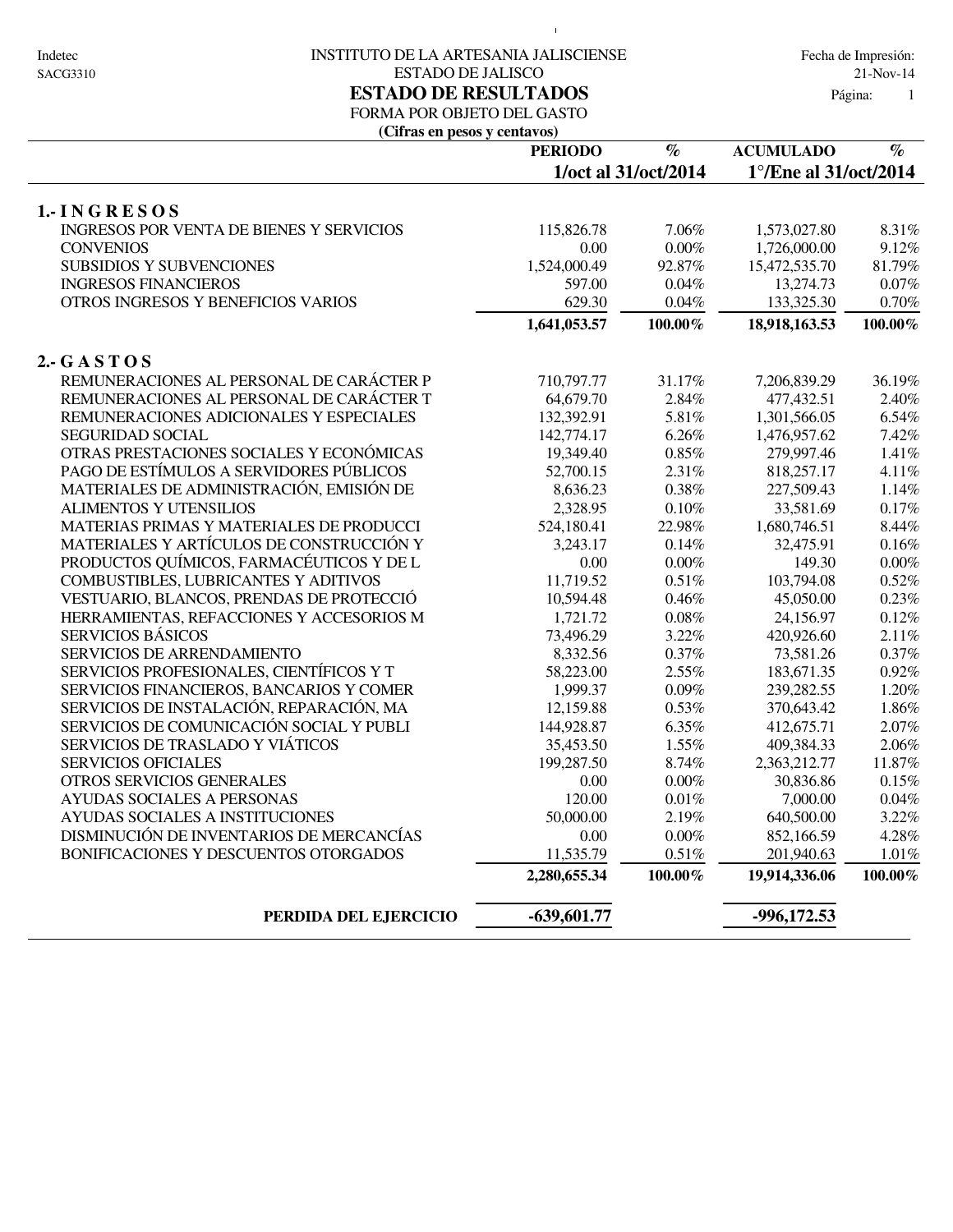#### INSTITUTO DE LA ARTESANIA JALISCIENSE Indetec Fecha de Impresión: ESTADO DE JALISCO 21-Nov-14<br> **IGEN Y APLICACION DE RECURSOS** Página: 1 **DE 01/OCT AL 31/OCT/14 ESTADO DE ORIGEN Y APLICACION DE RECURSOS**

| <b>ORIGEN DE LOS RECURSOS</b>                      |              |
|----------------------------------------------------|--------------|
| EXISTENCIA EN EFECTIVO Y EQUIVALENTES AL 30/sep/14 | 1,580,664.48 |
| <b>INGRESOS POR VENTA DE BIENES Y SERVICIOS</b>    | 115,826.78   |
| TRANSFERENCIAS, ASIGNACIONES, SUBSIDIOS            | 1,524,000.49 |
| <b>INGRESOS FINANCIEROS</b>                        | 597.00       |
| OTROS INGRESOS Y BENEFICIOS VARIOS                 | 629.30       |
| Disminuciones del Activo                           | 2,534,453.48 |
| Incrementos del Pasivo                             | 3,804,210.27 |
| Incrementos del Patrimonio                         | 388,935.00   |
| <b>TOTAL ORIGEN</b>                                | 9,949,316.80 |
| <b>APLICACION DE LOS RECURSOS</b>                  |              |
| <b>SERVICIOS PERSONALES</b>                        | 1,122,694.10 |
| <b>MATERIALES Y SUMINISTROS</b>                    | 562,424.48   |
| <b>SERVICIOS GENERALES</b>                         | 533,880.97   |
| <b>AYUDAS SOCIALES</b>                             | 50,120.00    |
| <b>OTROS GASTOS</b>                                | 11,535.79    |
| Incrementos del Activo                             | 2,805,760.18 |
| Disminuciones del Pasivo                           | 3,781,358.84 |
| EXISTENCIA EN EFECTIVO Y EQUIVALENTES AL 31/oct/14 | 1,081,542.44 |
| <b>TOTAL APLICACION</b>                            | 9,949,316.80 |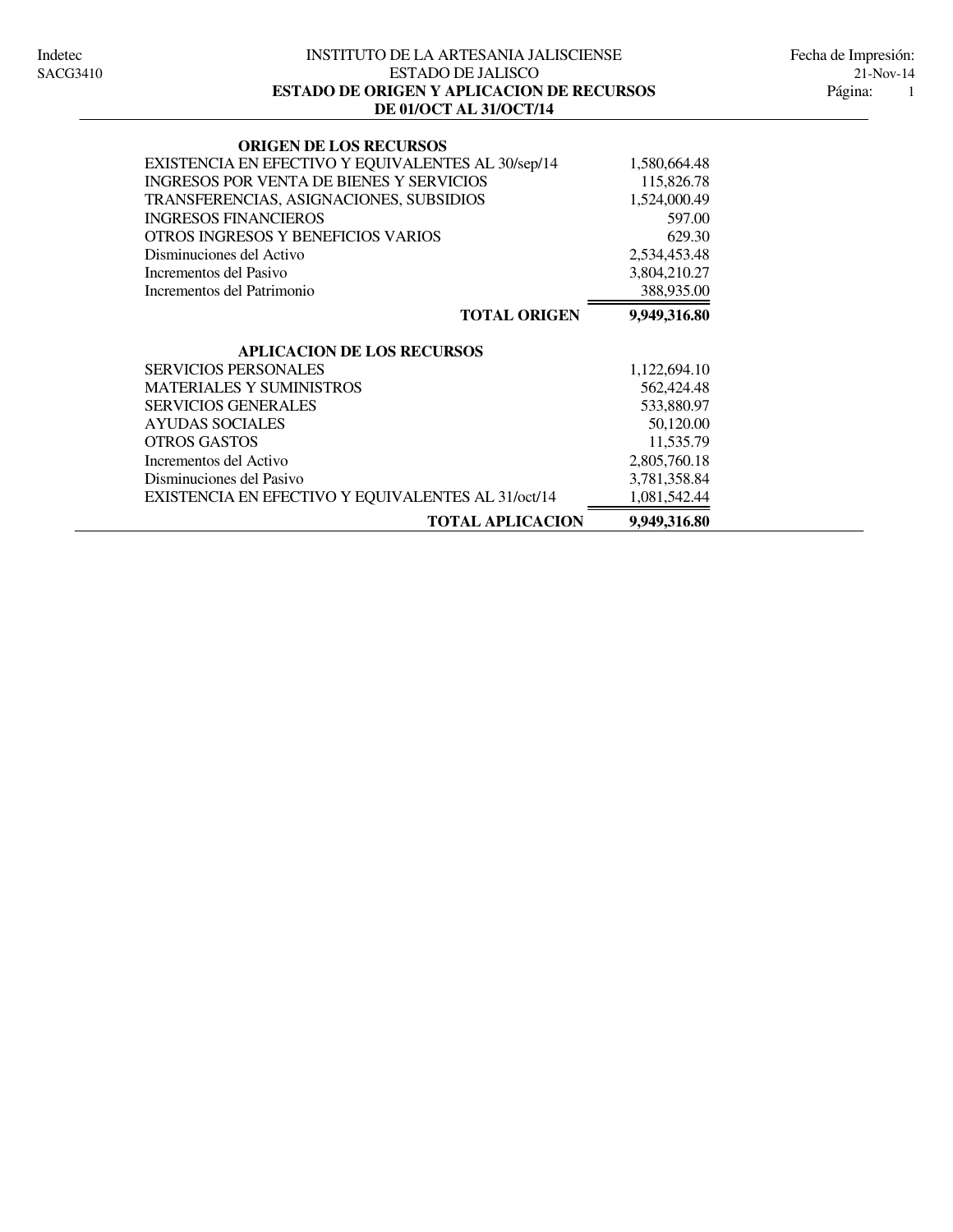| Indetec  |
|----------|
| SACG390A |

## INSTITUTO DE LA ARTESANIA JALISCIENSE EN ENTRE EN ENTRE Fecha de Impresión: ESTADO DE JALISCO 21-Nov-14 **ESTADO DE VARIACIONES EN LA HACIENDA PÚBLICA AL 31/oct/2014** Página: 1

|                                                                         | <b>HACIENDA</b>    | ACIENDA PUBLICA/PATRIMONIO GENERAD |                  | <b>AJUSTES</b>     |                |
|-------------------------------------------------------------------------|--------------------|------------------------------------|------------------|--------------------|----------------|
|                                                                         | <b>PUBLICA</b>     | <b>EJERCICIOS</b>                  | DEL              | <b>POR CAMBIOS</b> |                |
| <b>CONCEPTO</b>                                                         | <b>CONTRIBUIDO</b> | <b>ANTERIORES</b>                  | <b>EJERCICIO</b> | DE VALOR           | <b>TOTAL</b>   |
| HACIENDA PUBLICA/PATRIMONIO NETO AL FINAL DEL EJERCICIO ANTERIOR        |                    |                                    |                  |                    |                |
| Rectificaciones Resultado de Ejercicios Anteriores                      |                    | 951,489.00                         | $-951,489.00$    |                    |                |
| Cambios por Políticas contables y cambios por erroes contables          |                    |                                    |                  |                    |                |
|                                                                         | 0.00               | 951,489.00                         | -951,489.00      |                    | 0.00           |
| PATRIMONIO NETO INICAL AJUSTADO DEL EJERCICIO                           |                    |                                    |                  |                    |                |
| Actualizaciones y donaciones de capital                                 |                    |                                    | 7,816,276.29     |                    | 7,816,276.29   |
| Actualizaciones de la Hacienda Pública/Patrimonio Neto del Ejercicio    |                    |                                    |                  |                    |                |
|                                                                         | 0.00               | 0.00                               | 7,816,276.29     |                    | 7,816,276.29   |
| <b>VARIACIONES DE LA HACIENDA PUBLICA/PATRIMONIO NETO DEL EJERCICIO</b> |                    |                                    |                  |                    |                |
| Ganancias/Pérdidas por Revaluos                                         |                    |                                    |                  |                    |                |
| Reservas                                                                |                    |                                    |                  |                    |                |
| Resultado del Ejercicio: Ahorro/Desahorro                               |                    |                                    | $-996, 172.53$   |                    | $-996, 172.53$ |
| Otras variaciones de la Hacienda Pública/Patrimonio Neto                |                    | 12,978,118.78                      |                  |                    | 12,978,118.78  |
|                                                                         | 0.00               | 12,978,118.78                      | -996,172.53      |                    | 11,981,946.25  |
| SALDO NETO EN LA HACIENDA PUBLICA/PATRIMONIO                            | 0.00               | 13,929,607.78                      | 5,868,614.76     |                    | 19,798,222.54  |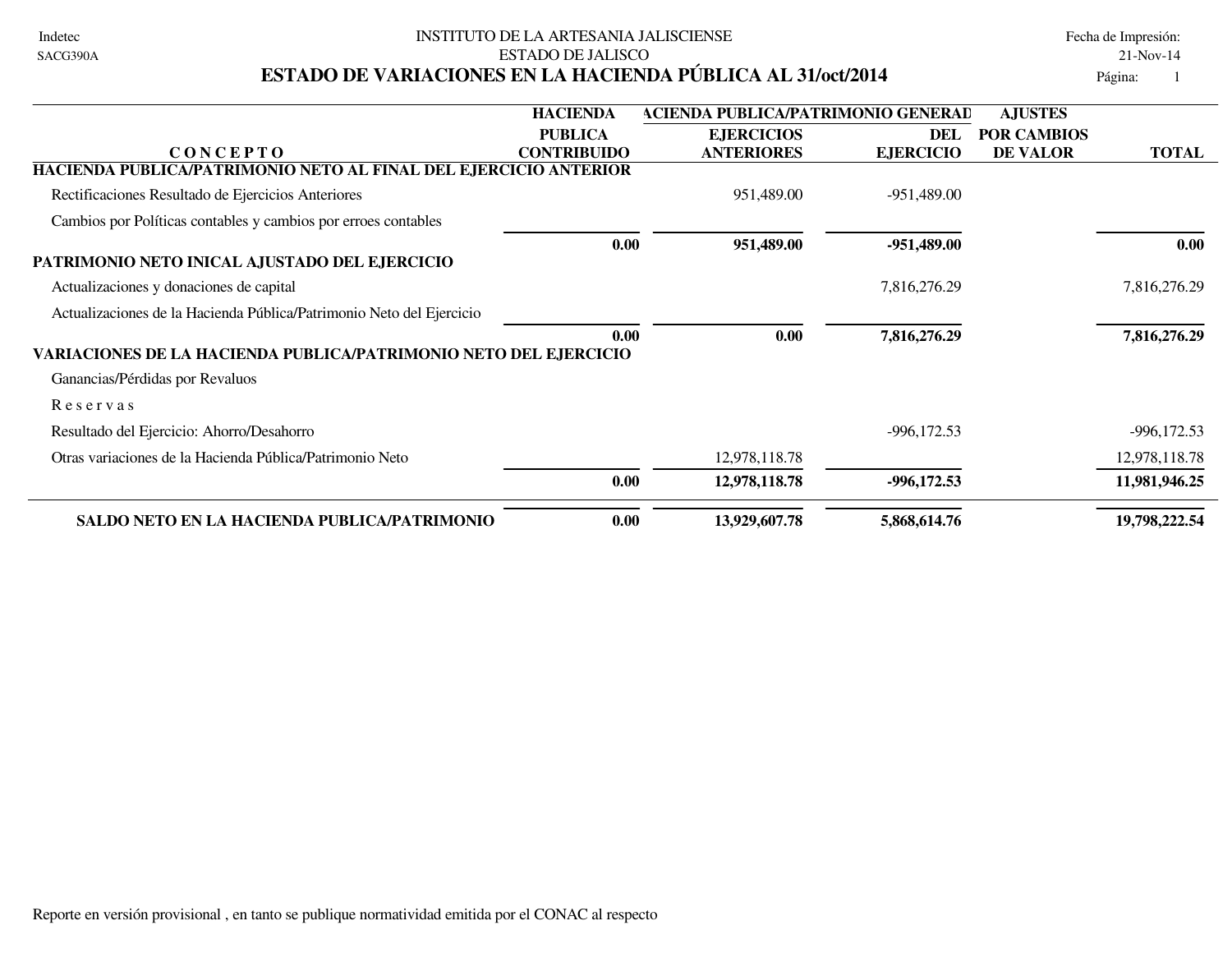# INSTITUTO DE LA ARTESANIA JALISCIENSE Fecha de Impresión ESTADO DE JALISCO 21/Nov/14 **ESTADO DE FLUJOS DE EFECTIVO AL 31/oct/2014** Página: 1

#### Página:

2014 **2013**

#### **ACTIVIDADES DE OPERACION**

| <b>ORIGEN:</b>                                                       | \$18,918,163.53    | \$17,701,701.01    |
|----------------------------------------------------------------------|--------------------|--------------------|
| Ingresos por Ventas de Bienes y Servicios Producid                   | \$1,573,027.80     | \$1,462,321.63     |
| Participaciones y Aportaciones:                                      | \$1,726,000.00     |                    |
| Transferencias, Asignaciones y Subsidios y Otras a                   | \$15,472,535.70    | \$16,168,982.80    |
| Otros Ingresos y Beneficios                                          | \$146,600.03       | \$70,396.58        |
| <b>APLICACION:</b>                                                   | \$18,860,228.84    | \$14,459,228.32    |
| Servicios Personales                                                 | \$11,561,050.10    | \$10,338,625.23    |
| Materiales y Suministros                                             | \$2,147,463.89     | \$636,033.43       |
| Servicios Generales                                                  | \$4,504,214.85     | \$3,036,169.66     |
| Transferencias, Asignaciones y Subsidios y Otras A                   | \$647,500.00       | \$448,400.00       |
| Flujos Netos de Efectivo por Actividades de Operación                | \$57,934.69        | \$3,242,472.69     |
| ACTIVIDADES DE INVERSIÓN                                             |                    |                    |
| <b>ORIGEN:</b>                                                       | \$9,389,304.09     | \$8,518,021.63     |
| Contribuciones de Capital                                            | \$7,816,276.29     | \$7,055,700.00     |
| Otros                                                                | \$1,573,027.80     | \$1,462,321.63     |
| <b>APLICACION:</b>                                                   | \$18,068,212.44    | \$6,866,107.55     |
| <b>Bienes Inmuebles y Muebles</b>                                    | \$18,068,212.44    | \$6,866,107.55     |
| Flujos Netos de Efectivo por Actividades de Inversión                | $(\$8,678,908.35)$ | \$1,651,914.08     |
| <b>ACTIVIDADES DE FINANCIAMIENTO</b>                                 |                    |                    |
| <b>ORIGEN:</b>                                                       | \$23,183,111.31    | \$10,088,435.51    |
| Incremento de Otros Pasivos                                          | \$23,183,111.31    | \$7,343,576.16     |
| Disminución de Activos Financieros                                   |                    | \$2,744,859.35     |
| <b>APLICACION:</b>                                                   | \$7,585,514.79     | \$1,075,728.09     |
| Incremento de Activos Financieros                                    | \$7,410,517.08     | \$124,899.49       |
| Disminución de Otros Pasivos                                         | \$174,997.71       | \$950,828.60       |
| Flujos Netos de Efectivo por Actividades de Financiamiento           | \$15,597,596.52    | \$9,012,707.42     |
| Incremento/Dismunición Neta en el Efectivo y Equivalentes al Efectiv | \$1,081,542.44     | \$2,801,307.94     |
|                                                                      |                    |                    |
| Efectivo y Equivalentes al Efectivo al Final                         | \$1,081,542.44     | \$4,822,205.34     |
| - Efectivo y Equivalentes al Efectivo al Inicio                      |                    | $-$ \$2,020,897.40 |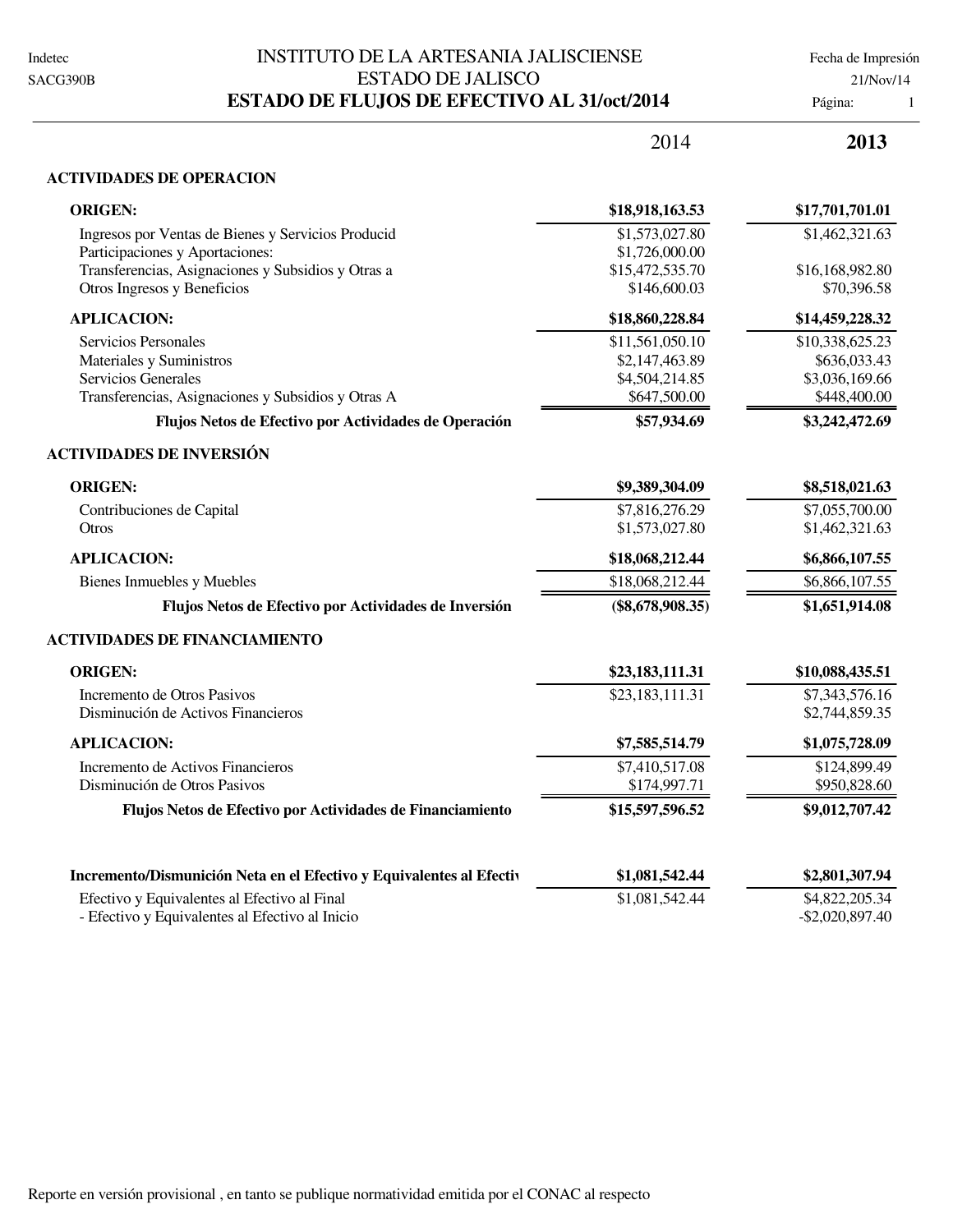#### **INSTITUTO DE LA ARTESANIA JALISCIENSE** Indetec Fecha de Impresión **ESTADO DE JALISCO** 21/Nov/14 **REPORTE ANALITICO DEL ACTIVO del 1 octubre al 31 octubre 2014**

|                                                   | <b>Saldo</b>   | <b>Movimientos del Periodo</b> |               | <b>Saldo</b>  | Flujo del      |
|---------------------------------------------------|----------------|--------------------------------|---------------|---------------|----------------|
| Nombre de la cuenta<br>Cuenta                     | <b>Inicial</b> | <b>CARGOS</b>                  | <b>ABONOS</b> | Final         | Periodo        |
|                                                   |                |                                |               |               |                |
| <b>EFECTIVO</b><br>1111                           | 25,533.22      | 0.00                           | 0.00          | 25,533.22     | 0.00           |
| <b>DIRECCION GENERAL</b><br>1111-01               | 10,000.00      | 0.00                           | 0.00          | 10,000.00     | 0.00           |
| 1111-01-02 GARCIA VILLA KENIA                     | 10,000.00      | $0.00\,$                       | $0.00\,$      | 10,000.00     | 0.00           |
| <b>DIRECCION ADMINISTRATIVA</b><br>1111-02        | 5,496.89       | 0.00                           | 0.00          | 5,496.89      | 0.00           |
| 1111-02-01 IBARRA NUñEZ MA. NATIVIDAD             | 5,000.00       | 0.00                           | 0.00          | 5,000.00      | 0.00           |
| 1111-02-02 DE LA MORA GONZALEZ MA. CRISTINA       | 496.89         | 0.00                           | 0.00          | 496.89        | 0.00           |
| 1111-03<br>MUSEO REGIONAL DE LA CERAMICA          | 2,000.00       | 0.00                           | 0.00          | 2,000.00      | 0.00           |
| 1111-03-03 GARCIA CORTES BEATRIZ FLORIANA         | 2,000.00       | $0.00\,$                       | $0.00\,$      | 2,000.00      | 0.00           |
| 1111-04<br><b>TIENDA AGUA AZUL</b>                | 1,500.00       | 0.00                           | 0.00          | 1,500.00      | 0.00           |
| 1111-04-01 ESCAREÑO GARCIA OFELIA                 | 1,500.00       | $0.00\,$                       | $0.00\,$      | 1,500.00      | 0.00           |
| <b>TIENDA VALLARTA</b><br>1111-05                 | 500.13         | 0.00                           | 0.00          | 500.13        | 0.00           |
| 1111-05-01 CUEVAS MONROY ODETTE MONTSERRAT        | 500.13         | 0.00                           | 0.00          | 500.13        | 0.00           |
| 1111-06<br><b>TIENDA TLAQUEPAQUE</b>              | 1,500.00       | 0.00                           | 0.00          | 1,500.00      | 0.00           |
| 1111-06-01 SEGURA RENTERIA MA. LUZ                | 1,500.00       | 0.00                           | 0.00          | 1,500.00      | 0.00           |
| <b>CEDINART</b><br>1111-07                        | 3,000.00       | 0.00                           | 0.00          | 3,000.00      | 0.00           |
| 1111-07-02 GARCIA CORTES BEATRIZ FLORIANA         | 3,000.00       | 0.00                           | 0.00          | 3,000.00      | 0.00           |
| 1111-08<br>DESARROLLO ARTESANAL                   | 1,536.20       | 0.00                           | 0.00          | 1,536.20      | 0.00           |
| 1111-08-01 CASTILLO MORA PERLA LILIANA            | 1,536.20       | 0.00                           | 0.00          | 1,536.20      | 0.00           |
|                                                   |                |                                |               |               |                |
| <b>BANCOS/TESORERÍA</b><br>1112                   | 1,555,131.26   | 1,740,311.57                   | 2,239,433.61  | 1,056,009.22  | -499,122.04    |
| <b>BANAMEX</b><br>1112-01                         | 0.00           | 0.00                           | 0.00          | 0.00          | 0.00           |
| 1112-01-01 CTA. 389 553 7380 PRESUPUESTO          | 0.00           | $0.00\,$                       | 0.00          | 0.00          | 0.00           |
| 1112-01-02 CTA. 389 553 7550 COMERCIALIZACION     | 0.00           | 0.00                           | 0.00          | 0.00          | 0.00           |
| 1112-01-06 CTA 7000 60963 PRODUCTIVIDAD JALISCO   | 0.00           | 0.00                           | 0.00          | 0.00          | 0.00           |
| <b>BANORTE</b><br>1112-02                         | 1,555,131.26   | 1,740,311.57                   | 2,239,433.61  | 1,056,009.22  | -499,122.04    |
| 1112-02-01 CTA 8877 12834 PRESUPUESTO             | 1,226,690.03   | 1,589,125.28                   | 2,181,252.77  | 634,562.54    | $-592, 127.49$ |
| 1112-02-02 CTA 894890280 COMERCIALIZACION         | 93,725.50      | 97,315.70                      | 51,606.45     | 139,434.75    | 45,709.25      |
| 1112-02-03 CTA 8948 90 301 TIENDAS ABASTECIMIENTO | 40,944.57      | 53,812.95                      | 6,574.39      | 88,183.13     | 47,238.56      |
| 1112-02-04 CTA 8948 90310 SAN ANDRES              | 0.00           | $0.00\,$                       | 0.00          | 0.00          | $0.00\,$       |
| 1112-02-06 CTA 894890299 PRODUCTIVIDAD            | 193,771.16     | 57.64                          | 0.00          | 193,828.80    | 57.64          |
|                                                   |                |                                |               |               |                |
| OTROS EFECTIVOS Y EQUIVALENTES<br>1119            | 0.00           | 0.00                           | 0.00          | 0.00          | 0.00           |
| 1119<br><b>OTROS EFECTIVOS Y EQUIVALENTES</b>     | 0.00           | 0.00                           | 0.00          | 0.00          | 0.00           |
| 1119-01 TRASPASOS PRESUPUESTO 7380                | 952,462.58     | 0.00                           | 0.00          | 952,462.58    | 0.00           |
| 1119-02 TRASPASOS COMERCIALIZACION 7550           | $-452,462.58$  | $0.00\,$                       | 0.00          | $-452,462.58$ | 0.00           |
| 1119-03 TRASPASOS PRODUCTIVIDAD JALISCO           | $-500,000.00$  | 0.00                           | 0.00          | $-500,000.00$ | 0.00           |
|                                                   |                |                                |               |               |                |
| CUENTAS POR COBRAR A CORTO PLAZO<br>1122          | 457,054.74     | 1,692,177.67                   | 1,666,223.86  | 483,008.55    | 25,953.81      |
| <b>AMERICAN EXPRESS</b><br>1122-0001              | 457,054.74     | 1,692,177.67                   | 1,666,223.86  | 483,008.55    | 25,953.81      |
| 1122-0002 INSTITUTO DE LA ARTESANIA JALISCIENSE   | 0.00           | 1,655.20                       | 0.00          | 1,655.20      | 1,655.20       |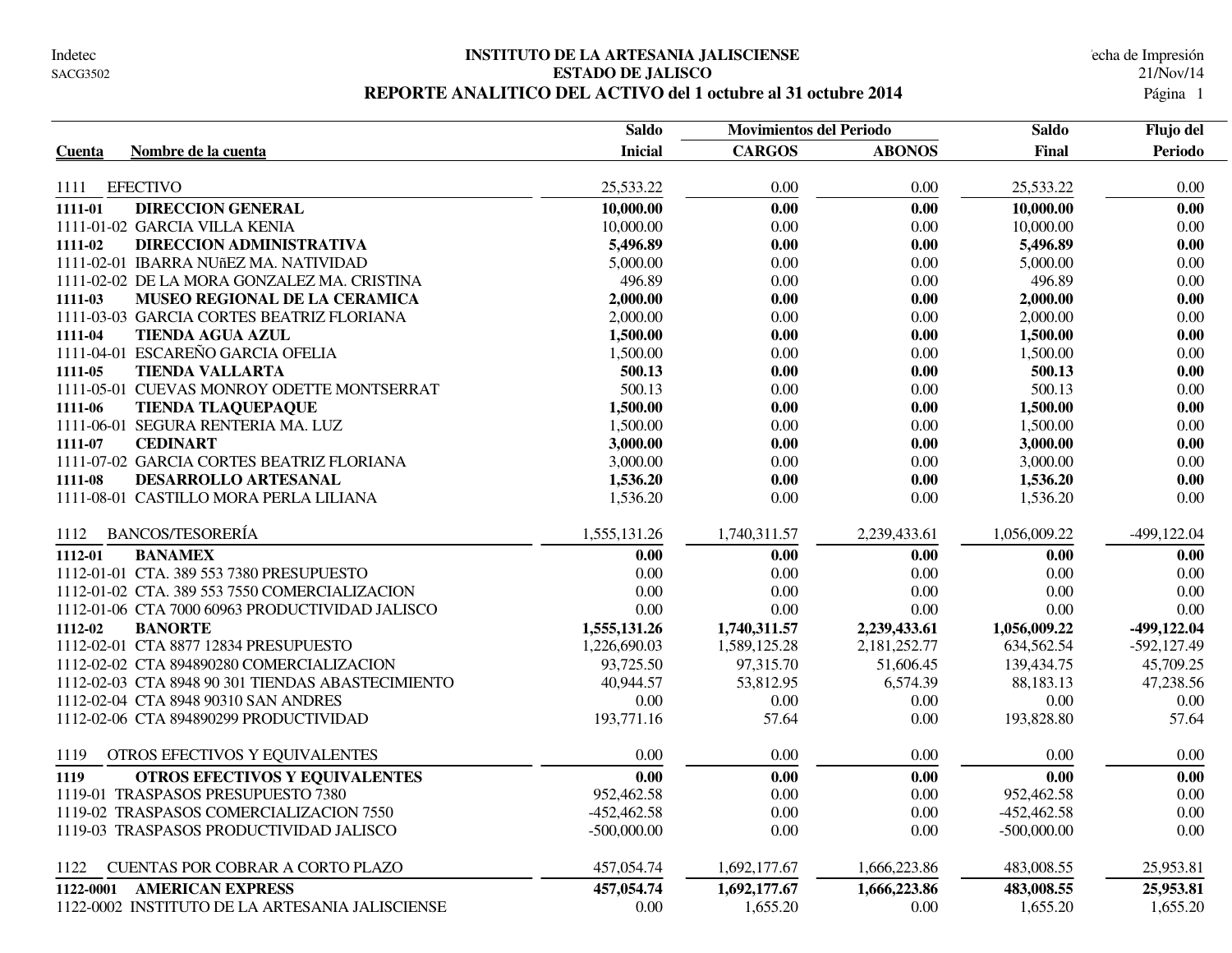#### **INSTITUTO DE LA ARTESANIA JALISCIENSE** Indetec Fecha de Impresión **ESTADO DE JALISCO** 21/Nov/14 **REPORTE ANALITICO DEL ACTIVO del 1 octubre al 31 octubre 2014**

|                                                    | <b>Saldo</b>   | <b>Movimientos del Periodo</b> |               | <b>Saldo</b> | Flujo del      |
|----------------------------------------------------|----------------|--------------------------------|---------------|--------------|----------------|
| Nombre de la cuenta<br>Cuenta                      | <b>Inicial</b> | <b>CARGOS</b>                  | <b>ABONOS</b> | Final        | <b>Periodo</b> |
| 1122-0003 SEGURA RENTERIA MA LUZ                   | 0.00           | 168.80                         | 84.40         | 84.40        | 84.40          |
| 1122-0007 SECRETARIA DE FINANZAS                   | 308,514.80     | 47,856.80                      | 21,670.37     | 334,701.23   | 26,186.43      |
| 1122-0008 VELASCO GARCIA JOSE FLORENCIO            | $-100.00$      | 195.20                         | 95.20         | 0.00         | 100.00         |
| 1122-0009 HERNANDEZ ULLOA JOSE HERNAN              | 2,833.50       | 0.00                           | 0.00          | 2,833.50     | 0.00           |
| 1122-0010 FONART                                   | 46,594.94      | 0.00                           | 0.00          | 46,594.94    | 0.00           |
| 1122-0011 QUEZADA SUAREZ GABRIEL                   | 57,445.10      | 0.00                           | 0.00          | 57,445.10    | 0.00           |
| 1122-0012 CANDELARIO CARRILLO SALVADOR             | 3,936.80       | 0.00                           | 1,154.37      | 2,782.43     | $-1,154.37$    |
| 1122-0013 ARTESANIA MAGICA, S.A. DE C.V.           | 20,994.50      | 0.00                           | 0.00          | 20,994.50    | 0.00           |
| 1122-0014 PASILLAS GARCIA NOELIA                   | 0.00           | 0.00                           | 0.00          | 0.00         | 0.00           |
| 1122-0017 BARAJAS GONZALEZ ESMERALDA               | 104.40         | 626.40                         | 208.80        | 522.00       | 417.60         |
| 1122-0018 IBARRA NUÑEZ MA. NATIVIDAD               | 80.80          | 0.00                           | 80.80         | 0.00         | $-80.80$       |
| 1122-0019 GONZALEZ GRANADOS E. DEL CARMEN          | 161.50         | 0.00                           | 161.50        | 0.00         | $-161.50$      |
| 1122-0021 MATEOS NUÑO MARIA DEL ROSARIO            | 626.60         | 0.00                           | 313.30        | 313.30       | $-313.30$      |
| 1122-0022 GARCIA VILLA KENIA                       | 661.80         | 0.00                           | 480.80        | 181.00       | $-480.80$      |
| 1122-0030 SALCEDO ORTIZ PEDRO                      | 139.75         | $0.00\,$                       | $0.00\,$      | 139.75       | 0.00           |
| 1122-0033 SANCHEZ GARCIA JERONIMO                  | 114.00         | 0.00                           | 114.00        | 0.00         | $-114.00$      |
| 1122-0039 BARAJAS ZENDEJAS MARGARITA               | 83.60          | 0.00                           | 83.60         | 0.00         | $-83.60$       |
| 1122-0046 CORTES NIETO JOSE LUIS                   | 1,325.00       | 0.00                           | 0.00          | 1,325.00     | 0.00           |
| 1122-0049 RIVERA IBARRA CARLOS ALBERTO             | 0.00           | 0.00                           | 0.00          | 0.00         | $0.00\,$       |
| 1122-0050 MEDELLIN OROZCO ALMA KARINA              | 462.30         | 0.00                           | 0.00          | 462.30       | 0.00           |
| 1122-0052 MARTINEZ GARCIA JULIO CESAR              | 191.60         | 0.00                           | 191.60        | 0.00         | $-191.60$      |
| 1122-0053 VARGAS ARVIZU LAURA PATRICIA             | 0.00           | 0.00                           | 0.00          | 0.00         | 0.00           |
| 1122-0055 RODRÍGUEZ DE HARO ARTURO ALEJANDRO       | 0.00           | 0.00                           | 0.00          | 0.00         | 0.00           |
| 1122-0057 VALADEZ REGIN CLAUDIA                    | 440.70         | 0.00                           | 330.70        | 110.00       | $-330.70$      |
| 1122-0058 DE LA MORA GONZALEZ MARIA CRISTINA       | 74.40          | 172.00                         | 74.40         | 172.00       | 97.60          |
| 1122-0059 CASTILLO MORA PERLA LILIANA              | 9,019.90       | $0.00\,$                       | 438.00        | 8,581.90     | $-438.00$      |
| 1122-0061 GRIMALDO RAMOS JORGE                     | 0.00           | 528.00                         | 132.00        | 396.00       | 396.00         |
| 1122-0062 CODE JALISCO                             | 2,430.00       | 0.00                           | 0.00          | 2,430.00     | 0.00           |
| 1122-0064 GUTIERREZ DE ANDA LETICIA                | 0.00           | 0.00                           | 0.00          | 0.00         | 0.00           |
| 1122-0068 MORALES HERNANDEZ LUCIA MARICELA         | 0.00           | 308.00                         | 103.00        | 205.00       | 205.00         |
| 1122-0074 REYNOSO RUIZ RODOLFO                     | 575.75         | 840.00                         | 449.75        | 966.00       | 390.25         |
| 1122-0075 RAMIREZ GARCIA JUAN PABLO                | 343.00         | 0.00                           | 230.00        | 113.00       | $-230.00$      |
| 1122-71 Ingresos por ventas de bienes y servicio   | 0.00           | 115,826.78                     | 115,826.78    | 0.00         | 0.00           |
| 1122-93 Subsidios y Subvenciones                   | 0.00           | 1,524,000.49                   | 1,524,000.49  | 0.00         | $0.00\,$       |
| DEUDORES DIVERSOS POR COBRAR A CORTO PLAZO<br>1123 | 3,056,489.11   | 711,073.00                     | 840,918.95    | 2,926,643.16 | $-129,845.95$  |
| DEUDORES DIVERSOS POR COBRAR A CORTO PLA<br>1123   | 3,056,489.11   | 711,073.00                     | 840,918.95    | 2,926,643.16 | -129,845.95    |
| 1123-0001 PRESUPUESTO                              | 0.00           | $0.00\,$                       | 0.00          | 0.00         | 0.00           |
| 1123-0002 COMERCIALIZACION                         | 71,215.40      | 806.26                         | 20,462.97     | 51,558.69    | $-19,656.71$   |
| 1123-0003 HUEJUQUILLA                              | 342,962.52     | 250.90                         | 250.90        | 342,962.52   | 0.00           |
| 1123-0004 SAN ANDRES                               | 126,579.38     | 1,604.38                       | 1,604.38      | 126,579.38   | $0.00\,$       |
| 1123-0005 SAN SEBASTIAN                            | 160,870.97     | 0.00                           | 0.00          | 160,870.97   | 0.00           |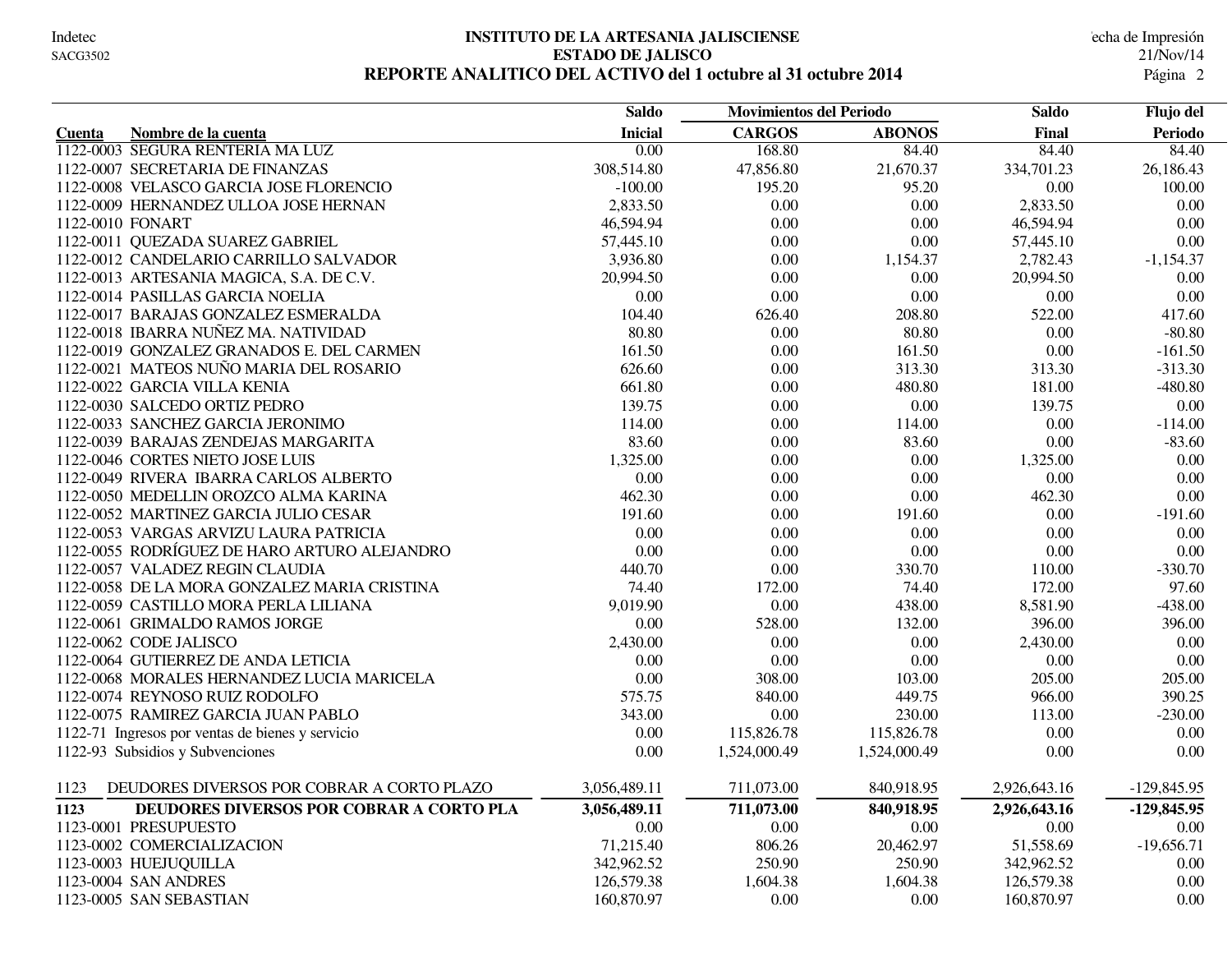#### **INSTITUTO DE LA ARTESANIA JALISCIENSE** Indetec Fecha de Impresión **ESTADO DE JALISCO** 21/Nov/14 **REPORTE ANALITICO DEL ACTIVO del 1 octubre al 31 octubre 2014**

|                                                | <b>Saldo</b>   | <b>Movimientos del Periodo</b> |               | <b>Saldo</b> | Flujo del      |
|------------------------------------------------|----------------|--------------------------------|---------------|--------------|----------------|
| Nombre de la cuenta<br>Cuenta                  | <b>Inicial</b> | <b>CARGOS</b>                  | <b>ABONOS</b> | Final        | <b>Periodo</b> |
| 1123-0006 GAMERO GUZMAN JORGE ENRIQUE DE JESUS | 8,634.50       | 2,227.00                       | 1,000.00      | 9,861.50     | 1,227.00       |
| 1123-0009 MIRAMONTES IBARRA FERNANDO           | 7,606.30       | 0.00                           | 0.00          | 7,606.30     | 0.00           |
| 1123-0010 MIRANDA MIRANDA RAMIRO               | 10,000.00      | 0.00                           | 0.00          | 10,000.00    | 0.00           |
| 1123-0012 LOPEZ DE LA CRUZ PABLA               | 3,493.11       | 0.00                           | 0.00          | 3,493.11     | $0.00\,$       |
| 1123-0014 SIFUENTES GONZALEZ ABNER             | 4,068.52       | 2,910.00                       | 2,201.00      | 4,777.52     | 709.00         |
| 1123-0017 JARERO CAMPECHANO DAVID              | 5,760.73       | 2,099.00                       | 100.00        | 7,759.73     | 1,999.00       |
| 1123-0019 CUEVAS MONROY ODETTE MONTSERRAT      | 5,068.00       | 0.00                           | $0.00\,$      | 5,068.00     | $0.00\,$       |
| 1123-0021 RAMOS RAMEÑO MARGARITA               | 880.00         | 0.00                           | 0.00          | 880.00       | 0.00           |
| 1123-0023 REZA CARRILLO MARCELINA              | 71,822.05      | 0.00                           | 0.00          | 71,822.05    | 0.00           |
| 1123-0024 BAUTISTA HERNANDEZ ENRIQUETA         | 58,821.05      | 0.00                           | 0.00          | 58,821.05    | 0.00           |
| 1123-0025 VALDEZ GRACIANO IRMA                 | 25,434.55      | 3,131.60                       | 2,031.18      | 26,534.97    | 1,100.42       |
| 1123-0027 LOPEZ MONTAÑEZ CARLOS ALBERTO        | 1,992.12       | 0.00                           | 0.00          | 1,992.12     | 0.00           |
| 1123-0028 HERNANDEZ ULLOA JOSE HERNAN          | 16,370.21      | 0.00                           | 0.00          | 16,370.21    | $0.00\,$       |
| 1123-0030 HERNANDEZ GARCIA RAMON               | 781.50         | 0.00                           | 0.00          | 781.50       | 0.00           |
| 1123-0032 CORNEJO RODRIGUEZ FRANCISCO JAVIER   | 1,500.00       | 0.00                           | 0.00          | 1,500.00     | 0.00           |
| 1123-0036 GARCIA PALOMAR JOSE MAXIMILIANO      | 8,585.66       | 0.00                           | 0.00          | 8,585.66     | 0.00           |
| 1123-0038 GONZALEZ DE LA CRUZ JOSE DE JESUS    | 8,114.94       | 0.00                           | 0.00          | 8,114.94     | $0.00\,$       |
| 1123-0039 MARTIN MARTIN JOSE ALFREDO           | 999.00         | 0.00                           | 0.00          | 999.00       | 0.00           |
| 1123-0040 RODRIGUEZ FERNANDEZ JOSE FRANCISCO   | 1,869.94       | 0.00                           | $0.00\,$      | 1,869.94     | $0.00\,$       |
| 1123-0041 SALCEDO ORTIZ PEDRO                  | 2,075.63       | 0.00                           | 0.00          | 2,075.63     | $0.00\,$       |
| 1123-0042 ARTESANOS                            | 11,246.85      | 0.00                           | 0.00          | 11,246.85    | 0.00           |
| 1123-0043 CARRILLO MOTA JOSE LUIS              | 2,000.00       | 0.00                           | 0.00          | 2,000.00     | 0.00           |
| 1123-0045 TRILLAS LOPEZ ANA KARINA             | 3,340.00       | 0.00                           | 0.00          | 3,340.00     | $0.00\,$       |
| 1123-0048 MUñOZ COSS Y LEON GUILLERMO          | 0.10           | 2,052.00                       | 684.00        | 1,368.10     | 1,368.00       |
| 1123-0050 ARROYO MEJIA JOSE JESUS              | $0.00\,$       | 691.00                         | $0.00\,$      | 691.00       | 691.00         |
| 1123-0058 SANCHEZ GARCIA JERONIMO              | 284.27         | 0.00                           | 284.27        | $0.00\,$     | $-284.27$      |
| 1123-0059 RIVERA IBARRA CARLOS ALBERTO         | 0.00           | 384.00                         | 384.00        | 0.00         | 0.00           |
| 1123-0066 GASTOS POR APLICAR                   | 1,169,512.98   | 524,881.67                     | 684,720.41    | 1,009,674.24 | $-159,838.74$  |
| 1123-0067 ESCOBEDO ARCE JOSE CARLOS            | 732.00         | 0.00                           | 0.00          | 732.00       | $0.00\,$       |
| 1123-0071 GARCIA VILLA KENIA                   | 627.00         | 0.00                           | 480.00        | 147.00       | $-480.00$      |
| 1123-0074 REZA MIJAREZ ALMA BERENICE           | 63,836.51      | 6,631.50                       | 9,715.23      | 60,752.78    | $-3,083.73$    |
| 1123-0075 FAJARDO GONZALEZ CLAUDIA             | 2,071.00       | 1,199.00                       | 1,773.00      | 1,497.00     | $-574.00$      |
| 1123-0078 BARAJAS ZENDEJAS MARGARITA           | 0.00           | 1,327.00                       | 824.75        | 502.25       | 502.25         |
| 1123-0081 GRIMALDO RAMOS JORGE                 | 1,980.03       | 2,628.00                       | 728.00        | 3,880.03     | 1,900.00       |
| 1123-0082 RAMIREZ MURGUIA CAMILO SALVADOR      | 59,822.21      | 1,199.00                       | 0.00          | 61,021.21    | 1,199.00       |
| 1123-0083 CASTILLO MORA PERLA LILIANA          | 72,824.91      | 12,099.00                      | 2,157.00      | 82,766.91    | 9,942.00       |
| 1123-0084 MENDOZA PEREZ DAVID                  | 5,020.88       | 0.00                           | 0.00          | 5,020.88     | 0.00           |
| 1123-0085 MINJAREZ ZAVALA MATEO                | 12,563.00      | 0.00                           | 0.00          | 12,563.00    | $0.00\,$       |
| 1123-0086 LOPEZ BARRAZA MAURICIO RAFAEL        | 186, 341.85    | 3,911.00                       | 1,604.00      | 188,648.85   | 2,307.00       |
| 1123-0087 GONZALEZ CAMARENA LUIS FERNANDO      | 8,060.00       | 0.00                           | 0.00          | 8,060.00     | 0.00           |
| 1123-0089 MARTINEZ GARCIA JULIO CESAR          | 1,691.10       | 1,199.00                       | $0.00\,$      | 2,890.10     | 1,199.00       |
| 1123-0092 VAZQUEZ RODRIGUEZ SALVADOR           | 1,300.00       | 0.00                           | 0.00          | 1,300.00     | 0.00           |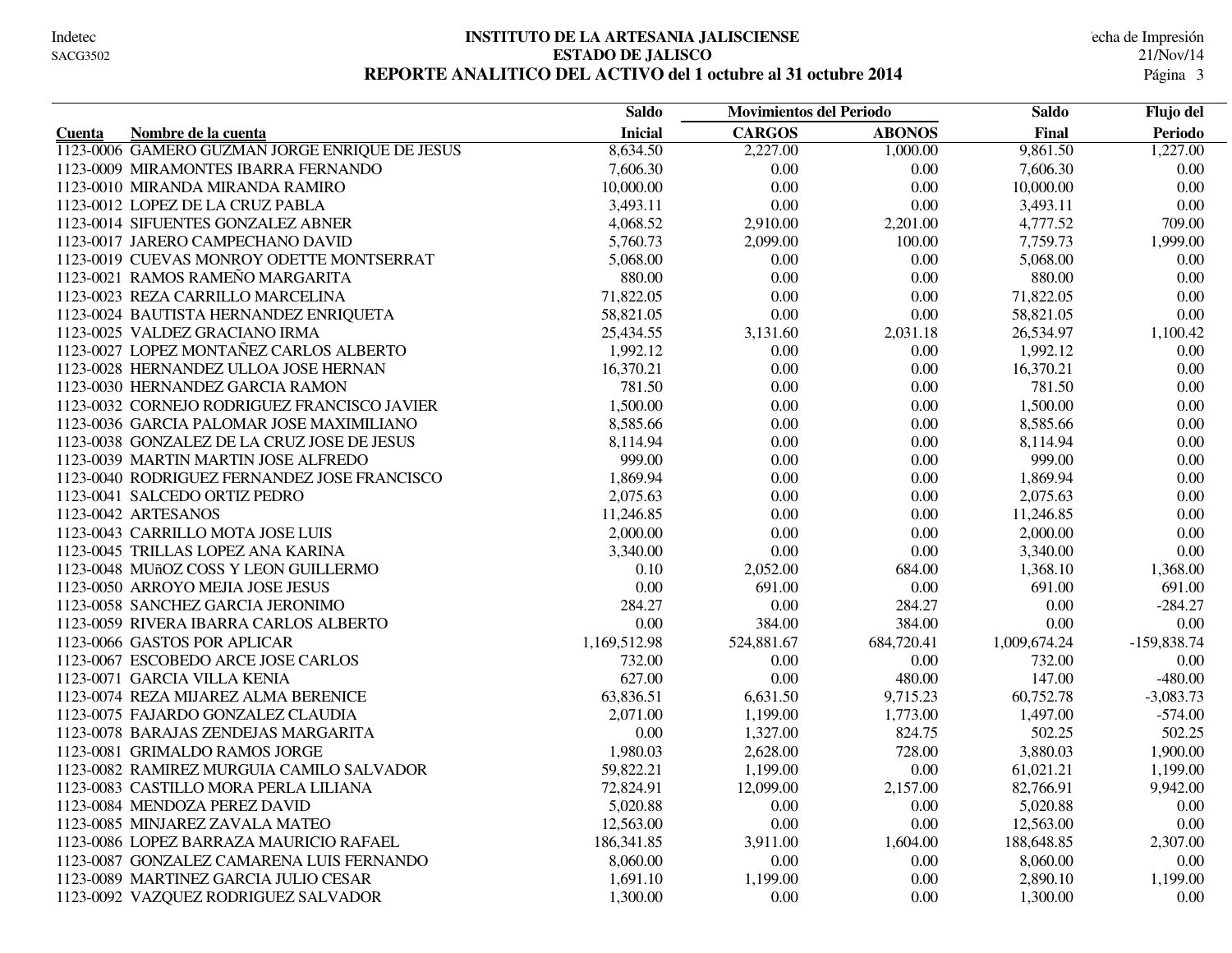#### **INSTITUTO DE LA ARTESANIA JALISCIENSE** Indetec Fecha de Impresión **ESTADO DE JALISCO** 21/Nov/14 REPORTE ANALITICO DEL ACTIVO del 1 octubre al 31 octubre 2014

|                                                   | <b>Saldo</b>   | <b>Movimientos del Periodo</b> |               | <b>Saldo</b> | Flujo del    |
|---------------------------------------------------|----------------|--------------------------------|---------------|--------------|--------------|
| Nombre de la cuenta<br><b>Cuenta</b>              | <b>Inicial</b> | <b>CARGOS</b>                  | <b>ABONOS</b> | Final        | Periodo      |
| 1123-0093 VALADEZ REGIN CLAUDIA                   | 586.00         | 1,199.00                       | 0.00          | 1,785.00     | 1,199.00     |
| 1123-0098 RAZO PUGA REBECA                        | 6,817.35       | 0.00                           | 0.00          | 6,817.35     | 0.00         |
| 1123-0099 BEJAR ARREDONDO JORGE                   | 2,763.49       | 0.00                           | 63.00         | 2,700.49     | $-63.00$     |
| 1123-0100 VARGAS ARVIZU LAURA PATRICIA            | 10,837.70      | 4,000.00                       | 4,000.00      | 10,837.70    | 0.00         |
| 1123-0101 PAJARITO FAJARDO PABLO                  | $-14.98$       | 1,601.00                       | 922.00        | 664.02       | 679.00       |
| 1123-0102 MAGDALENO IBARRA JUAN                   | 25,000.00      | 0.00                           | 0.00          | 25,000.00    | 0.00         |
| 1123-0103 PAREDES GOCHE PABLO                     | 5,200.93       | 0.00                           | 0.00          | 5,200.93     | 0.00         |
| 1123-0104 CORAL ARANA JOSE JAIME                  | 5,316.34       | 0.00                           | 0.00          | 5,316.34     | 0.00         |
| 1123-0109 RODRIGUEZ RODRIGUEZ CAMELIA             | 0.00           | 2,003.00                       | 402.00        | 1,601.00     | 1,601.00     |
| 1123-0112 RODRIGUEZ DE HARO ARTURO ALEJANDRO      | 2,026.00       | 98,754.98                      | 2,227.00      | 98,553.98    | 96,527.98    |
| 1123-0114 CHINO CHINO DANIEL                      | 2,785.45       | 0.00                           | 16,820.00     | $-14,034.55$ | $-16,820.00$ |
| 1123-0115 TUXPAN DE BOLAÑOS                       | 0.00           | 3,588.36                       | 3,588.36      | 0.00         | 0.00         |
| 1123-0116 INTERVIAS GLOBAL SERVICES               | 2,988.40       | 0.00                           | 0.00          | 2,988.40     | 0.00         |
| 1123-0119 GRUPO BGUT, S.A. DE C.V.                | 2,320.00       | 0.00                           | 0.00          | 2,320.00     | 0.00         |
| 1123-0122 ECHEVERRIA DURAN ANA PAULA              | 201.00         | 0.00                           | 0.00          | 201.00       | 0.00         |
| 1123-0123 VILLA ESTRELLA ALDO                     | 2,614.00       | 2,889.00                       | 2,351.00      | 3,152.00     | 538.00       |
| 1123-0126 REYNOSO RUIZ RODOLFO                    | 15,123.02      | 7,084.00                       | 8,380.00      | 13,827.02    | $-1,296.00$  |
| 1123-0128 DE LA MORA GONZALEZ MARIA CRISTINA      | 25,900.02      | 0.00                           | 1,000.00      | 24,900.02    | $-1,000.00$  |
| 1123-0129 CARRILLO NUñO LUCIO RENE                | 262,923.00     | 0.00                           | 3,000.00      | 259,923.00   | $-3,000.00$  |
| 1123-0130 GARCIA SANCHEZ MARIA EUGENIA            | 423.00         | 0.00                           | 0.00          | 423.00       | 0.00         |
| 1123-0131 GARCIA CORTES BEATRIZ FLORIANA          | 0.00           | 1,400.00                       | 201.00        | 1,199.00     | 1,199.00     |
| 1123-0132 TORRES GONZALEZ OSCAR                   | 15,894.42      | 3,570.00                       | 0.00          | 19,464.42    | 3,570.00     |
| 1123-0133 SEPAFI                                  | 26,100.00      | 0.00                           | 0.00          | 26,100.00    | 0.00         |
| 1123-0134 LOPEZ PEREZ JORGE                       | 5,000.00       | 0.00                           | 0.00          | 5,000.00     | 0.00         |
| 1123-0135 PULIDO RODRIGUEZ JUAN OMAR              | 1.00           | 0.00                           | 0.00          | 1.00         | 0.00         |
| 1123-0137 MORA ESPINOZA JOSE GABRIEL              | 3,906.00       | $0.00\,$                       | 600.00        | 3,306.00     | $-600.00$    |
| 1123-0138 PUEBLO NUEVO                            | 0.00           | 1,130.75                       | 1,130.75      | 0.00         | 0.00         |
| 1123-0139 RAMIREZ GARCIA JUAN PABLO               | 80,440.00      | 1,327.00                       | 61,892.00     | 19,875.00    | $-60,565.00$ |
| 1123-0140 LUGO SOLORIO ALDO                       | 2.00           | $0.00\,$                       | 0.00          | 2.00         | 0.00         |
| 1123-0141 FRAUSTRO ARIAS JORGE                    | 0.00           | 2,000.00                       | 2,000.00      | 0.00         | 0.00         |
| 1123-0142 CASTAÑEDA MARTINEZ KARINA               | 1,569.00       | 0.00                           | 0.00          | 1,569.00     | 0.00         |
| 1123-0143 RESENDIZ FLORES JORGE ALBERTO           | $-0.80$        | 1,463.60                       | 128.00        | 1,334.80     | 1,335.60     |
| 1123-0144 PADILLA MIRANDA LEOBARDO                | 1,006.00       | $0.00\,$                       | 0.00          | 1,006.00     | 0.00         |
| 1123-0146 MAGALLON COMALA MARTIN EDUARDO          | 0.00           | 984.00                         | 512.00        | 472.00       | 472.00       |
| 1123-0150 MARQUEZ FERNANDEZ MARIA DE LAS MERCEDES | 0.00           | 3,250.00                       | 0.00          | 3,250.00     | 3,250.00     |
| 1123-0151 SOLIS MANZO SANDRA GEORGINA             | $0.00\,$       | 1,199.00                       | 0.00          | 1,199.00     | 1,199.00     |
| 1123-0152 RAMOS OLIVARES MARICELA                 | $0.00\,$       | 1,199.00                       | 0.00          | 1,199.00     | 1,199.00     |
| 1123-0153 MATEOS NUÑO MARIA DEL ROSARIO           | 0.00           | 1,199.00                       | 696.75        | 502.25       | 502.25       |
| INGRESOS POR RECUPERAR A CORTO PLAZO<br>1124      | 66,297.10      | 3,523.68                       | 27,310.67     | 42,510.11    | $-23,786.99$ |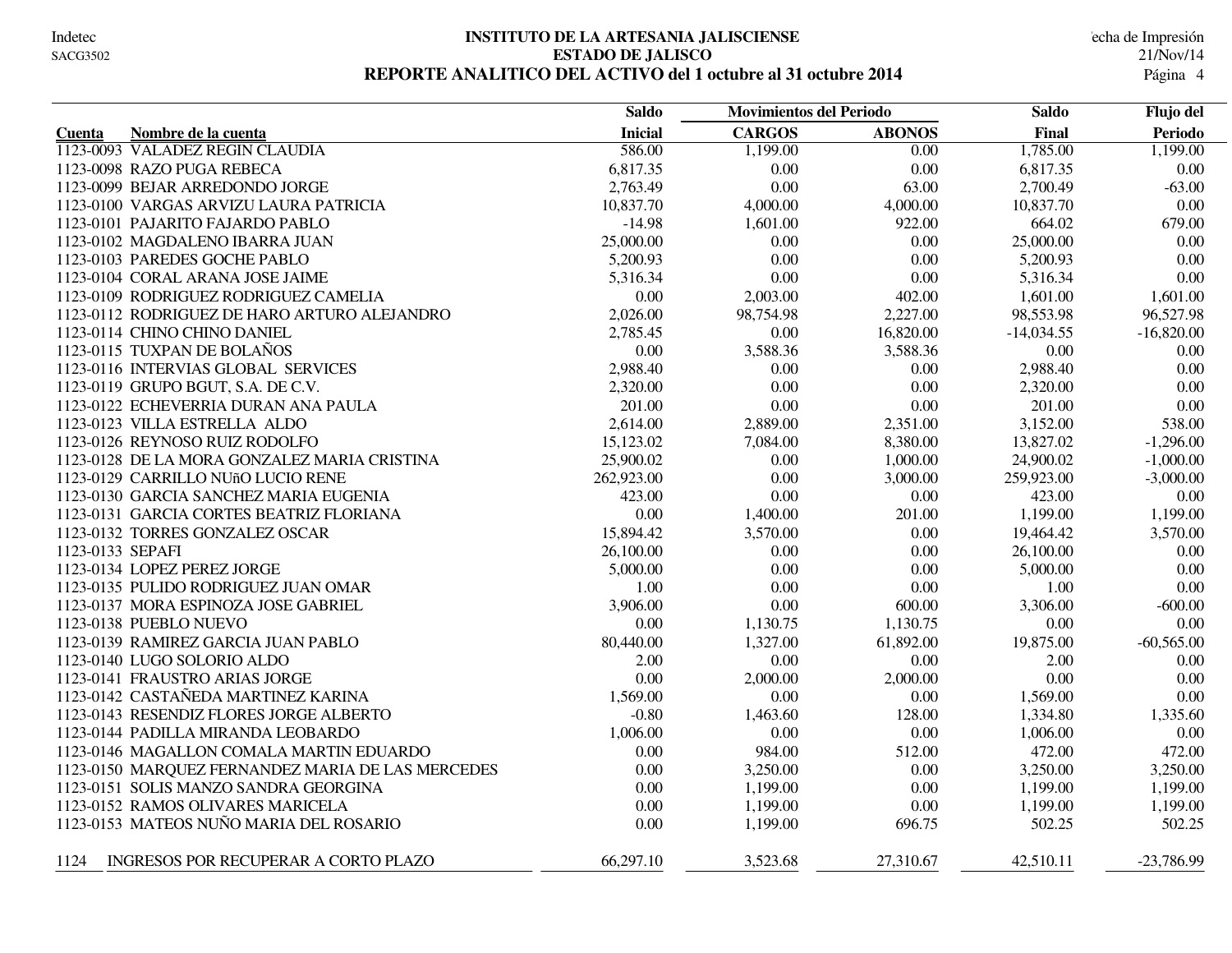#### **INSTITUTO DE LA ARTESANIA JALISCIENSE** Indetec Fecha de Impresión **ESTADO DE JALISCO** 21/Nov/14 **REPORTE ANALITICO DEL ACTIVO del 1 octubre al 31 octubre 2014**

|                                                          | <b>Saldo</b>   | <b>Movimientos del Periodo</b> |               | <b>Saldo</b>  | Flujo del       |
|----------------------------------------------------------|----------------|--------------------------------|---------------|---------------|-----------------|
| Nombre de la cuenta<br>Cuenta                            | <b>Inicial</b> | <b>CARGOS</b>                  | <b>ABONOS</b> | Final         | Periodo         |
| <b>IVA ACREDITABLE</b><br>1124-001                       | 0.60           | 0.00                           | 0.00          | 0.60          | 0.00            |
| 1124-001-001 IVA PRESUPUESTO                             | 0.60           | 0.00                           | 0.00          | 0.60          | 0.00            |
| 1124-001-00: IVA COMERCIALIZACION                        | 65,972.53      | 3,291.70                       | 26,986.67     | 42,277.56     | $-23,694.97$    |
| 1124-001-002-001 IVA COMPRAS                             | 7,776.62       | 3,100.80                       | 7,776.62      | 3,100.80      | $-4,675.82$     |
| 1124-001-002-002 IVA GASTOS                              | 311.34         | 190.90                         | 311.34        | 190.90        | $-120.44$       |
| 1124-001-006 IVA A FAVOR                                 | 57,884.57      | 0.00                           | 18,898.71     | 38,985.86     | $-18,898.71$    |
| <b>SUBSIDIO AL EMPLEO</b><br>1124-002                    | 323.97         | 231.98                         | 324.00        | 231.95        | $-92.02$        |
| 1124-002-001 SUBSIDIO AL EMPLEO                          | 323.97         | 231.98                         | 324.00        | 231.95        | $-92.02$        |
| ANTICIPO A PROVEEDORES POR ADQUISICIÓN DE BIENES<br>1132 | 17,000.00      | 0.00                           | 0.00          | 17,000.00     | 0.00            |
| <b>ANTICIPO ARTESANOS</b><br>1132-001                    | 17,000.00      | 0.00                           | 0.00          | 17,000.00     | 0.00            |
| 1132-001-005 VIZCARRA CORONA FRANCISCO                   | 4,000.00       | 0.00                           | 0.00          | 4,000.00      | 0.00            |
| 1132-001-008 MARTÍNEZ CANTON JAVIER DE JESÚS             | 8,000.00       | $0.00\,$                       | $0.00\,$      | 8,000.00      | $0.00\,$        |
| 1132-001-010 BAUTISTA MORALES CARLOS RIGOBERTO           | 5,000.00       | 0.00                           | 0.00          | 5,000.00      | $0.00\,$        |
| INVENTARIO DE MERCANCÍAS PARA VENTA<br>1141              | 2,923,977.34   | 0.00                           | 0.00          | 2,923,977.34  | 0.00            |
| <b>INVENTARIO DE MERCANCÍAS PARA VENTA</b><br>1141       | 2,923,977.34   | 0.00                           | 0.00          | 2,923,977.34  | 0.00            |
| 1141-001 TIENDA AGUA AZUL                                | 2,555,833.59   | 0.00                           | 0.00          | 2,555,833.59  | 0.00            |
| 1141-003 TIENDA TLAQUEPAQUE                              | 368, 143.75    | 0.00                           | 0.00          | 368, 143. 75  | $0.00\,$        |
| INVENTARIO DE MATERIAS PRIMAS, MATERIALES Y SUMI<br>1144 | 1,011,818.92   | 0.00                           | 0.00          | 1,011,818.92  | 0.00            |
| 1144<br><b>INVENTARIO DE MATERIAS PRIMAS, MATERIALE</b>  | 1,011,818.92   | 0.00                           | 0.00          | 1,011,818.92  | 0.00            |
| 1144-001 TIENDA HUEJUQUILLA                              | 362,391.69     | 0.00                           | 0.00          | 362,391.69    | 0.00            |
| 1144-002 TIENDA SAN ANDRES                               | 301,900.52     | 0.00                           | 0.00          | 301,900.52    | $0.00\,$        |
| 1144-003 TIENDA SAN SEBASTIAN                            | 288,313.64     | 0.00                           | 0.00          | 288,313.64    | 0.00            |
| 1144-004 TIENDA PUEBLO NUEVO                             | 42,448.52      | 0.00                           | 0.00          | 42,448.52     | 0.00            |
| 1144-005 TIENDA TUXPAN DE BOLAÑOS                        | 16,764.55      | 0.00                           | 0.00          | 16,764.55     | 0.00            |
| 1233<br>EDIFICIOS NO HABITACIONALES                      | 7,055,700.00   | 5,040,892.83                   | 0.00          | 12,096,592.83 | 5,040,892.83    |
| 1233<br><b>EDIFICIOS NO HABITACIONALES</b>               | 7,055,700.00   | 5,040,892.83                   | 0.00          | 12,096,592.83 | 5,040,892.83    |
| 1233-1 MUSEO REGIONAL DE LA CERAMICA                     | 7,055,700.00   | 0.00                           | 0.00          | 7,055,700.00  | 0.00            |
| 1233-2 CEDINART                                          | 0.00           | 5,040,892.83                   | 0.00          | 5,040,892.83  | 5,040,892.83    |
| CONSTRUCCIONES EN PROCESO EN BIENES DE DOMINIO P<br>1235 | 5,040,892.83   | $-5,040,892.83$                | 0.00          | 0.00          | $-5,040,892.83$ |
| <b>CONSTRUCCIONES EN PROCESO EN BIENES DE D</b><br>1235  | 5,040,892.83   | $-5,040,892.83$                | 0.00          | 0.00          | $-5,040,892.83$ |
| 1235-2 Edificación no Habitacional en Proceso            | 4,420,892.83   | $-4,420,892.83$                | 0.00          | 0.00          | $-4,420,892.83$ |
| 1235-2-6123 Obras en proceso                             | 620,000.00     | $-620,000.00$                  | 0.00          | $0.00\,$      | $-620,000.00$   |
| MOBILIARIO Y EQUIPO DE ADMINISTRACIÓN<br>1241            | 3,137,336.16   | 10,050.83                      | 0.00          | 3,147,386.99  | 10,050.83       |
| Muebles de Oficina y Estantería<br>1241-1                | 1,014,105.91   | 9,184.56                       | 0.00          | 1,023,290.47  | 9,184.56        |
| 1241-1-5111 Muebles de oficina y estantería              | 1,014,105.91   | 9,184.56                       | 0.00          | 1,023,290.47  | 9,184.56        |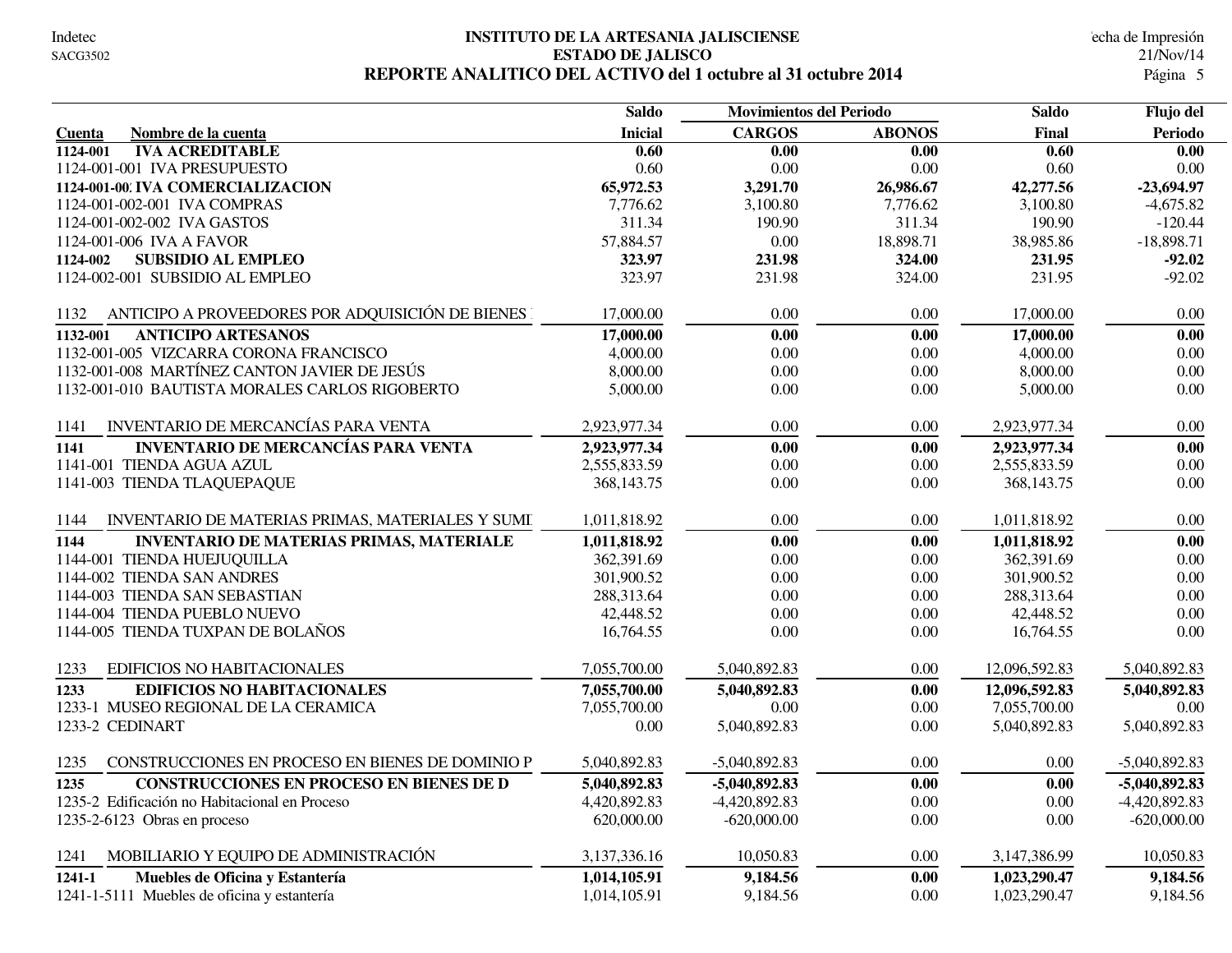#### **INSTITUTO DE LA ARTESANIA JALISCIENSE** Indetec Fecha de Impresión **ESTADO DE JALISCO** 21/Nov/14 REPORTE ANALITICO DEL ACTIVO del 1 octubre al 31 octubre 2014

|                                                      | <b>Saldo</b>   | <b>Movimientos del Periodo</b> |               | <b>Saldo</b>  | Flujo del  |
|------------------------------------------------------|----------------|--------------------------------|---------------|---------------|------------|
| Cuenta<br>Nombre de la cuenta                        | <b>Inicial</b> | <b>CARGOS</b>                  | <b>ABONOS</b> | Final         | Periodo    |
| Equipo de Cómputo y de Tecnologías de la<br>1241-3   | 1,551,837.91   | 866.27                         | 0.00          | 1,552,704.18  | 866.27     |
| 1241-3-5151 Equipo de cómputo y de tecnología de la  | 1,551,837.91   | 866.27                         | 0.00          | 1,552,704.18  | 866.27     |
| Otros Mobiliarios y Equipos de Administr<br>1241-9   | 571,392.34     | 0.00                           | 0.00          | 571,392.34    | 0.00       |
| 1241-9-5191 Otros mobiliarios y equipos de administr | 571,392.34     | 0.00                           | 0.00          | 571,392.34    | 0.00       |
| MOBILIARIO Y EQUIPO EDUCACIONAL Y RECREATIVO<br>1242 | 374,419.73     | 0.00                           | 0.00          | 374,419.73    | 0.00       |
| 1242-1<br><b>Equipos y Aparatos Audiovisuales</b>    | 1,790.01       | 0.00                           | 0.00          | 1,790.01      | 0.00       |
| 1242-1-5211 Equipos y aparatos audiovisuales         | 1,790.01       | 0.00                           | 0.00          | 1,790.01      | 0.00       |
| 1242-2<br><b>Aparatos Deportivos</b>                 | 372,629.72     | 0.00                           | 0.00          | 372,629.72    | 0.00       |
| 1242-3 Cámaras Fotográficas y de Video               | 350, 317.59    | 0.00                           | 0.00          | 350,317.59    | 0.00       |
| 1242-3-5231 Cámaras fotográficas y de video          | 2,843.99       | 0.00                           | 0.00          | 2,843.99      | $0.00\,$   |
| 1242-9 Otro Mobiliario y Equipo Educacional y R      | 19,468.14      | 0.00                           | 0.00          | 19,468.14     | 0.00       |
| VEHICULOS Y EQUIPO DE TRANSPORTE<br>1244             | 1,122,028.26   | 388,935.00                     | 0.00          | 1,510,963.26  | 388,935.00 |
| VEHICULOS Y EQUIPO DE TRANSPORTE<br>1244             | 1,122,028.26   | 388,935.00                     | 0.00          | 1,510,963.26  | 388,935.00 |
| 1244-1 Vehículos y Equipo Terrestre                  | 1,122,028.26   | 388,935.00                     | 0.00          | 1,510,963.26  | 388,935.00 |
| MAQUINARIA, OTROS EQUIPOS Y HERRAMIENTAS<br>1246     | 561,424.56     | 0.00                           | 0.00          | 561,424.56    | 0.00       |
| 1246-1<br>Maquinaria y Equipo Agropecuario           | 279,358.47     | 0.00                           | 0.00          | 279,358.47    | 0.00       |
| 1246-2 Maquinaria y Equipo Industrial                | 341,209.43     | 0.00                           | 0.00          | 341,209.43    | $0.00\,$   |
| 1246-2-5621 Maquinaria y equipo industrial           | $-61,850.96$   | 0.00                           | 0.00          | $-61,850.96$  | 0.00       |
| Sistemas de Aire Acondicionado, Calefacc<br>1246-4   | 218,810.44     | 0.00                           | 0.00          | 218,810.44    | 0.00       |
| 1246-4-5641 Sistemas de aire acondicionado, calefacc | 99,991.26      | 0.00                           | 0.00          | 99,991.26     | $0.00\,$   |
| 1246-5 Equipo de Comunicación y Telecomunicació      | 120,458.40     | 0.00                           | 0.00          | 120,458.40    | 0.00       |
| 1246-5-5651 Equipo de comunicación y telecomunicació | $-1,639.22$    | 0.00                           | 0.00          | $-1,639.22$   | $0.00\,$   |
| Equipos de Generación Eléctrica, Aparato<br>1246-6   | 63,255.65      | 0.00                           | 0.00          | 63,255.65     | 0.00       |
| 1246-7 Herramientas y Máquinas-Herramienta           | 63,255.65      | 0.00                           | 0.00          | 63,255.65     | 0.00       |
| <b>SOFTWARE</b><br>1251                              | 348,521.62     | 0.00                           | 0.00          | 348,521.62    | 0.00       |
| <b>ACTIVOS INTANGIBLES</b><br>1250                   | 348,521.62     | 0.00                           | 0.00          | 348,521.62    | 0.00       |
| 1251 SOFTWARE                                        | 201,995.54     | 0.00                           | 0.00          | 201,995.54    | 0.00       |
| 1251-0-5911 Software                                 | 146,526.08     | 0.00                           | 0.00          | 146,526.08    | 0.00       |
| <b>LICENCIAS</b><br>1254                             | 28,903.45      | 0.00                           | 0.00          | 28,903.45     | 0.00       |
| <b>LICENCIAS</b><br>1254                             | 28,903.45      | 0.00                           | 0.00          | 28,903.45     | 0.00       |
| 1254-1 Licencias Informáticas e Intelectuales        | 28,903.45      | 0.00                           | 0.00          | 28,903.45     | 0.00       |
| DEPRECIACIÓN ACUMULADA DE BIENES INMUEBLES<br>1261   | -409,045.91    | 0.00                           | 0.00          | $-409,045.91$ | 0.00       |
| DEPRECIACIÓN, DETERIORO Y AMORTIZACIÓN A<br>1260     | -409,045.91    | 0.00                           | 0.00          | -409,045.91   | 0.00       |
| 1261 DEPRECIACIÓN ACUMULADA DE BIENES INMUEBL        | -409,045.91    | 0.00                           | 0.00          | $-409,045.91$ | 0.00       |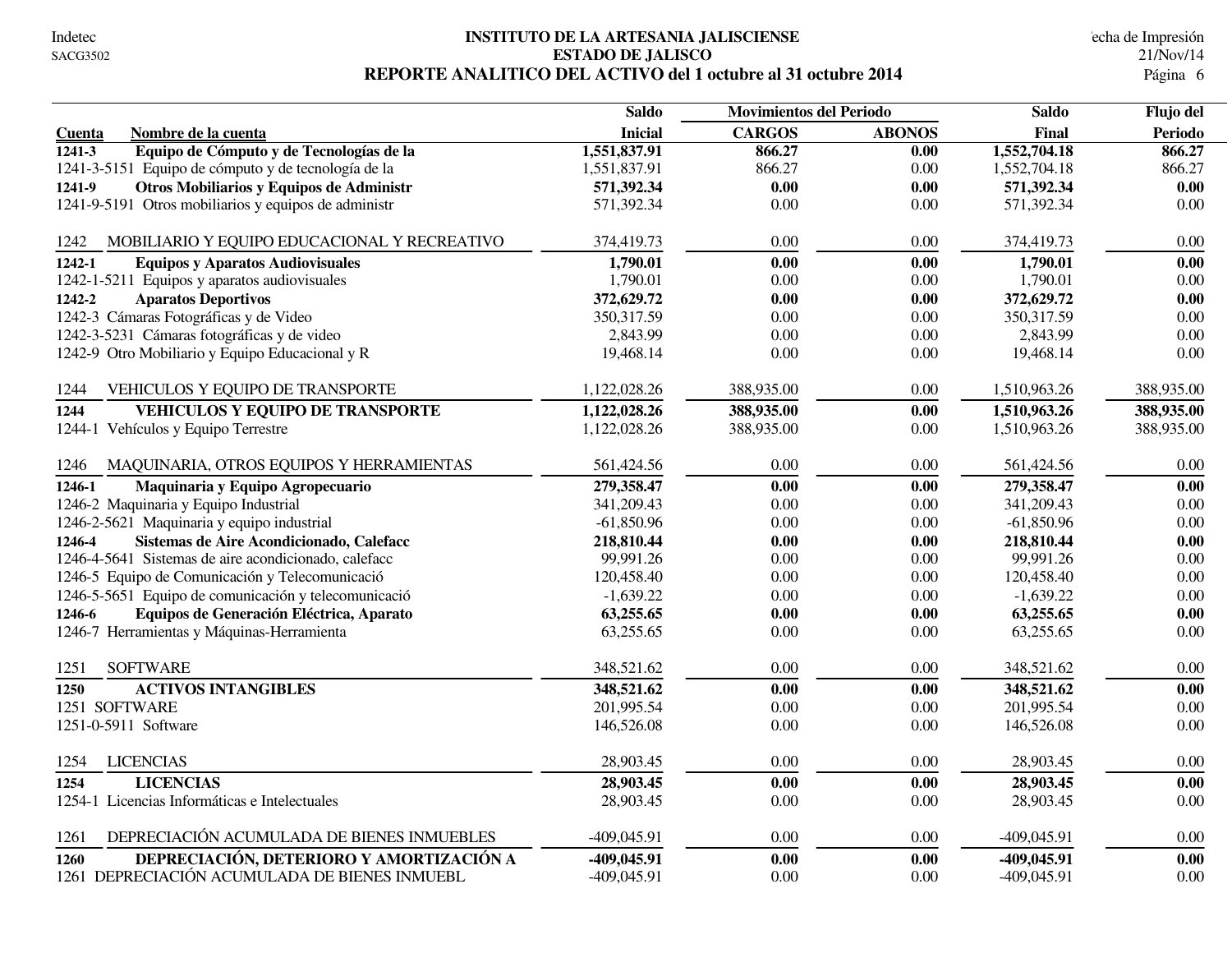#### **INSTITUTO DE LA ARTESANIA JALISCIENSE** Indetec Fecha de Impresión **ESTADO DE JALISCO** 21/Nov/14 REPORTE ANALITICO DEL ACTIVO del 1 octubre al 31 octubre 2014

|                                                  | <b>Saldo</b>     | <b>Movimientos del Periodo</b> |               | <b>Saldo</b>    | <b>Flujo del</b> |
|--------------------------------------------------|------------------|--------------------------------|---------------|-----------------|------------------|
| Nombre de la cuenta<br><b>Cuenta</b>             | <b>Inicial</b>   | <b>CARGOS</b>                  | <b>ABONOS</b> | Final           | Periodo          |
| 1263<br>DEPRECIACIÓN ACUMULADA DE BIENES MUEBLES | -4,139,284.98    | 0.00                           | 0.00          | -4,139,284.98   | 0.00             |
| DEPRECIACIÓN ACUMULADA DE INFRAESTRUCTUR<br>1262 | -4,139,284.98    | 0.00                           | 0.00          | -4,139,284.98   | 0.00             |
| DEPRECIACIÓN ACUMULADA DE BIENES MUEBLES<br>1263 | $-4,139,284.98$  | 0.00                           | 0.00          | $-4,139,284.98$ | 0.00             |
| 1279<br>OTROS ACTIVOS DIFERIDOS                  | 5,559.00         | 0.00                           | 0.00          | 5,559.00        | 0.00             |
| <b>DEPOSITOS EN GARANTIA</b><br>1279-01          | 5,559.00         | 0.00                           | 0.00          | 5,559.00        | 0.00             |
| 1279-01-001 GASOLINERA GUADALAJARA               | 1.000.00         | 0.00                           | 0.00          | 1.000.00        | 0.00             |
| 1279-01-002 COMISION FEDERAL DE ELECTRICIDAD     | 3.704.00         | 0.00                           | 0.00          | 3.704.00        | 0.00             |
| 1279-01-003 GAS GUADALAJARA, S.A.                | 855.00           | 0.00                           | 0.00          | 855.00          | 0.00             |
| <b>Total general</b>                             | 22, 239, 756. 41 | 4,546,071.75                   | 4,773,887.09  | 22,011,941.07   | $-227,815.34$    |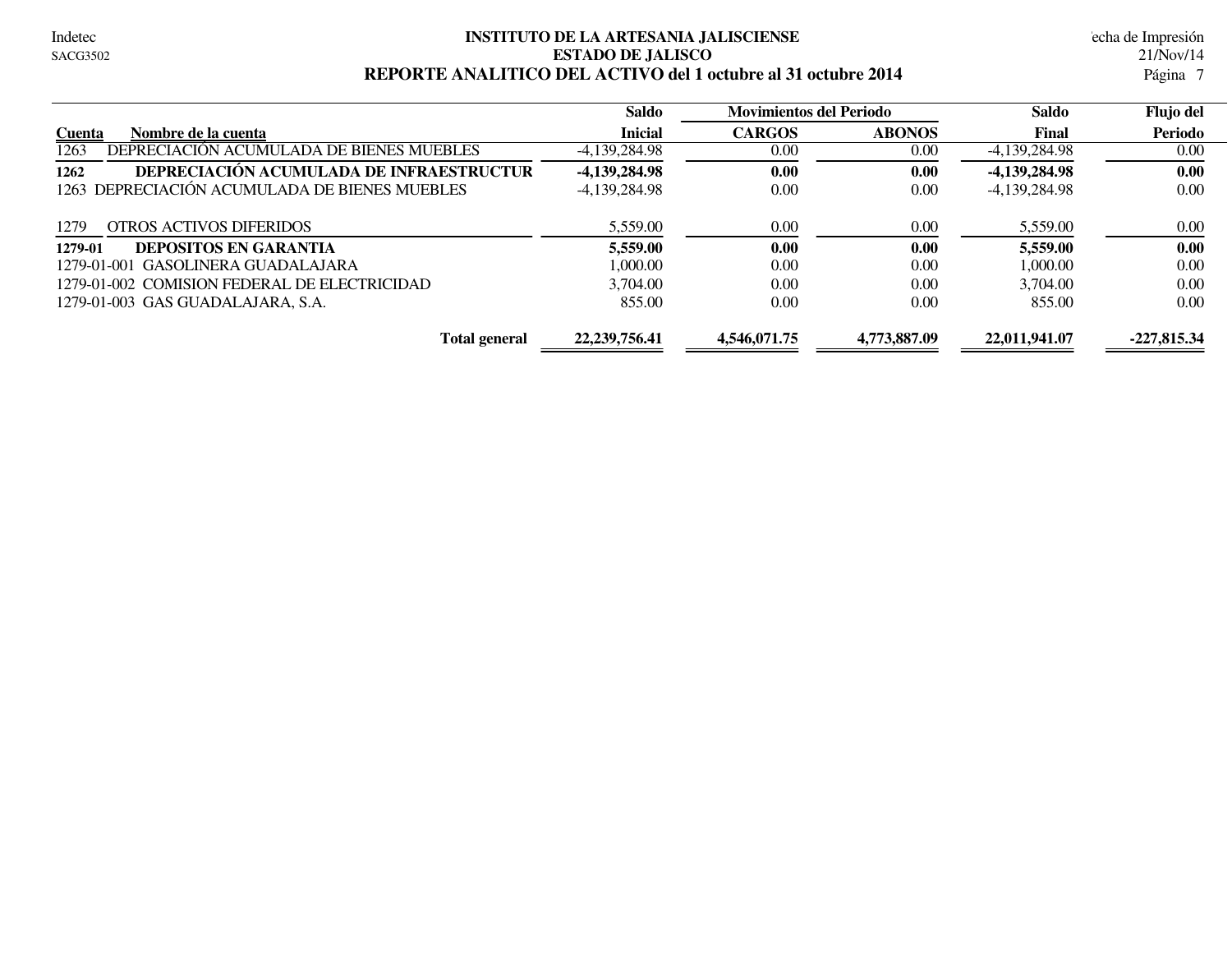#### **INSTITUTO DE LA ARTESANIA JALISCIENSE** echa de Impresión **ESTADO DE JALISCO** 21/Nov/14 **REPORTE ANALITICO DEL PASIVO del 1 octubre al 31 octubre 2014**

|                                                        | <b>Saldo</b>   | <b>Movimientos del Periodo</b> |               | <b>Saldo</b> | Flujo del      |
|--------------------------------------------------------|----------------|--------------------------------|---------------|--------------|----------------|
| Nombre de la cuenta<br>Cuenta                          | <b>Inicial</b> | <b>CARGOS</b>                  | <b>ABONOS</b> | Final        | <b>Periodo</b> |
|                                                        |                |                                |               |              |                |
| SERVICIOS PERSONALES POR PAGAR A CORTO PLAZO<br>2111   | 370,031.97     | 1,895,844.13                   | 2,001,567.98  | 475,755.82   | 105,723.85     |
| $2111 - 0$<br>Servicios Personales por Pagar a Corto P | 370,031.97     | 1,895,844.13                   | 2,001,567.98  | 475,755.82   | 105,723.85     |
| 2111-0-1131 Sueldos base al personal permanente        | 0.00           | 1,421,595.31                   | 1,421,595.54  | 0.23         | 0.23           |
| 2111-0-1221 Sueldos base al personal eventual          | 0.00           | 71,553.30                      | 71,553.50     | 0.20         | 0.20           |
| 2111-0-1321 Prima Vacacional                           | 0.00           | 1,181.20                       | 1,181.20      | 0.00         | 0.00           |
| 2111-0-1322 Aguinaldo                                  | 370,031.97     | 13,888.29                      | 119,611.71    | 475,755.39   | 105,723.42     |
| 2111-0-1371 Honorarios especiales                      | 0.00           | 11,600.00                      | 11,600.00     | 0.00         | 0.00           |
| 2111-0-1411 Cuotas IMSS                                | 0.00           | 45,872.01                      | 45,872.01     | 0.00         | 0.00           |
| 2111-0-1421 Aportaciones a fondos de vivienda          | $0.00\,$       | 34,258.12                      | 34,258.12     | 0.00         | $0.00\,$       |
| 2111-0-1431 Cuotas a pensiones                         | 0.00           | 159,546.20                     | 159,546.20    | 0.00         | $0.00\,$       |
| 2111-0-1521 Indemnizaciones                            | 0.00           | 19,349.40                      | 19,349.40     | 0.00         | $0.00\,$       |
| 2111-0-1712 Ayuda despensa                             | 0.00           | 68,753.44                      | 68,753.44     | 0.00         | $0.00\,$       |
| 2111-0-1713 Ayuda para pasaje                          | 0.00           | 36,646.86                      | 36,646.86     | 0.00         | 0.00           |
| 2111-0-CON0908267N2 CONASESP S.C.                      | 0.00           | 11,600.00                      | 11,600.00     | 0.00         | 0.00           |
| PROVEEDORES POR PAGAR A CORTO PLAZO<br>2112            | 17,331.45      | 1,108,991.07                   | 1,105,163.07  | 13,503.45    | $-3,828.00$    |
| 2112-0<br>Proveedores por Pagar a Corto Plazo          | 17,331.45      | 1,098,940.24                   | 1,095,112.24  | 13,503.45    | $-3,828.00$    |
| 2112-0-2111 Materiales, útiles y equipos menores de    | 0.00           | 8,276.26                       | 8,276.26      | 0.00         | 0.00           |
| 2112-0-2121 Materiales y útiles de impresión y repro   | 0.00           | 0.00                           | 0.00          | 0.00         | 0.00           |
| 2112-0-2141 Materiales, útiles y equipos menores de    | 0.00           | 359.97                         | 359.97        | 0.00         | $0.00\,$       |
| 2112-0-2161 Material de limpieza                       | 0.00           | 0.00                           | 0.00          | 0.00         | $0.00\,$       |
| 2112-0-2171 Materiales y útiles de enseñanza           | 0.00           | 0.00                           | 0.00          | 0.00         | $0.00\,$       |
| 2112-0-2211 Productos alimenticios para personas       | 0.00           | 2,125.35                       | 2,125.35      | 0.00         | 0.00           |
| 2112-0-2231 Utensilios para el servicio de alimentac   | 0.00           | 203.60                         | 203.60        | 0.00         | 0.00           |
| 2112-0-2381 Mercancías adquiridas para su comerciali   | $0.00\,$       | 524,180.41                     | 524,180.41    | 0.00         | $0.00\,$       |
| 2112-0-2461 Material eléctrico y electrónico           | 0.00           | $0.00\,$                       | 0.00          | 0.00         | $0.00\,$       |
| 2112-0-2491 Otros materiales y artículos de construc   | 0.00           | 3,243.17                       | 3,243.17      | 0.00         | $0.00\,$       |
| 2112-0-2611 Combustibles, lubricantes y aditivos       | 0.00           | 11,719.52                      | 11,719.52     | 0.00         | 0.00           |
| 2112-0-2711 Vestuario y uniformes                      | 0.00           | 0.00                           | 0.00          | 0.00         | 0.00           |
| 2112-0-2931 Refacciones y accesorios menores de mobi   | 0.00           | 1,721.72                       | 1,721.72      | 0.00         | $0.00\,$       |
| 2112-0-2941 Refacciones y accesorios menores de equi   | 0.00           | 0.00                           | 0.00          | 0.00         | $0.00\,$       |
| 2112-0-3111 Energía eléctrica                          | 0.00           | 24,734.00                      | 24,734.00     | 0.00         | $0.00\,$       |
| 2112-0-3141 Telefonía tradicional                      | 0.00           | 834.00                         | 834.00        | 0.00         |                |
|                                                        | 0.00           |                                |               | 0.00         | 0.00<br>0.00   |
| 2112-0-3171 Servicios de acceso de Internet, redes y   |                | 7,921.11                       | 7,921.11      |              |                |
| 2112-0-3181 Servicios postales y telegráficos          | $0.00\,$       | 703.13                         | 703.13        | 0.00         | $0.00\,$       |
| 2112-0-3221 Arrendamiento de edificios                 | 0.00           | 3,500.00                       | 3,500.00      | 0.00         | $0.00\,$       |
| 2112-0-3342 Capacitacion especializada                 | 0.00           | 55,680.00                      | 55,680.00     | 0.00         | 0.00           |
| 2112-0-3362 Impresion de papeleria oficial             | 0.00           | 928.00                         | 928.00        | 0.00         | 0.00           |
| 2112-0-3481 Comisiones por ventas                      | 0.00           | 806.26                         | 806.26        | 0.00         | 0.00           |
| 2112-0-3511 Conservación y mantenimiento menor de in   | 0.00           | 9,002.59                       | 9,002.59      | 0.00         | 0.00           |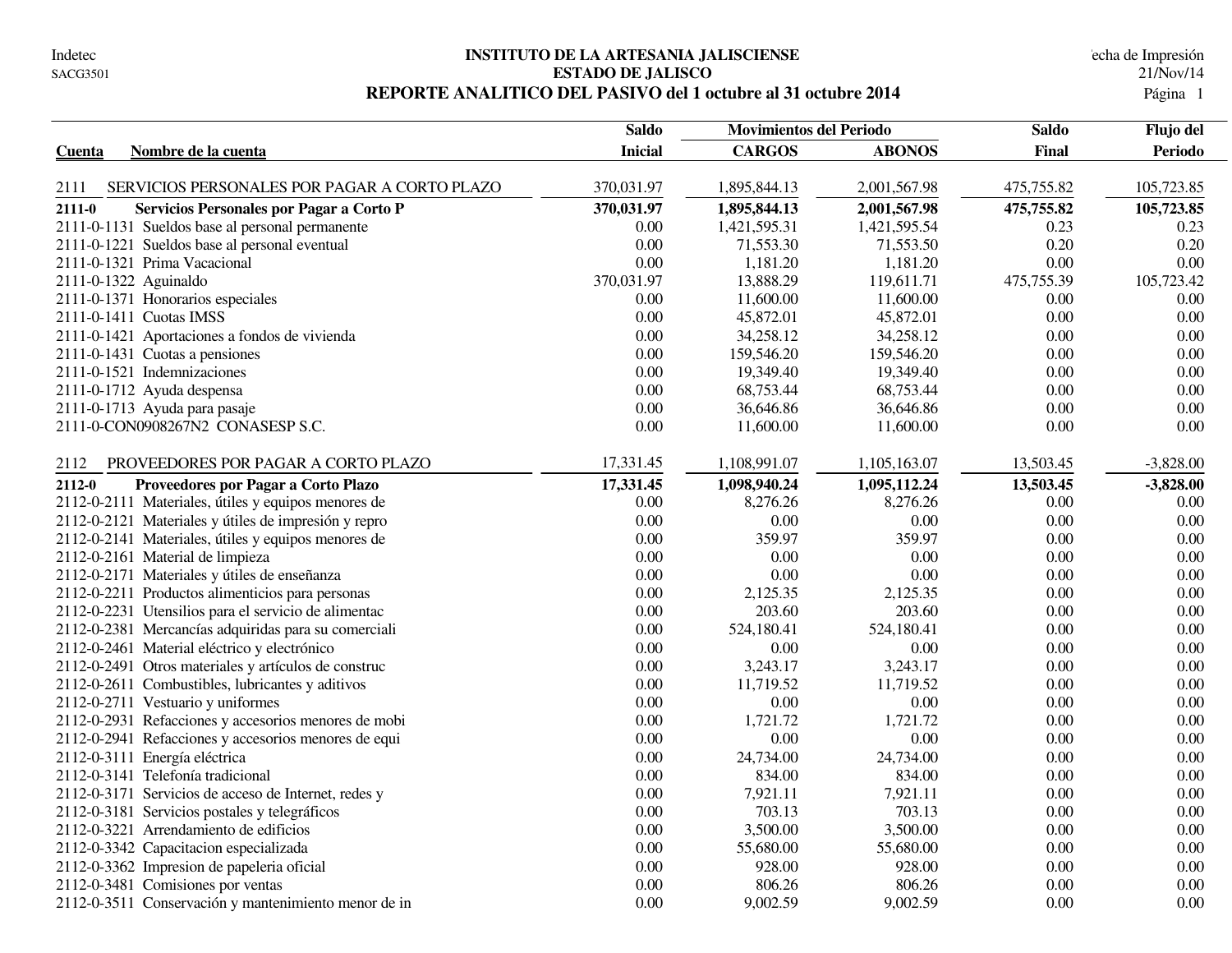#### **INSTITUTO DE LA ARTESANIA JALISCIENSE** echa de Impresión **ESTADO DE JALISCO** 21/Nov/14 **REPORTE ANALITICO DEL PASIVO del 1 octubre al 31 octubre 2014**

|                                                           | <b>Saldo</b>      | <b>Movimientos del Periodo</b> |               | <b>Saldo</b>      | Flujo del    |
|-----------------------------------------------------------|-------------------|--------------------------------|---------------|-------------------|--------------|
| Nombre de la cuenta<br>Cuenta                             | <b>Inicial</b>    | <b>CARGOS</b>                  | <b>ABONOS</b> | Final             | Periodo      |
| 2112-0-3521 Instalación, reparación y mantenimiento       | $\overline{0.00}$ | 7,189.05                       | 7,189.05      | $\overline{0.00}$ | 0.00         |
| 2112-0-3551 Reparación y mantenimiento de equipo de       | 0.00              | $-4,031.76$                    | $-4,031.76$   | 0.00              | 0.00         |
| 2112-0-3591 Servicios de jardinería y fumigación          | 0.00              | 0.00                           | 0.00          | 0.00              | 0.00         |
| 2112-0-3611 Difusión por radio, televisión y otros m      | 0.00              | 144,928.87                     | 144,928.87    | 0.00              | 0.00         |
| 2112-0-3711 Pasajes aéreos                                | 0.00              | 8,536.00                       | 8,536.00      | 0.00              | 0.00         |
| 2112-0-3721 Pasajes terrestres                            | 0.00              | 9,920.90                       | 9,920.90      | 0.00              | 0.00         |
| 2112-0-3751 Viáticos en el país                           | $0.00\,$          | 16,996.50                      | 16,996.50     | 0.00              | 0.00         |
| 2112-0-3831 Congresos y convenciones                      | 0.00              | 191,167.50                     | 191,167.50    | 0.00              | 0.00         |
| 2112-0-3921 Impuestos y derechos                          | $0.00\,$          | 0.00                           | 0.00          | 0.00              | 0.00         |
| 2112-0-AXT940727FP8 AXTEL, S.A.B. DE C.V.                 | 0.00              | 11,503.00                      | 11,503.00     | 0.00              | 0.00         |
| 2112-0-CAMK821223K14 KARINA CASTAñEDA MARTINEZ            | 0.00              | 10,594.48                      | 10,594.48     | 0.00              | 0.00         |
| 2112-0-CCP760116916 COLEGIO DE CONTADORES PUBLICOS DE GU  | 0.00              | 1,615.00                       | 1,615.00      | 0.00              | 0.00         |
| 2112-0-CFE370814QI0 COMISION FEDERAL DE ELECTRICIDAD      | 0.00              | 18,915.00                      | 18,915.00     | 0.00              | 0.00         |
| 2112-0-EME880309SK5 ESTAFETA MEXICANA, S.A. DE C.V.       | 0.00              | 651.05                         | 651.05        | 0.00              | 0.00         |
| 2112-0-FAAJ7305302H5 JORGE FRAUSTO ARIAS                  | 0.00              | 8,120.00                       | 8,120.00      | 0.00              | 0.00         |
| 2112-0-ICP140327Q68 IMPRESIONES Y CARTULINAS PLASMART DE  | 3,828.00          | 3,828.00                       | 0.00          | 0.00              | $-3,828.00$  |
| 2112-0-OPC040802PI8 OFIMEDIA PAPELERIA Y CONSUMIBLES S.A. | 0.00              | 0.00                           | 0.00          | 0.00              | 0.00         |
| 2112-0-RDI841003QJ4 RADIOMOVIL DIPSA, S.A. DE C.V.        | 0.00              | 4,030.00                       | 4,030.00      | 0.00              | 0.00         |
| 2112-0-SME070215LF0 SODINET DE MEXICO, S.A. DE C.V.       | 0.00              | 4,832.56                       | 4,832.56      | 0.00              | 0.00         |
| 2112-0-TME840315KT6 TELEFONOS DE MEXICO, S.A.B. DE C.V.   | 0.00              | 4,205.00                       | 4,205.00      | 0.00              | 0.00         |
| 2112-0-UIRL710103D6A LUIS HUMBERTO URIBE RENTERIA         | 0.00              | 0.00                           | 0.00          | 0.00              | 0.00         |
| 2112-0001 DISEÑOS HORDIBS                                 | 3,210.80          | 0.00                           | 0.00          | 3,210.80          | 0.00         |
| 2112-0002 MARÍN LUCANO MA. DEL CARMEN                     | 386.40            | 0.00                           | 0.00          | 386.40            | 0.00         |
| 2112-0003 GEOS INTERNACIONAL S.A. DE C.V.                 | 2,846.25          | 0.00                           | 0.00          | 2,846.25          | 0.00         |
| 2112-0004 MUNICIPIO DE GUADALAJARA                        | 160.00            | 0.00                           | 0.00          | 160.00            | 0.00         |
| 2112-0005 TALLER DE IMPRENTA 5 ESTRELLAS                  | 6,900.00          | 0.00                           | 0.00          | 6,900.00          | 0.00         |
| 2112-2<br>Deudas por Adquisición de Bienes Inmuebl        | 0.00              | 10,050.83                      | 10,050.83     | 0.00              | 0.00         |
| 2112-2-AGL1202017S4 API GLOBAL, S.A. DE C.V.              | 0.00              | 866.27                         | 866.27        | 0.00              | 0.00         |
| 2112-2-PEDX920812F66 ANA CECILIA PERALES DE DIOS          | 0.00              | 9,184.56                       | 9,184.56      | 0.00              | 0.00         |
| TRANSFERENCIAS OTORGADAS POR PAGAR A CORTO PLA<br>2115    | 120.00            | 50,120.00                      | 50,120.00     | 120.00            | 0.00         |
| 2115<br><b>TRANSFERENCIAS OTORGADAS POR PAGAR A COR</b>   | 120.00            | 50,120.00                      | 50,120.00     | 120.00            | 0.00         |
| 2115-4419 Aportacion para erogaciones contigentes         | 120.00            | 120.00                         | 120.00        | 120.00            | 0.00         |
| 2115-4432 Aportacion a la promocion, cultura y art        | 0.00              | 50,000.00                      | 50,000.00     | 0.00              | 0.00         |
| RETENCIONES Y CONTRIBUCIONES POR PAGAR A CORTO I<br>2117  | 190,795.71        | 344,035.82                     | 277,071.35    | 123,831.24        | $-66,964.47$ |
| 2117-1-001 IVA COMERCIALIZACION                           | 26,986.67         | 28,832.40                      | 18,433.04     | 16,587.31         | $-10,399.36$ |
| 2117-1-001-001 IVA AGUA AZUL                              | 17,076.44         | 18,916.35                      | 14,960.32     | 13,120.41         | $-3,956.03$  |
| 2117-1-001-002 IVA TLAQUEPAQUE                            | 3,335.84          | 3,341.66                       | 1,633.68      | 1,627.86          | $-1,707.98$  |
| 2117-1-002 IVA HUEJUQUILLA                                | 250.90            | 250.90                         | 431.94        | 431.94            | 181.04       |
| 2117-1-003 IVA SAN ANDRES                                 | 1,604.38          | 1,604.38                       | 914.69        | 914.69            | $-689.69$    |
| 2117-1-005 IVA TUXPAN BOLAñOS                             | 3,588.36          | 3,588.36                       | 0.00          | 0.00              | $-3,588.36$  |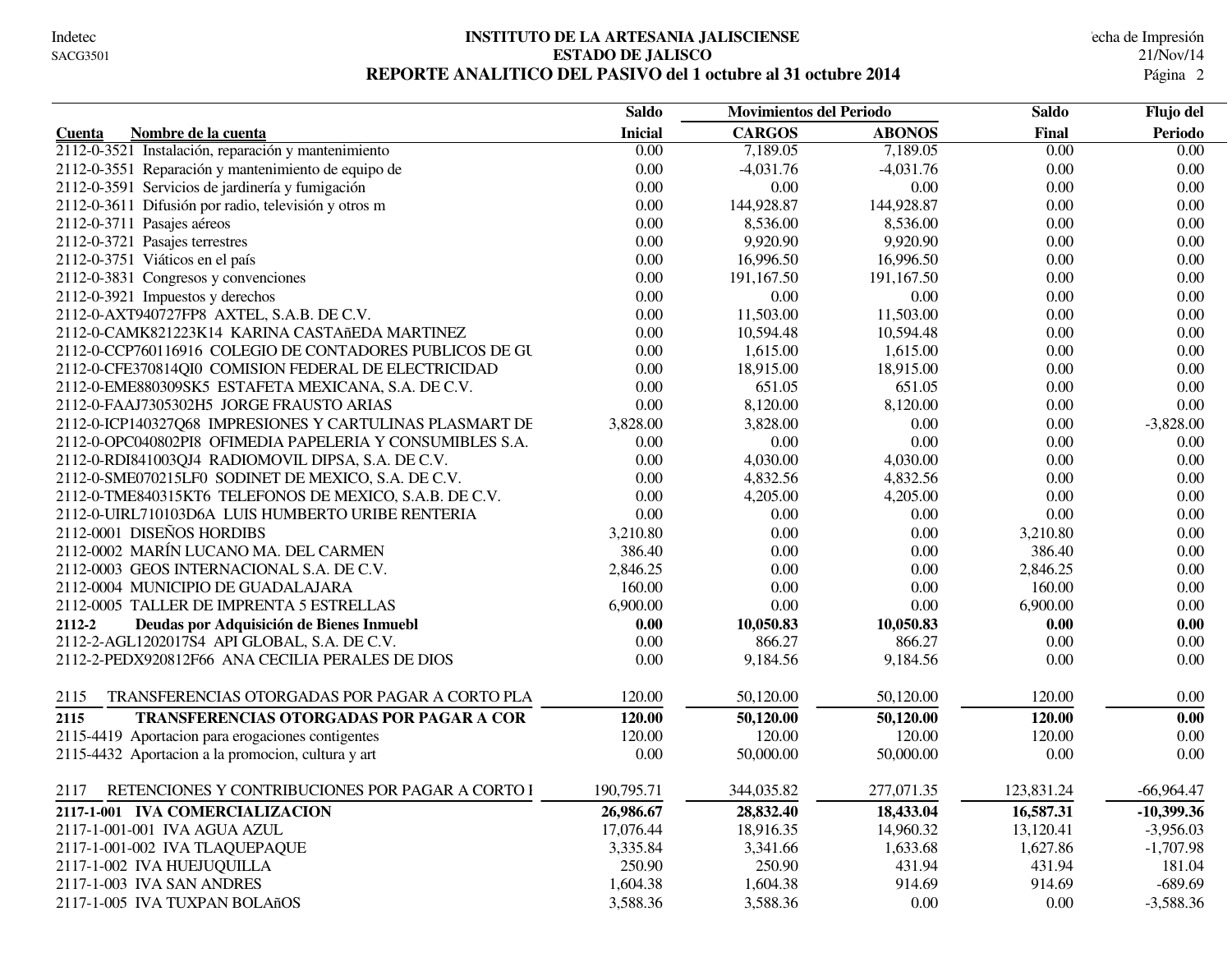#### **INSTITUTO DE LA ARTESANIA JALISCIENSE** echa de Impresión **ESTADO DE JALISCO** 21/Nov/14 **REPORTE ANALITICO DEL PASIVO del 1 octubre al 31 octubre 2014**

|                                                      | <b>Saldo</b>   | <b>Movimientos del Periodo</b> |               | <b>Saldo</b> | Flujo del    |
|------------------------------------------------------|----------------|--------------------------------|---------------|--------------|--------------|
| Nombre de la cuenta<br>Cuenta                        | <b>Inicial</b> | <b>CARGOS</b>                  | <b>ABONOS</b> | Final        | Periodo      |
| 2117-1-006 IVA PUEBLO NUEVO                          | 1,130.75       | 1,130.75                       | 492.41        | 492.41       | $-638.34$    |
| <b>RETENCIONES DE ISR</b><br>2117-2                  | 9.90           | 0.00                           | 0.00          | 9.90         | 0.00         |
| 2117-2-01 RET. P. FISICAS SERV. PROFESIONAL          | 0.23           | 0.00                           | 0.00          | 0.23         | 0.00         |
| 2117-2-02 RER. P. FISICAS POR ARRENDAMIENTO          | 0.20           | 0.00                           | 0.00          | 0.20         | 0.00         |
| 2117-2-03 RETENCION POR AUTOFACTURA 5%               | 9.47           | 0.00                           | 0.00          | 9.47         | $0.00\,$     |
| 2117-71<br>Impuesto sobre nóminas y otros que se de  | 163,799.14     | 163,800.00                     | 107,234.89    | 107,234.03   | $-56,565.11$ |
| 2117-71-1 I.S.P.T. NOMINAS                           | 163,799.14     | 163,800.00                     | 106,438.47    | 106,437.61   | $-57,361.53$ |
| 2117-71-4 I.S.P.T FINIQUITOS                         | 0.00           | 0.00                           | 796.42        | 796.42       | 796.42       |
| 2117-72-002 PENSIONES DEL ESTADO                     | 0.00           | 54,242.06                      | 54,242.06     | 0.00         | 0.00         |
| 2117-72-002-002 APORTACIONES AFILIADOS               | $0.00\,$       | 54,242.06                      | 54,242.06     | $0.00\,$     | 0.00         |
| 2117-72-002 PRESTAMO CORTO PLAZO                     | 0.00           | 80,420.34                      | 80,420.34     | 0.00         | 0.00         |
| 2117-72-002-005-024 SIFUENTES GONZÁLEZ ABNER         | $0.00\,$       | 1,848.00                       | 1,848.00      | 0.00         | 0.00         |
| 2117-72-002-005-025 FAJARDO GONZALEZ CLAUDIA         | $0.00\,$       | 2,097.94                       | 2,097.94      | $0.00\,$     | 0.00         |
| 2117-72-002-005-026 LOPEZ ARVIZU BLANCA ESTHELA      | $0.00\,$       | 2,710.00                       | 2,710.00      | $0.00\,$     | 0.00         |
| 2117-72-002-005-028 RIVERA IBARRA CARLOS ALBERTO     | 0.00           | 1,260.00                       | 1,260.00      | $0.00\,$     | 0.00         |
| 2117-72-002-005-030 BARAJAS GONZALEZ ESMERALDA       | 0.00           | 3,473.16                       | 3,473.16      | 0.00         | 0.00         |
| 2117-72-002-005-038 GRIMALDO RAMOS JORGE             | 0.00           | 4,711.06                       | 4,711.06      | 0.00         | 0.00         |
| 2117-72-002-005-040 CORAL ARANA JOSE JAIME           | $0.00\,$       | 1,704.00                       | 1,704.00      | $0.00\,$     | 0.00         |
| 2117-72-002-005-041 VALADEZ REGIN CLAUDIA            | $0.00\,$       | 1,612.00                       | 1,612.00      | $0.00\,$     | 0.00         |
| 2117-72-002-005-042 RAMIREZ MURGUIA CAMILO SALVADOR  | $0.00\,$       | 7,920.50                       | 7,920.50      | $0.00\,$     | 0.00         |
| 2117-72-002-005-043 HERNANDEZ LUCIO J GUADALUPE      | $0.00\,$       | 936.00                         | 936.00        | 0.00         | 0.00         |
| 2117-72-002-005-044 CASTILLO MORA PERLA LILIANA      | 0.00           | 8,376.90                       | 8,376.90      | 0.00         | 0.00         |
| 2117-72-002-005-045 PADILLA GALLARDO JUAN            | $0.00\,$       | 1,548.00                       | 1,548.00      | 0.00         | 0.00         |
| 2117-72-002-005-046 VARGAS ARVIZU LAURA VARGAS       | $0.00\,$       | 5,386.00                       | 5,386.00      | 0.00         | 0.00         |
| 2117-72-002-005-001 VELASCO GARCÍA JOSÉ FLORENCIO    | $0.00\,$       | 3,226.00                       | 3,226.00      | 0.00         | 0.00         |
| 2117-72-002-005-002 IBARRA NÚÑEZ MA. NATIVIDAD       | 0.00           | 3,348.00                       | 3,348.00      | 0.00         | 0.00         |
| 2117-72-002-005-003 GAMERO GUZMÁN JORGE ENRIQUE DE J | 0.00           | 3,964.00                       | 3,964.00      | 0.00         | 0.00         |
| 2117-72-002-005-004 MENDOZA CONTRERAS HERMELINDA     | 0.00           | 3,066.00                       | 3,066.00      | 0.00         | 0.00         |
| 2117-72-002-005-005 PASILLAS GARCÍA NOELIA           | 0.00           | 2,444.00                       | 2,444.00      | 0.00         | 0.00         |
| 2117-72-002-005-007 JARERO CAMPECHANO DAVID          | 0.00           | 3,184.00                       | 3,184.00      | 0.00         | 0.00         |
| 2117-72-002-005-009 GARCÍA VILLA KENIA               | $0.00\,$       | 2,330.78                       | 2,330.78      | 0.00         | 0.00         |
| 2117-72-002-005-010 HERNÁNDEZ JAIME ERIKA MONSERRAT  | 0.00           | 2,000.00                       | 2,000.00      | 0.00         | 0.00         |
| 2117-72-002-005-011 GARCÍA CORTÉS BEATRIZ FLORIANA   | 0.00           | 0.00                           | 0.00          | $0.00\,$     | 0.00         |
| 2117-72-002-005-013 GONZÁLEZ GRANADOS E. DEL CARMEN  | 0.00           | 4,088.00                       | 4,088.00      | $0.00\,$     | 0.00         |
| 2117-72-002-005-014 MUÑOZ COSS Y LEÓN GUILLERMO      | 0.00           | 1,112.00                       | 1,112.00      | 0.00         | 0.00         |
| 2117-72-002-005-018 MIRANDA MIRANDA RAMIRO           | 0.00           | 4,088.00                       | 4,088.00      | 0.00         | 0.00         |
| 2117-72-002-005-019 SOLÍS MANZO SANDRA GEORGINA      | 0.00           | 3,986.00                       | 3,986.00      | 0.00         | 0.00         |
| 2117-72-002 PRESTAMO MEDIANO PLAZO                   | 0.00           | 4,499.66                       | 4,499.66      | 0.00         | 0.00         |
| 2117-72-002-006-004 LOPEZ ARVIZU BLANCA ESTHELA      | $0.00\,$       | 1,814.84                       | 1,814.84      | $0.00\,$     | 0.00         |
| 2117-72-002-006-005 SANCHEZ GARCIA JERONIMO          | $0.00\,$       | 2,684.82                       | 2,684.82      | 0.00         | 0.00         |
| 2117-72-002 PRESTAMO HIPOTECARIO                     | 0.00           | 11,469.16                      | 11,469.16     | 0.00         | 0.00         |
| 2117-72-002-007-001 RODRÍGUEZ RODRÍGUEZ CAMELIA      | 0.00           | 2,634.88                       | 2,634.88      | 0.00         | 0.00         |
| 2117-72-002-007-002 VILLALVAZO BENÍTEZ JUAN CARLOS   | 0.00           | 2,203.92                       | 2,203.92      | $0.00\,$     | 0.00         |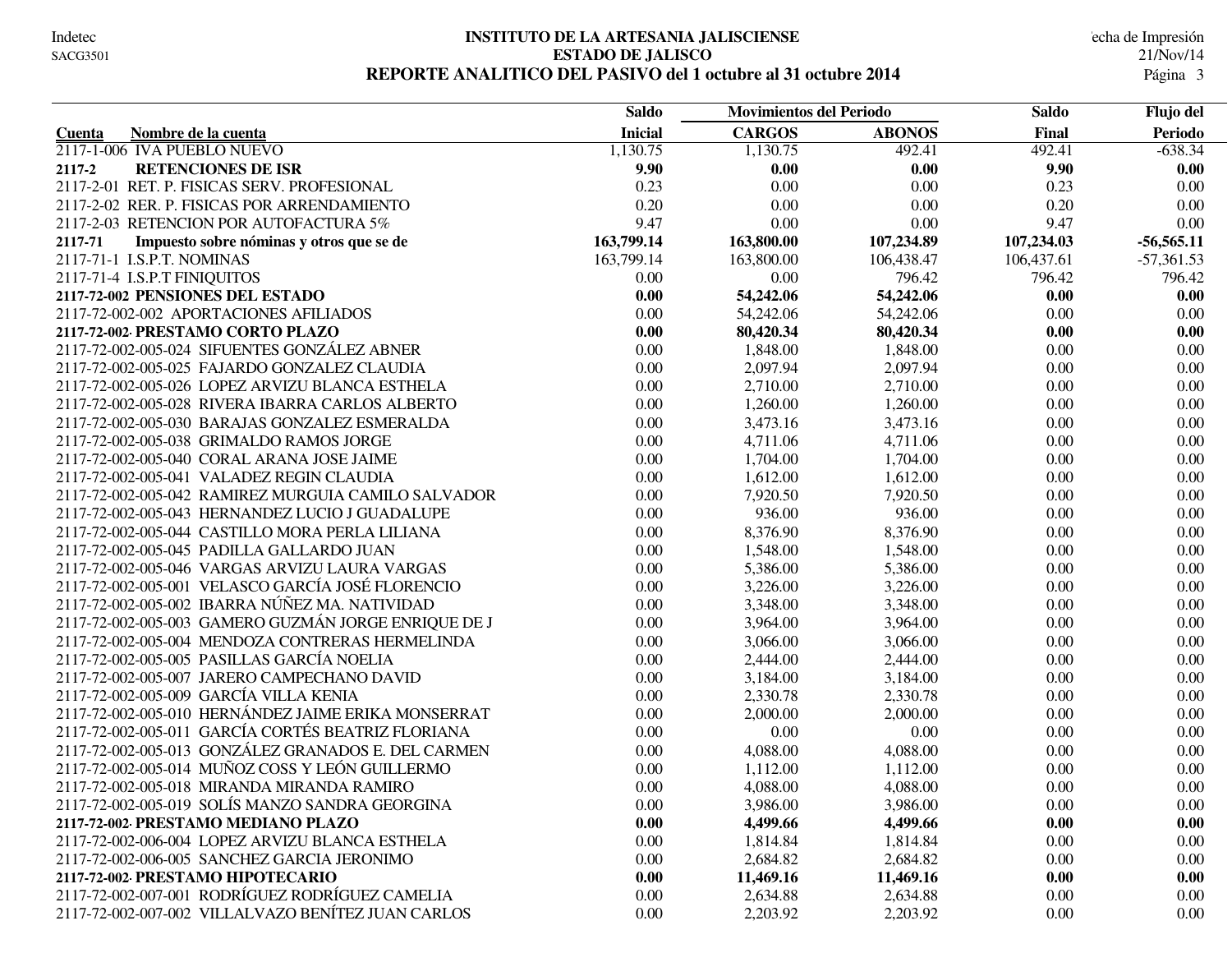#### **INSTITUTO DE LA ARTESANIA JALISCIENSE** echa de Impresión **ESTADO DE JALISCO** 21/Nov/14 **REPORTE ANALITICO DEL PASIVO del 1 octubre al 31 octubre 2014** 4

|                                                    | <b>Saldo</b>      | <b>Movimientos del Periodo</b> |               | <b>Saldo</b> | Flujo del      |
|----------------------------------------------------|-------------------|--------------------------------|---------------|--------------|----------------|
| Nombre de la cuenta<br>Cuenta                      | <b>Inicial</b>    | <b>CARGOS</b>                  | <b>ABONOS</b> | Final        | <b>Periodo</b> |
| 2117-72-002-007-003 SIFUENTES GONZÁLEZ ABNER       | $\overline{0.00}$ | 2,962.36                       | 2,962.36      | 0.00         | 0.00           |
| 2117-72-002-007-007 LOPEZ BARRAZA MAURICIO RAFAEL  | 0.00              | 3,668.00                       | 3,668.00      | 0.00         | 0.00           |
| 2117-72-002 FONDO GARANTIA P.H.                    | 0.00              | 772.20                         | 772.20        | 0.00         | 0.00           |
| 2117-72-002-008-001 RODRÍGUEZ RODRÍGUEZ CAMELIA    | 0.00              | 121.80                         | 121.80        | 0.00         | 0.00           |
| 2117-72-002-008-002 VILLALVAZO BENÍTEZ JUAN CARLOS | 0.00              | 103.20                         | 103.20        | 0.00         | 0.00           |
| 2117-72-002-008-003 SIFUENTES GONZÁLEZ ABNER       | 0.00              | 144.00                         | 144.00        | 0.00         | 0.00           |
| 2117-72-002-008-007 LOPEZ BARRAZA MAURICIO RAFAEL  | 0.00              | 403.20                         | 403.20        | 0.00         | $0.00\,$       |
| OTRAS CUENTAS POR PAGAR A CORTO PLAZO<br>2119      | 1,787,585.68      | 382,367.82                     | 363,762.87    | 1,768,980.73 | $-18,604.95$   |
| OTRAS CUENTAS POR PAGAR A CORTO PLAZO<br>2119      | 1,787,585.68      | 382,367.82                     | 363,762.87    | 1,768,980.73 | $-18,604.95$   |
| 2119-0001 PRESUPUESTO                              | 1,578,290.66      | 0.00                           | 0.00          | 1,578,290.66 | 0.00           |
| 2119-0002 COMERCIALIZACION                         | 0.00              | 6,574.39                       | 6,574.39      | 0.00         | $0.00\,$       |
| 2119-0003 HUEJUQUILLA                              | 11,260.40         | 0.00                           | $0.00\,$      | 11,260.40    | 0.00           |
| 2119-0004 SAN ANDRES                               | 2,851.96          | 0.00                           | $0.00\,$      | 2,851.96     | 0.00           |
| 2119-0005 SAN SEBASTIAN                            | 7,034.12          | 0.00                           | $0.00\,$      | 7,034.12     | 0.00           |
| 2119-0006 ALVARADO BAUTISTA RICARDO                | 2,100.00          | 0.00                           | 0.00          | 2,100.00     | 0.00           |
| 2119-0007 ASESORES                                 | 6,190.33          | 0.00                           | 0.00          | 6,190.33     | 0.00           |
| 2119-0008 BENITEZ MEJIA ISAAC                      | 2,100.00          | 0.00                           | 0.00          | 2,100.00     | 0.00           |
| 2119-0009 BERUMEN CORTES MA. DEL CARMEN            | 2,100.00          | 0.00                           | 0.00          | 2,100.00     | 0.00           |
| 2119-0010 BUENROSTRO ARGUELLES JOSE                | 2,100.00          | 0.00                           | $0.00\,$      | 2,100.00     | 0.00           |
| 2119-0011 CANDELARIO CARRILLO SALVADOR             | 1,154.37          | 1,154.37                       | $0.00\,$      | 0.00         | $-1,154.37$    |
| 2119-0013 CHAVEZ QUIÑONES ANA ROSA                 | 2,100.75          | 0.00                           | $0.00\,$      | 2,100.75     | 0.00           |
| 2119-0014 CRUZ GOMEZ CESAR OCTAVIO                 | 2,100.00          | $0.00\,$                       | 0.00          | 2,100.00     | $0.00\,$       |
| 2119-0015 DIAZ LOPEZ JESUS                         | 2,100.00          | 0.00                           | 0.00          | 2,100.00     | $0.00\,$       |
| 2119-0016 DIAZ MONTES MONICA                       | 1,500.00          | 0.00                           | 0.00          | 1,500.00     | $0.00\,$       |
| 2119-0017 FLORES PAJARITO BENJAMIN                 | 47.20             | 0.00                           | $0.00\,$      | 47.20        | 0.00           |
| 2119-0018 GARCIA BAñUELOS JOSE MANUEL              | 2,070.00          | 0.00                           | 0.00          | 2,070.00     | 0.00           |
| 2119-0019 GARCIA PILLADO ESTREBERTO                | 2,568.05          | 0.00                           | 0.00          | 2,568.05     | 0.00           |
| 2119-0020 GONZALEZ SANTANA AMALIA                  | 62.80             | 0.00                           | 0.00          | 62.80        | 0.00           |
| 2119-0021 HERNANDEZ ROCHA JUANA                    | 2,100.00          | 0.00                           | 0.00          | 2,100.00     | 0.00           |
| 2119-0022 HERRERA CARRILLO RICARDO DAVID           | 2,100.00          | 0.00                           | $0.00\,$      | 2,100.00     | 0.00           |
| 2119-0023 JALISCO ES ARTESANIA                     | 3,469.41          | 0.00                           | $0.00\,$      | 3,469.41     | 0.00           |
| 2119-0024 MARTINEZ RUBIO ALEJANDRA                 | 2,100.00          | 0.00                           | $0.00\,$      | 2,100.00     | 0.00           |
| 2119-0025 MORALES VAZQUEZ JUDITH                   | 2,100.00          | 0.00                           | $0.00\,$      | 2,100.00     | 0.00           |
| 2119-0026 NAVARRO IÑIGUEZ ARTURO                   | 295.51            | 0.00                           | 0.00          | 295.51       | 0.00           |
| 2119-0027 ORTIZ ARANA JOSE ANGEL                   | 16.17             | 0.00                           | 0.00          | 16.17        | $0.00\,$       |
| 2119-0028 PADILLA ARRIAGA MA. HILDA                | 2,100.00          | 0.00                           | 0.00          | 2,100.00     | 0.00           |
| 2119-0029 PINEDO FLORES SAMUEL                     | 12,320.00         | 0.00                           | 0.00          | 12,320.00    | 0.00           |
| 2119-0030 ROBLES IBARRA ADRIANA                    | 2,100.00          | 0.00                           | 0.00          | 2,100.00     | 0.00           |
| 2119-0031 RODRIGUEZ BAUTISTA JESUS                 | 500.00            | 0.00                           | 0.00          | 500.00       | 0.00           |
| 2119-0032 RODRIGUEZ CARRACO LUZ ANA                | 62.40             | 0.00                           | 0.00          | 62.40        | 0.00           |
| 2119-0033 SANCHEZ COBIAN MA. DE GRACIA             | 2,100.00          | 0.00                           | 0.00          | 2,100.00     | 0.00           |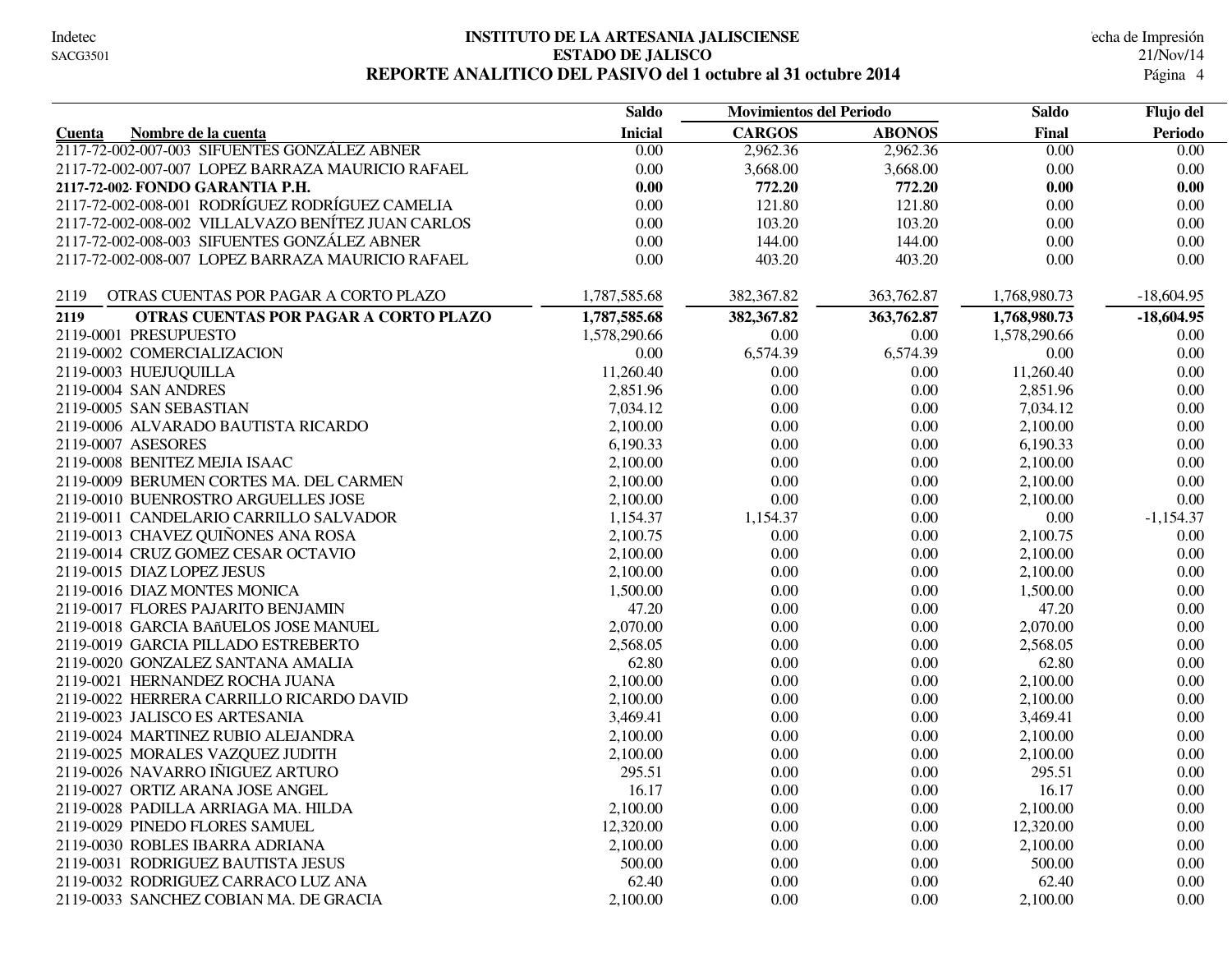#### **INSTITUTO DE LA ARTESANIA JALISCIENSE** echa de Impresión **ESTADO DE JALISCO** 21/Nov/14 **REPORTE ANALITICO DEL PASIVO del 1 octubre al 31 octubre 2014**

|                                                    | <b>Saldo</b>   | <b>Movimientos del Periodo</b> |                   | <b>Saldo</b> | Flujo del         |
|----------------------------------------------------|----------------|--------------------------------|-------------------|--------------|-------------------|
| Nombre de la cuenta<br>Cuenta                      | <b>Inicial</b> | <b>CARGOS</b>                  | <b>ABONOS</b>     | Final        | <b>Periodo</b>    |
| 2119-0034 SANCHEZ VEGA LILIA ZAMIRA                | 49.00          | 0.00                           | $\overline{0.00}$ | 49.00        | $\overline{0.00}$ |
| 2119-0038 VILLASEÑOR ALDRETE ALMA ROSA             | 2,100.00       | 0.00                           | 0.00              | 2,100.00     | 0.00              |
| 2119-0039 VILLAVICENCIO CORDOVA GRACIELA           | 22,942.50      | 0.00                           | 0.00              | 22,942.50    | 0.00              |
| 2119-0040 VIZACARRA SEZATE SALVADOR                | 44.20          | 0.00                           | 0.00              | 44.20        | $0.00\,$          |
| 2119-0041 ZARAGOZA AYALA BEATRIZ                   | 146.90         | 0.00                           | 0.00              | 146.90       | $0.00\,$          |
| 2119-0043 CERTAMEN ARTESANAL WIXARIKA - NAHUA      | 7,000.00       | 61,000.00                      | 61,000.00         | 7,000.00     | 0.00              |
| 2119-0044 LOPEZ SOTELO RAMON EDUARDO               | 489.65         | 0.00                           | 0.00              | 489.65       | 0.00              |
| 2119-0045 CUOTAS SINDICALES                        | 1,430.62       | 1,430.62                       | 1,430.62          | 1,430.62     | $0.00\,$          |
| 2119-0046 VELASCO GARCÍA JOSÉ FLORENCIO            | 0.00           | 95.20                          | 95.20             | 0.00         | $0.00\,$          |
| 2119-0047 IBARRA NÚÑEZ MA. NATIVIDAD               | 0.00           | 80.80                          | 80.80             | 0.00         | 0.00              |
| 2119-0048 GONZÁLEZ GRANADO E. DEL CARMEN           | 0.00           | 161.50                         | 161.50            | 0.00         | 0.00              |
| 2119-0050 HERNÁNDEZ ULLOA JOSÉ HERNÁN              | 1,124.10       | 0.00                           | 0.00              | 1,124.10     | 0.00              |
| 2119-0052 GARCÍA VILLA KENIA                       | 0.00           | 480.80                         | 480.80            | 0.00         | $0.00\,$          |
| 2119-0054 MATEOS NUÑO MA. DEL ROSARIO              | 0.00           | 313.30                         | 313.30            | 0.00         | 0.00              |
| 2119-0055 PASILLAS GARCÍA NOELIA                   | 0.00           | $0.00\,$                       | 0.00              | 0.00         | $0.00\,$          |
| 2119-0056 SEGURA RENTERIA MA. LUZ                  | 0.00           | 84.40                          | 84.40             | 0.00         | $0.00\,$          |
| 2119-0058 BARAJAS GONZÁLEZ ESMERALDA               | 0.00           | 208.80                         | 208.80            | 0.00         | 0.00              |
| 2119-0063 SALCEDO ORTIZ PEDRO                      | 0.00           | 0.00                           | 0.00              | 0.00         | 0.00              |
| 2119-0066 GARCIA SAAVEDRA JAVIER ALEJANDRO         | 210.00         | 0.00                           | 0.00              | 210.00       | $0.00\,$          |
| 2119-0067 SIFUENTES GONZALEZ ABNER                 | 3,016.57       | 0.00                           | 0.00              | 3,016.57     | $0.00\,$          |
| 2119-0071 SANCHEZ GARCIA JERONIMO                  | 0.00           | 114.00                         | 114.00            | 0.00         | 0.00              |
| 2119-0074 REYNA BUSTOS MARIO ALBERTO               | 506.00         | 0.00                           | 0.00              | 506.00       | $0.00\,$          |
| 2119-0075 EXPO TIJUANA                             | $-149.99$      | 0.00                           | 0.00              | $-149.99$    | $0.00\,$          |
| 2119-0077 INSTITUTO DE PENSIONES DEL ESTADO DE JAL | 0.00           | 0.00                           | 0.00              | 0.00         | 0.00              |
| 2119-0085 GALERIA AJIJIC                           | 8.84           | 0.00                           | 0.00              | 8.84         | 0.00              |
| 2119-0088 CERTAMEN CREACION ARTESANAL LAPIDARIA    | 0.00           | 130,000.00                     | 130,000.00        | 0.00         | 0.00              |
| 2119-0089 CERTAMEN CREACION ARTESANAL TEXTIL       | 780.00         | 0.00                           | 0.00              | 780.00       | $0.00\,$          |
| 2119-0091 BARAJAS ZENDEJAS MARGARITA               | 0.00           | 83.60                          | 83.60             | 0.00         | 0.00              |
| 2119-0092 JARAMILLO LEMUS JAIME                    | 10,260.20      | 0.00                           | 0.00              | 10,260.20    | 0.00              |
| 2119-0093 INSTITUTO MEXICANO DEL SEGURO SOCIAL     | 44,185.67      | 44,185.67                      | 45,872.01         | 45,872.01    | 1,686.34          |
| 2119-0094 GAMERO GUZMAN JORGE ENRIQUE DE JESUS     | 0.00           | 564.00                         | 564.00            | 0.00         | 0.00              |
| 2119-0103 EL ARTESANO, CORAZON DE JALISCO          | 1,880.76       | 443.21                         | $0.00\,$          | 1,437.55     | $-443.21$         |
| 2119-0105 LOPEZ RODRIGUEZ SALVADOR                 | 145.21         | 0.00                           | 0.00              | 145.21       | $0.00\,$          |
| 2119-0107 RAMIREZ MURGUIA CAMILO SALVADOR          | 1,542.05       | 0.00                           | 0.00              | 1,542.05     | 0.00              |
| 2119-0115 LOPEZ BARRAZA MAURICIO RAFAEL            | 47.00          | 0.00                           | 0.00              | 47.00        | 0.00              |
| 2119-0120 BARAJAS DURAN JESUS                      | 38.20          | $0.00\,$                       | 0.00              | 38.20        | 0.00              |
| 2119-0121 RIVERA IBARRA CARLOS ALBERTO             | 0.00           | 551.00                         | 551.00            | 0.00         | 0.00              |
| 2119-0124 MARTINEZ GARCIA JULIO CESAR              | 21.03          | 191.60                         | 191.60            | 21.03        | $0.00\,$          |
| 2119-0125 VARGAS ARVIZU LAURA PATRICIA             | 522.00         | 0.00                           | 0.00              | 522.00       | 0.00              |
| 2119-0126 MEDELLIN OROZCO ALMA KARINA              | 242.69         | 0.00                           | 0.00              | 242.69       | 0.00              |
| 2119-0128 ESPINOZA VALDEZ BERTHA NINEMI            | 2,733.40       | 0.00                           | 0.00              | 2,733.40     | 0.00              |
| 2119-0129 SANCHEZ RAMIREZ DAVID                    | 1,392.00       | 0.00                           | 0.00              | 1,392.00     | 0.00              |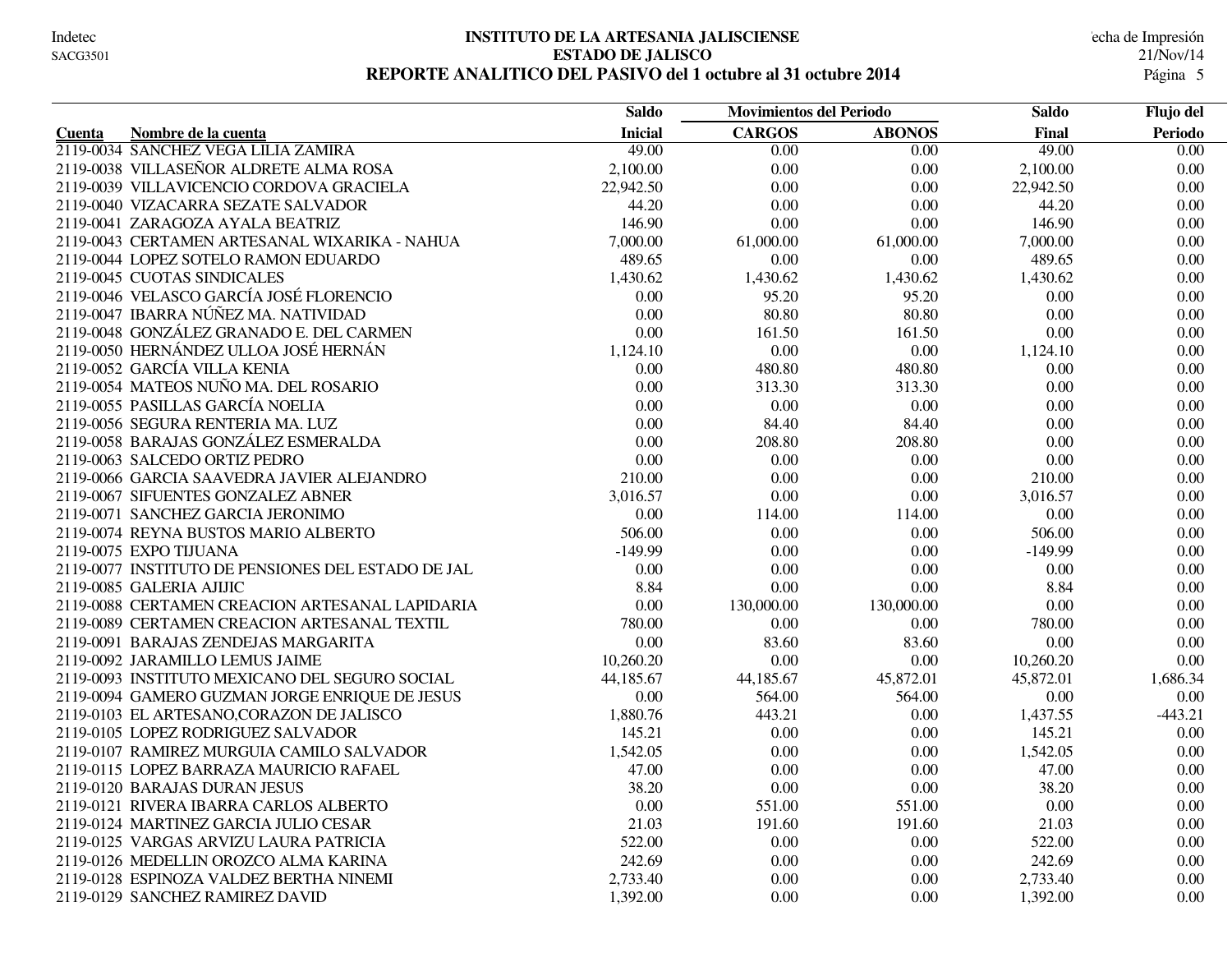#### **INSTITUTO DE LA ARTESANIA JALISCIENSE** echa de Impresión **ESTADO DE JALISCO** 21/Nov/14 REPORTE ANALITICO DEL PASIVO del 1 octubre al 31 octubre 2014

|                                                         | <b>Saldo</b>   | <b>Movimientos del Periodo</b> |               | <b>Saldo</b> | Flujo del    |
|---------------------------------------------------------|----------------|--------------------------------|---------------|--------------|--------------|
| Nombre de la cuenta<br><b>Cuenta</b>                    | <b>Inicial</b> | <b>CARGOS</b>                  | <b>ABONOS</b> | Final        | Periodo      |
| 2119-0130 EXPO DECOESTYLO MEXICO D.F.                   | 0.35           | 0.00                           | 0.00          | 0.35         | 0.00         |
| 2119-0132 PAJARITO FAJARDO PABLO                        | 0.00           | 0.00                           | 1,026.00      | 1,026.00     | 1,026.00     |
| 2119-0133 CASTILLO MORA PERLA LILIANA                   | 0.00           | 438.00                         | 438.00        | 0.00         | 0.00         |
| 2119-0135 RODRÍGUEZ DE HARO ARTURO ALEJANDRO            | 256.00         | 0.00                           | 0.00          | 256.00       | 0.00         |
| 2119-0137 BEJAR ARREDONDO JORGE                         | 63.00          | 63.00                          | 0.00          | 0.00         | $-63.00$     |
| 2119-0138 GRIMALDO RAMOS JORGE                          | 19.48          | 205.00                         | 205.00        | 19.48        | 0.00         |
| 2119-0139 DE LA MORA GONZALEZ MARIA CRISTINA            | 0.00           | 74.40                          | 74.40         | 0.00         | 0.00         |
| 2119-0141 ANDADOR ARTESANAL CHAPULTEPEC                 | 0.00           | 0.00                           | 0.00          | 0.00         | 0.00         |
| 2119-0142 VALADEZ REGIN CLAUDIA                         | 0.00           | 330.70                         | 330.70        | 0.00         | 0.00         |
| 2119-0148 EXPO COLOMBIA                                 | 271.82         | 0.00                           | 0.00          | 271.82       | 0.00         |
| 2119-0150 GUTIERREZ DE ANDA LETICIA                     | 0.00           | 0.00                           | 0.00          | 0.00         | 0.00         |
| 2119-0153 ASOCIACION DE ARTESANOS DE TEOCALTICHE        | 2,461.52       | 0.00                           | 0.00          | 2,461.52     | 0.00         |
| 2119-0154 MENDOZA PRADO DIANA                           | 310.80         | 0.00                           | 0.00          | 310.80       | 0.00         |
| 2119-0155 MORALES HERNANDEZ LUCIA MARICELA              | 0.00           | 103.00                         | 103.00        | 0.00         | 0.00         |
| 2119-0157 REYNOSO RUIZ RODOLFO                          | 0.00           | 449.75                         | 449.75        | 0.00         | 0.00         |
| 2119-0159 FERIA DE SAN MARCOS AGS, AGS                  | 2,517.27       | 0.00                           | 0.00          | 2,517.27     | 0.00         |
| 2119-0161 RAMIREZ GARCIA JUAN PABLO                     | 0.00           | 230.00                         | 230.00        | 0.00         | 0.00         |
| 2119-0164 TIENDAS DE ABASTECIMIENTO                     | 19,656.71      | 19,656.71                      | 0.00          | 0.00         | $-19,656.71$ |
| 2119-0165 VILLA ESTRELLA ALDO                           | 226.00         | 0.00                           | 0.00          | 226.00       | 0.00         |
| 2119-0166 50 ANIVERSARIO IAJ                            | 0.00           | 110,000.00                     | 110,000.00    | 0.00         | 0.00         |
| 2119-0168 VENTA CONTINENTAL NAFTA                       | 0.00           | 300.00                         | 300.00        | 0.00         | 0.00         |
| 2119-0169 EXPO OBSEQUIO                                 | 0.00           | 2,800.00                       | 2,800.00      | 0.00         | 0.00         |
| INGRESOS COBRADOS POR ADELANTADO A CORTO PLAZO<br>2151  | 0.00           | 0.00                           | 6,525.00      | 6,525.00     | 6,525.00     |
| <b>INGRESOS COBRADOS POR ADELANTADO A CORTO</b><br>2151 | 0.00           | 0.00                           | 6,525.00      | 6,525.00     | 6,525.00     |
| 2151-003 TIKAL, S.A. DE C.V.                            | 0.00           | 0.00                           | 6,525.00      | 6,525.00     | 6,525.00     |
| <b>Total general</b>                                    | 2,365,864.81   | 3,781,358.84                   | 3,804,210.27  | 2,388,716.24 | 22,851.43    |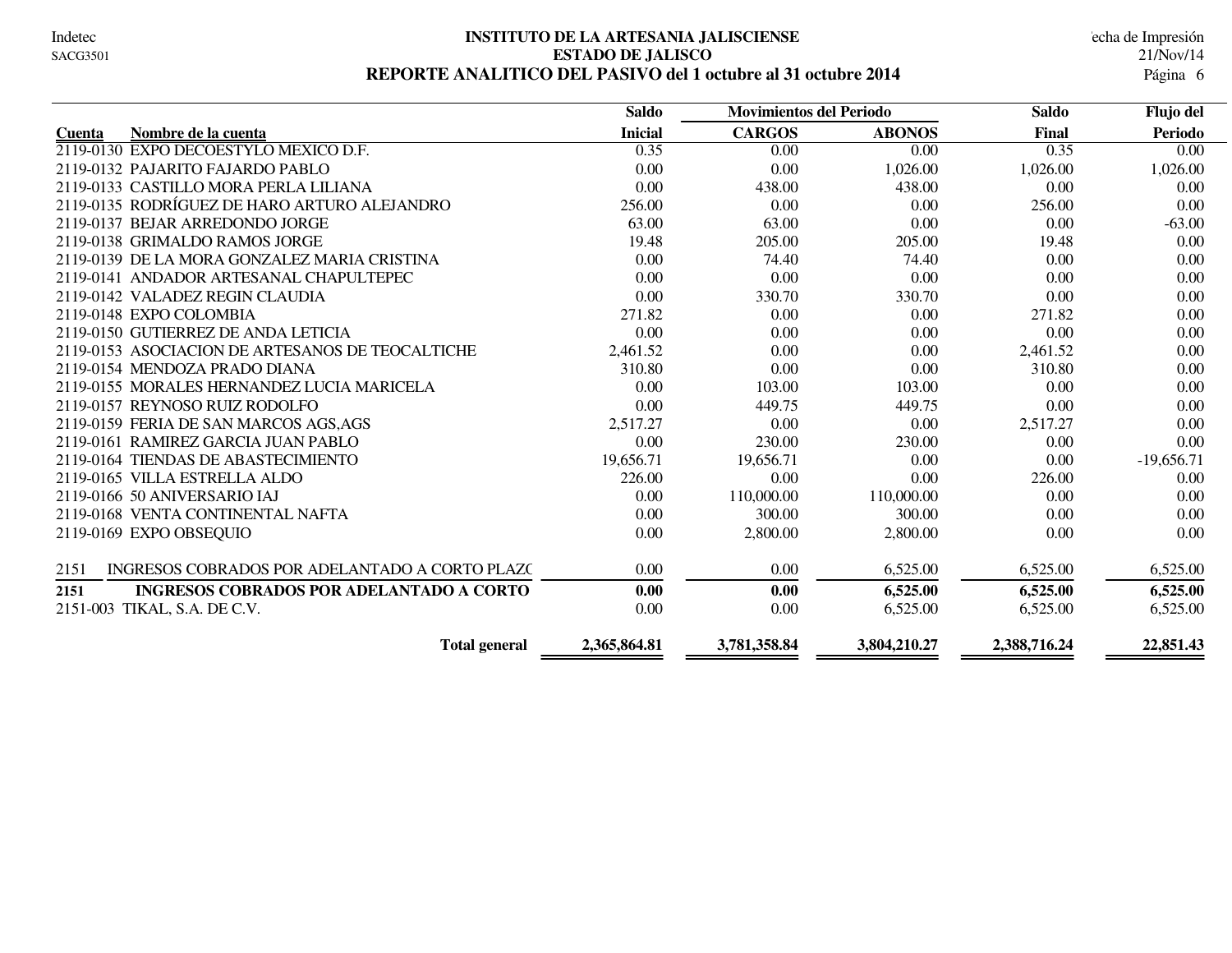Indetec<br>SACG3618

## **INSTITUTO DE LA ARTESANIA JALISCIENSE** 21-Nov-14<br>**ESTADO DE JALISCO** Página: 1 **ESTADO DE JALISCO** Página: 1 **ESTADO DEL EJERCICIO DEL PRESUPUESTO POR CAPITULO DEL GASTO** Fecha de Impresión:

**Asignació** 

|                        | Asignación Presupuestal de Egresos al 31/oct/2014 |
|------------------------|---------------------------------------------------|
| Tipo de Gasto: (Total) | (Cifras en pesos y centavos)                      |
|                        | ʻresunuesto                                       |

|                                                    |               |                        |             |               |                                     | <b>Presupuesto</b> |               |                | <b>Comprometido Presupuesto</b> |               |               | <b>Cuentas</b> |
|----------------------------------------------------|---------------|------------------------|-------------|---------------|-------------------------------------|--------------------|---------------|----------------|---------------------------------|---------------|---------------|----------------|
|                                                    |               | PRESUPUESTO DE EGRESOS |             |               |                                     | Disponible para    |               | N <sub>0</sub> | Sin                             |               |               | por Pagar      |
| Objeto del Gasto                                   |               | Aprobado Ampliaciones  | Reducciones |               | Modificado Comprometido Comprometer |                    | Devengado     | Devengado      | Devengar                        | Ejercido      | Pagado        | Deuda          |
| <b>SERVICIOS PERSONALES</b>                        | 14,652,756.00 | 1,258,640.00           | 988,640.00  | 14,922,756.00 | 14,622,909.91                       | 299,846.09         | 11,563,112.50 | 3,059,797.41   | 3,359,643.50                    | 11,066,213.04 | 11,066,211.82 | 496,900.68     |
| REMUNERACIONES AL PERSONAL DE CARÁCTE              | 8,385,109.00  | 518,878.00             | 130,285.00  | 8,773,702.00  | 8,743,546.00                        | 30,156.00          | 7,206,092.23  | 1,537,453.77   | 1,567,609.77                    | 7,206,092.23  | 7,206,092.23  | 0.00           |
| Sueldos base al personal permanente                | 8,385,109.00  | 518,878.00             | 130,285.00  | 8,773,702.00  | 8,743,546.00                        | 30,156.00          | 7,206,092.23  | 1,537,453.77   | 1,567,609.77                    | 7,206,092.23  | 7,206,092.23  | 0.00           |
| REMUNERACIONES AL PERSONAL DE CARÁCTE              | 749,388.00    | 63.311.00              | 0.00        | 812,699.00    | 780,598.80                          | 32,100.20          | 477,432.51    | 303,166.29     | 335,266.49                      | 477,432.51    | 477,432.51    | 0.00           |
| Sueldos base al personal eventual                  | 749,388.00    | 63,311.00              | 0.00        | 812,699.00    | 780,598.80                          | 32,100.20          | 477,432.51    | 303,166.29     | 335,266.49                      | 477,432.51    | 477,432.51    | 0.00           |
| REMUNERACIONES ADICIONALES Y ESPECIALE             | 1,395,548.00  | 187,402.00             | 12,592.00   | 1,570,358.00  | 1,564,493.14                        | 5,864.86           | 1,303,779.66  | 260,713.48     | 266,578.34                      | 806,879.59    | 806,879.59    | 496,900.07     |
| Honorarios especiales                              | 0.00          | 113,000.00             | 0.00        | 113,000.00    | 98,799.14                           | 14,200.86          | 98,799.14     | 0.00           | 14,200.86                       | 98,799.14     | 98,799.14     | 0.00           |
| Prima Vacacional                                   | 126,868.00    | 6,764.00               | 1,572.00    | 132,060.00    | 140,396.00                          | $-8,336.00$        | 115,785.59    | 24,610.41      | 16,274.41                       | 94,640.91     | 94,640.91     | 21,144.68      |
| Aguinaldo                                          | 1,268,680.00  | 67,638.00              | 11,020.00   | 1,325,298.00  | 1,325,298.00                        | 0.00               | 1,089,194.93  | 236,103.07     | 236,103.07                      | 613,439.54    | 613,439.54    | 475,755.39     |
| <b>SEGURIDAD SOCIAL</b>                            | 2,194,873.00  | 112,579.00             | 80,795.00   | 2,226,657.00  | 2,282,956.47                        | $-56,299.47$       | 1,477,523.47  | 805,433.00     | 749,133.53                      | 1,477,524.08  | 1,477,522.86  | 0.61           |
| <b>Cuotas IMSS</b>                                 | 731,753.00    | 39,633.00              | 58,646.00   | 712,740.00    | 771,386.00                          | $-58,646.00$       | 430,288.55    | 341,097.45     | 282,451.45                      | 430,288.55    | 430,288.55    | 0.00           |
| Aportaciones a fondos de vivienda                  | 258,197.00    | 12,873.00              | 3,909.00    | 267,161.00    | 266,760.93                          | 400.07             | 185,071.75    | 81,689.18      | 82,089.25                       | 185,072.35    | 185,071.15    | 0.60           |
| Cuotas a pensiones                                 | 1,204,923.00  | 60,073.00              | 18,240.00   | 1,246,756.00  | 1,244,809.54                        | 1,946.46           | 862, 163. 17  | 382,646.37     | 384,592.83                      | 862,163.18    | 862, 163. 16  | 0.01           |
| Otras prestaciones sociales y economicas           | 184,140.00    | 321,091.00             | 0.00        | 505,231.00    | 279,997.46                          | 225, 233.54        | 279,997.46    | 0.00           | 225, 233.54                     | 279,997.46    | 279,997.46    | 0.00           |
| Indemnizaciones                                    | 0.00          | 282,791.00             | 0.00        | 282,791.00    | 179,139.56                          | 103.651.44         | 179,139.56    | 0.00           | 103,651.44                      | 179,139.56    | 179,139.56    | 0.00           |
| Otras prestaciones sociales y económicas           | 184,140.00    | 38,300.00              | 0.00        | 222,440.00    | 100,857.90                          | 121,582.10         | 100,857.90    | 0.00           | 121,582.10                      | 100,857.90    | 100,857.90    | 0.00           |
| PREVISIONES                                        | 757,447.00    | 0.00                   | 751,329.00  | 6,118.00      | 0.00                                | 6,118.00           | 0.00          | 0.00           | 6,118.00                        | 0.00          | 0.00          | 0.00           |
| Impacto al salario                                 | 757,447.00    | 0.00                   | 751,329.00  | 6,118.00      | 0.00                                | 6,118.00           | 0.00          | 0.00           | 6,118.00                        | 0.00          | 0.00          | 0.00           |
| PAGO DE ESTÍMULOS A SERVIDORES PÚBLICOS            | 986,251.00    | 55,379.00              | 13,639.00   | 1,027,991.00  | 971,318.04                          | 56,672.96          | 818,287.17    | 153,030.87     | 209,703.83                      | 818,287.17    | 818,287.17    | 0.00           |
| Ayuda despensa                                     | 427,399.00    | 18,885.00              | 5.326.00    | 440,958.00    | 440,958.00                          | 0.00               | 342,958.54    | 97,999.46      | 97,999.46                       | 342,958.54    | 342,958.54    | 0.00           |
| Ayuda para pasaje                                  | 229,544.00    | 18,502.00              | 2,959.00    | 245,087.00    | 238,774.36                          | 6,312.64           | 183,742.95    | 55,031.41      | 61,344.05                       | 183,742.95    | 183,742.95    | 0.00           |
| Estimulo al dia del Servidor Publico               | 329,308.00    | 17,992.00              | 5,354.00    | 341,946.00    | 291,585.68                          | 50,360.32          | 291,585.68    | 0.00           | 50,360.32                       | 291,585.68    | 291,585.68    | 0.00           |
|                                                    |               |                        |             |               |                                     |                    |               |                |                                 |               |               |                |
| MATERIALES Y SUMINISTROS                           | 384,000.00    | 2,565,084.57           | 59,135.57   | 2,889,949.00  | 2,167,604.80                        | 722,344.20         | 2,167,604.80  | 0.00           | 722,344.20                      | 2,167,604.80  | 2,169,237.80  | $-1,633.00$    |
| MATERIALES DE ADMINISTRACIÓN, EMISIÓN D            | 152,000.00    | 201,285.57             | 36,335.57   | 316,950.00    | 229,479.34                          | 87,470.66          | 229,479.34    | 0.00           | 87,470.66                       | 229,479.34    | 229,479.34    | 0.00           |
| Materiales, útiles y equipos menores de oficina    | 80,000.00     | 101,285.57             | 19,285.57   | 162,000.00    | 130,648.37                          | 31,351.63          | 130,648.37    | 0.00           | 31,351.63                       | 130,648.37    | 130,648.37    | 0.00           |
| Materiales y útiles de impresión y reproducción    | 10,500.00     | 0.00                   | 1,050.00    | 9,450.00      | 4,606.43                            | 4,843.57           | 4,606.43      | 0.00           | 4,843.57                        | 4,606.43      | 4,606.43      | 0.00           |
| Materiales, útiles y equipos menores de tecnología | 20,000.00     | 100,000.00             | 12,000.00   | 108,000.00    | 63,001.47                           | 44,998.53          | 63,001.47     | 0.00           | 44,998.53                       | 63,001.47     | 63,001.47     | 0.00           |
| Material de limpieza                               | 40,000.00     | 0.00                   | 4,000.00    | 36,000.00     | 30,228.21                           | 5,771.79           | 30,228.21     | 0.00           | 5,771.79                        | 30,228.21     | 30,228.21     | 0.00           |
| Materiales y útiles de enseñanza                   | 1,500.00      | 0.00                   | 0.00        | 1,500.00      | 994.86                              | 505.14             | 994.86        | 0.00           | 505.14                          | 994.86        | 994.86        | 0.00           |
| <b>ALIMENTOS Y UTENSILIOS</b>                      | 36,000.00     | 14,000.00              | 800.00      | 49,200.00     | 33,581.69                           | 15,618.31          | 33,581.69     | 0.00           | 15,618.31                       | 33,581.69     | 33,581.69     | 0.00           |
| Productos alimenticios para personas               | 28,000.00     | 14,000.00              | 0.00        | 42,000.00     | 32,398.95                           | 9.601.05           | 32,398.95     | 0.00           | 9,601.05                        | 32,398.95     | 32,398.95     | 0.00           |
| Utensilios para el servicio de alimentación        | 8,000.00      | 0.00                   | 800.00      | 7,200.00      | 1,182.74                            | 6,017.26           | 1,182.74      | 0.00           | 6,017.26                        | 1,182.74      | 1,182.74      | 0.00           |
| MATERIAS PRIMAS Y MATERIALES DE PRODUC             | 15,000.00     | 2,259,799.00           | 1,500.00    | 2,273,299.00  | 1,700,550.51                        | 572,748.49         | 1,700,550.51  | 0.00           | 572,748.49                      | 1,700,550.51  | 1,700,550.51  | 0.00           |
| Mercancías adquiridas para su comercialización     | $0.00\,$      | 2,129,882.00           | 0.00        | 2,129,882.00  | 1,698,390.41                        | 431,491.59         | 1,698,390.41  | 0.00           | 431,491.59                      | 1,698,390.41  | 1,698,390.41  | 0.00           |
| Otros productos adquiridos como materia prima      | 15,000.00     | 129,917.00             | 1,500.00    | 143,417.00    | 2,160.10                            | 141,256.90         | 2,160.10      | 0.00           | 141,256.90                      | 2,160.10      | 2,160.10      | 0.00           |
| <b>MATERIALES Y ARTÍCULOS DE CONSTRUCCIÓN</b>      | 40,000.00     | 0.00                   | 3,000.00    | 37,000.00     | 30,842.91                           | 6,157.09           | 30,842.91     | 0.00           | 6,157.09                        | 30,842.91     | 32,475.91     | $-1,633.00$    |
| Vidrio y productos de vidrio                       | 3,000.00      | 0.00                   | 300.00      | 2,700.00      | 255.20                              | 2,444.80           | 255.20        | 0.00           | 2,444.80                        | 255.20        | 255.20        | 0.00           |
| Material eléctrico y electrónico                   | 10,000.00     | 0.00                   | 0.00        | 10,000.00     | 7,878.55                            | 2,121.45           | 7,878.55      | 0.00           | 2,121.45                        | 7,878.55      | 7,878.55      | 0.00           |
| Otros materiales y artículos de construcción y rep | 27,000.00     | 0.00                   | 2,700.00    | 24,300.00     | 22,709.16                           | 1,590.84           | 22,709.16     | 0.00           | 1,590.84                        | 22,709.16     | 24, 342. 16   | $-1,633.00$    |
| PRODUCTOS QUÍMICOS, FARMACÉUTICOS Y DE             | 5,000.00      | 0.00                   | 500.00      | 4,500.00      | 149.30                              | 4,350.70           | 149.30        | 0.00           | 4,350.70                        | 149.30        | 149.30        | 0.00           |
| Medicinas y productos farmacéuticos                | 5,000.00      | 0.00                   | 500.00      | 4,500.00      | 149.30                              | 4,350.70           | 149.30        | 0.00           | 4,350.70                        | 149.30        | 149.30        | 0.00           |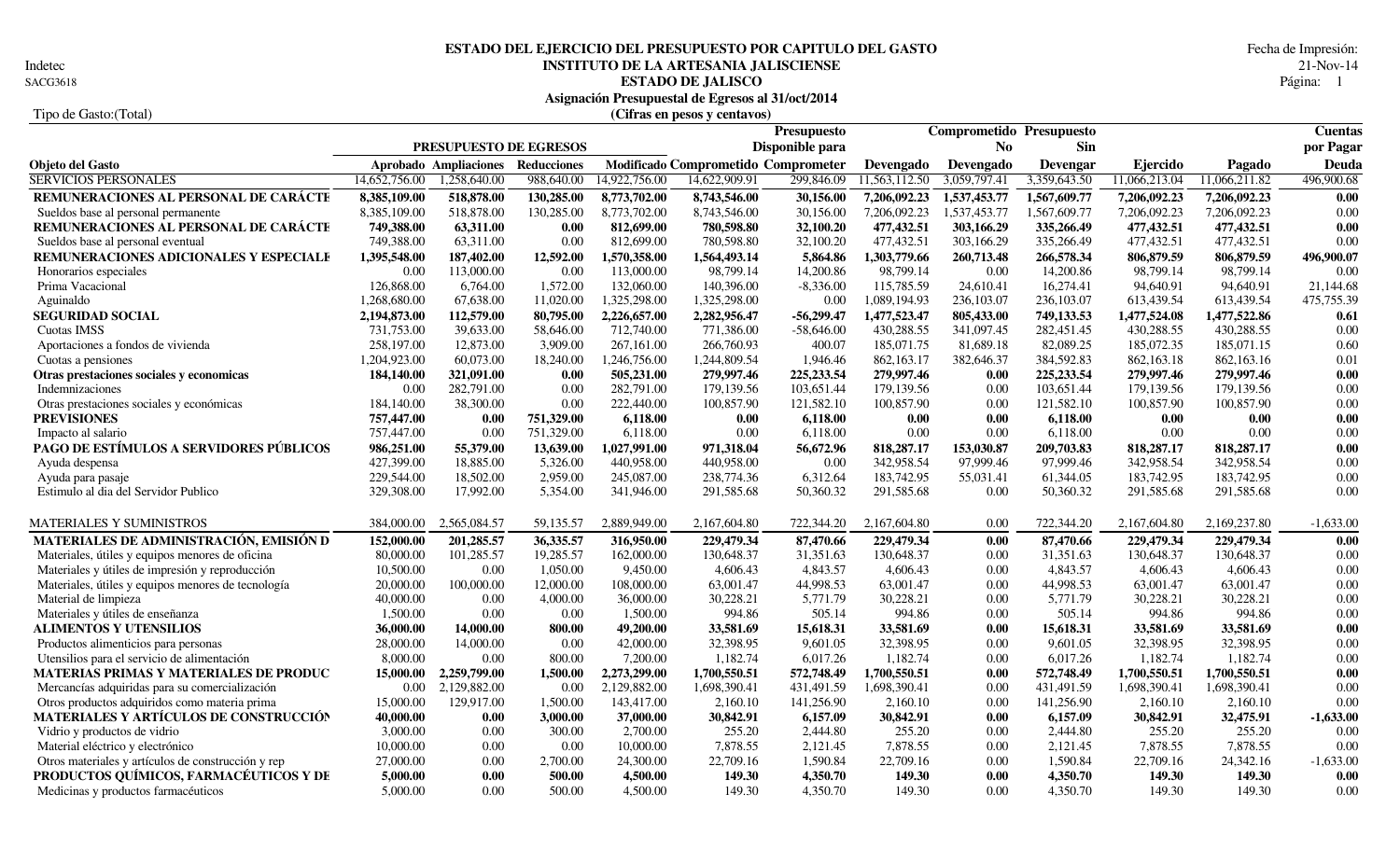Indetec

# **INSTITUTO DE LA ARTESANIA JALISCIENSE** 21-Nov-14<br>**ESTADO DE JALISCO** Página: 2 **ESTADO DEL EJERCICIO DEL PRESUPUESTO POR CAPITULO DEL GASTO** Fecha de Impresión:

**ESTADO DE JALISCO** 2 SACG3618 Página:

|                                                    |                        |                                   |            |              | Asignación Presupuestal de Egresos al 31/oct/2014 |                    |              |                                 |              |              |              |                   |
|----------------------------------------------------|------------------------|-----------------------------------|------------|--------------|---------------------------------------------------|--------------------|--------------|---------------------------------|--------------|--------------|--------------|-------------------|
| Tipo de Gasto: (Total)                             |                        |                                   |            |              | (Cifras en pesos y centavos)                      |                    |              |                                 |              |              |              |                   |
|                                                    |                        |                                   |            |              |                                                   | <b>Presupuesto</b> |              | <b>Comprometido Presupuesto</b> |              |              |              | <b>Cuentas</b>    |
|                                                    | PRESUPUESTO DE EGRESOS |                                   |            |              |                                                   | Disponible para    |              | N <sub>0</sub>                  | Sin          |              |              | por Pagar         |
| Objeto del Gasto                                   |                        | Aprobado Ampliaciones Reducciones |            |              | Modificado Comprometido Comprometer               |                    | Devengado    | Devengado                       | Devengar     | Ejercido     | Pagado       | Deuda             |
| <b>COMBUSTIBLES, LUBRICANTES Y ADITIVOS</b>        | 80,000.00              | 70,000.00                         | 15,000.00  | 135,000.00   | 103,794.08                                        | 31,205.92          | 103,794.08   | 0.00                            | 31,205.92    | 103,794.08   | 103,794.08   | $\overline{0.00}$ |
| Combustibles, lubricantes y aditivos               | 80,000.00              | 70,000.00                         | 15,000.00  | 135,000.00   | 103,794.08                                        | 31,205.92          | 103,794.08   | 0.00                            | 31,205.92    | 103,794.08   | 103,794.08   | 0.00              |
| VESTUARIO, BLANCOS, PRENDAS DE PROTECCI            | 28,000.00              | 20,000.00                         | 0.00       | 48,000.00    | 45,050.00                                         | 2,950.00           | 45,050.00    | 0.00                            | 2,950.00     | 45,050.00    | 45,050.00    | 0.00              |
| Vestuario y uniformes                              | 25,000.00              | 20,000.00                         | 0.00       | 45,000.00    | 45,000.00                                         | 0.00               | 45,000.00    | 0.00                            | 0.00         | 45,000.00    | 45,000.00    | 0.00              |
| Prendas de seguridad y protección personal         | 3,000.00               | 0.00                              | 0.00       | 3,000.00     | 50.00                                             | 2,950.00           | 50.00        | 0.00                            | 2,950.00     | 50.00        | 50.00        | 0.00              |
| <b>HERRAMIENTAS, REFACCIONES Y ACCESORIOS</b>      | 28,000.00              | 0.00                              | 2,000.00   | 26,000.00    | 24,156.97                                         | 1,843.03           | 24,156.97    | 0.00                            | 1,843.03     | 24,156.97    | 24,156.97    | 0.00              |
| Refacciones y accesorios menores de mobiliario y e | 20,000.00              | 0.00                              | 2,000.00   | 18,000.00    | 16,156.97                                         | 1,843.03           | 16,156.97    | $0.00\,$                        | 1,843.03     | 16,156.97    | 16,156.97    | 0.00              |
| Refacciones y accesorios menores de equipo de cómp | 8,000.00               | $0.00\,$                          | 0.00       | 8,000.00     | 8,000.00                                          | 0.00               | 8,000.00     | $0.00\,$                        | 0.00         | 8,000.00     | 8,000.00     | 0.00              |
| SERVICIOS GENERALES                                | 2,019,850.00           | 3,807,274.80                      | 125,597.00 | 5,701,527.80 | 4,504,963.60                                      | 1,196,564.20       | 4,504,963.60 | 0.00                            | 1,196,564.20 | 4,504,963.60 | 4,504,963.60 | 0.00              |
| <b>SERVICIOS BÁSICOS</b>                           | 569,000.00             | 23,000.00                         | 21,500.00  | 570,500.00   | 421,018.60                                        | 149,481.40         | 421,018.60   | 0.00                            | 149,481.40   | 421,018.60   | 421,018.60   | 0.00              |
| Energía eléctrica                                  | 255,000.00             | 20,000.00                         | 0.00       | 275,000.00   | 215,017.44                                        | 59,982.56          | 215,017.44   | 0.00                            | 59,982.56    | 215,017.44   | 215,017.44   | 0.00              |
| Agua                                               | 15,000.00              | 0.00                              | 1,500.00   | 13,500.00    | 4,062.00                                          | 9,438.00           | 4,062.00     | $0.00\,$                        | 9,438.00     | 4,062.00     | 4,062.00     | 0.00              |
| Telefonía tradicional                              | 200,000.00             | 0.00                              | 20,000.00  | 180,000.00   | 133,004.00                                        | 46,996.00          | 133,004.00   | 0.00                            | 46,996.00    | 133,004.00   | 133,004.00   | 0.00              |
| Telefonía celular                                  | 75,000.00              | $0.00\,$                          | 0.00       | 75,000.00    | 42,138.00                                         | 32,862.00          | 42,138.00    | 0.00                            | 32,862.00    | 42,138.00    | 42,138.00    | 0.00              |
| Servicios de acceso de Internet, redes y procesami | 14,000.00              | 0.00                              | 0.00       | 14,000.00    | 13,797.16                                         | 202.84             | 13,797.16    | $0.00\,$                        | 202.84       | 13,797.16    | 13,797.16    | 0.00              |
| Servicios postales y telegráficos                  | 10,000.00              | 3,000.00                          | 0.00       | 13,000.00    | 13,000.00                                         | 0.00               | 13,000.00    | 0.00                            | 0.00         | 13,000.00    | 13,000.00    | 0.00              |
| <b>SERVICIOS DE ARRENDAMIENTO</b>                  | 150,000.00             | 13,000.00                         | 15,000.00  | 148,000.00   | 73,581.26                                         | 74,418.74          | 73,581.26    | 0.00                            | 74,418.74    | 73,581.26    | 73,581.26    | 0.00              |
| Arrendamiento de edificios                         | 50,000.00              | 0.00                              | 5,000.00   | 45,000.00    | 17,640.00                                         | 27,360.00          | 17,640.00    | 0.00                            | 27,360.00    | 17,640.00    | 17,640.00    | 0.00              |
| Arrendamiento de mobiliario y equipo de administra | 100,000.00             | 3,000.00                          | 10,000.00  | 93,000.00    | 53,141.26                                         | 39,858.74          | 53,141.26    | 0.00                            | 39,858.74    | 53,141.26    | 53,141.26    | 0.00              |
| Arrendamiento de equipo de transporte              | 0.00                   | 10,000.00                         | 0.00       | 10,000.00    | 2,800.00                                          | 7,200.00           | 2,800.00     | 0.00                            | 7,200.00     | 2,800.00     | 2,800.00     | 0.00              |
| SERVICIOS PROFESIONALES, CIENTÍFICOS, TÉC          | 165,877.00             | 170,000.00                        | 3,500.00   | 332,377.00   | 183,671.35                                        | 148,705.65         | 183,671.35   | 0.00                            | 148,705.65   | 183,671.35   | 183,671.35   | 0.00              |
| Servicios legales, de contabilidad, auditoría y re | 50,000.00              | 0.00                              | 0.00       | 50,000.00    | 45,240.00                                         | 4,760.00           | 45,240.00    | 0.00                            | 4,760.00     | 45,240.00    | 45,240.00    | 0.00              |
| Capacitacion Institucional                         | 10,000.00              | 0.00                              | 0.00       | 10,000.00    | 7,852.00                                          | 2,148.00           | 7,852.00     | 0.00                            | 2,148.00     | 7,852.00     | 7,852.00     | 0.00              |
| Capacitacion especializada                         | 70,877.00              | 170,000.00                        | 0.00       | 240,877.00   | 119,222.00                                        | 121,655.00         | 119,222.00   | 0.00                            | 121,655.00   | 119,222.00   | 119,222.00   | 0.00              |
| Impresion de papeleria oficial                     | 35,000.00              | 0.00                              | 3,500.00   | 31,500.00    | 11,357.35                                         | 20,142.65          | 11,357.35    | 0.00                            | 20,142.65    | 11,357.35    | 11,357.35    | 0.00              |
| <b>SERVICIOS FINANCIEROS, BANCARIOS Y COME</b>     | 285,000.00             | 45,000.00                         | 28,500.00  | 301,500.00   | 238,076.28                                        | 63,423.72          | 238,076.28   | 0.00                            | 63,423.72    | 238,076.28   | 238,076.28   | 0.00              |
| Servicios financieros y bancarios                  | 0.00                   | 22,000.00                         | 0.00       | 22,000.00    | 9,534.17                                          | 12,465.83          | 9,534.17     | 0.00                            | 12,465.83    | 9,534.17     | 9,534.17     | 0.00              |
| Seguro de bienes patrimoniales                     | 285,000.00             | 0.00                              | 28,500.00  | 256,500.00   | 219,884.53                                        | 36,615.47          | 219,884.53   | 0.00                            | 36,615.47    | 219,884.53   | 219,884.53   | 0.00              |
| Comisiones por ventas                              | 0.00                   | 23,000.00                         | 0.00       | 23,000.00    | 8,657.58                                          | 14,342.42          | 8,657.58     | 0.00                            | 14,342.42    | 8,657.58     | 8,657.58     | 0.00              |
| SERVICIOS DE INSTALACIÓN, REPARACIÓN, MA           | 179,000.00             | 271,560.00                        | 0.00       | 450,560.00   | 370,633.42                                        | 79,926.58          | 370,633.42   | 0.00                            | 79,926.58    | 370,633.42   | 370,633.42   | 0.00              |
| Conservación y mantenimiento menor de inmuebles    | 50,000.00              | 236,560.00                        | 0.00       | 286,560.00   | 219,584.72                                        | 66,975.28          | 219,584.72   | 0.00                            | 66,975.28    | 219,584.72   | 219,584.72   | 0.00              |
| Instalación, reparación y mantenimiento de mobilia | 15,000.00              | 0.00                              | 0.00       | 15,000.00    | 15,000.00                                         | 0.00               | 15,000.00    | $0.00\,$                        | 0.00         | 15,000.00    | 15,000.00    | 0.00              |
| Instalación, reparación y mantenimiento de equipo  | 18,000.00              | 0.00                              | 0.00       | 18,000.00    | 13,641.77                                         | 4,358.23           | 13,641.77    | 0.00                            | 4,358.23     | 13,641.77    | 13,641.77    | 0.00              |
| Reparación y mantenimiento de equipo de transporte | 91,000.00              | 30,000.00                         | 0.00       | 121,000.00   | 115,200.00                                        | 5,800.00           | 115,200.00   | 0.00                            | 5,800.00     | 115,200.00   | 115,200.00   | 0.00              |
| Instalación, reparación y mantenimiento de maquina | 0.00                   | 5,000.00                          | 0.00       | 5,000.00     | 2,206.93                                          | 2,793.07           | 2,206.93     | 0.00                            | 2,793.07     | 2,206.93     | 2,206.93     | 0.00              |
| Servicios de jardinería y fumigación               | 5,000.00               | 0.00                              | 0.00       | 5,000.00     | 5,000.00                                          | 0.00               | 5,000.00     | 0.00                            | 0.00         | 5,000.00     | 5,000.00     | 0.00              |
| SERVICIOS DE COMUNICACIÓN SOCIAL Y PUBL            | 105,973.00             | 400,000.00                        | 50,597.00  | 455,376.00   | 412,675.71                                        | 42,700.29          | 412,675.71   | 0.00                            | 42,700.29    | 412,675.71   | 412,675.71   | 0.00              |
| Difusión por radio, televisión y otros medios de m | 105,973.00             | 400,000.00                        | 50,597.00  | 455,376.00   | 412,675.71                                        | 42,700.29          | 412,675.71   | 0.00                            | 42,700.29    | 412,675.71   | 412,675.71   | 0.00              |
| <b>SERVICIOS DE TRASLADO Y VIÁTICOS</b>            | 320,000.00             | 158,250.00                        | 0.00       | 478,250.00   | 411,257.35                                        | 66,992.65          | 411,257.35   | 0.00                            | 66,992.65    | 411,257.35   | 411,257.35   | 0.00              |
| Pasajes aéreos                                     | 40,000.00              | 0.00                              | 0.00       | 40,000.00    | 28,661.00                                         | 11,339.00          | 28,661.00    | 0.00                            | 11,339.00    | 28,661.00    | 28,661.00    | 0.00              |
| Pasajes terrestres                                 | 81,000.00              | 5,000.00                          | 0.00       | 86,000.00    | 65,402.92                                         | 20,597.08          | 65,402.92    | 0.00                            | 20,597.08    | 65,402.92    | 65,402.92    | 0.00              |
| Viáticos en el país                                | 199,000.00             | 153,250.00                        | 0.00       | 352,250.00   | 317,193.43                                        | 35,056.57          | 317,193.43   | 0.00                            | 35,056.57    | 317,193.43   | 317,193.43   | 0.00              |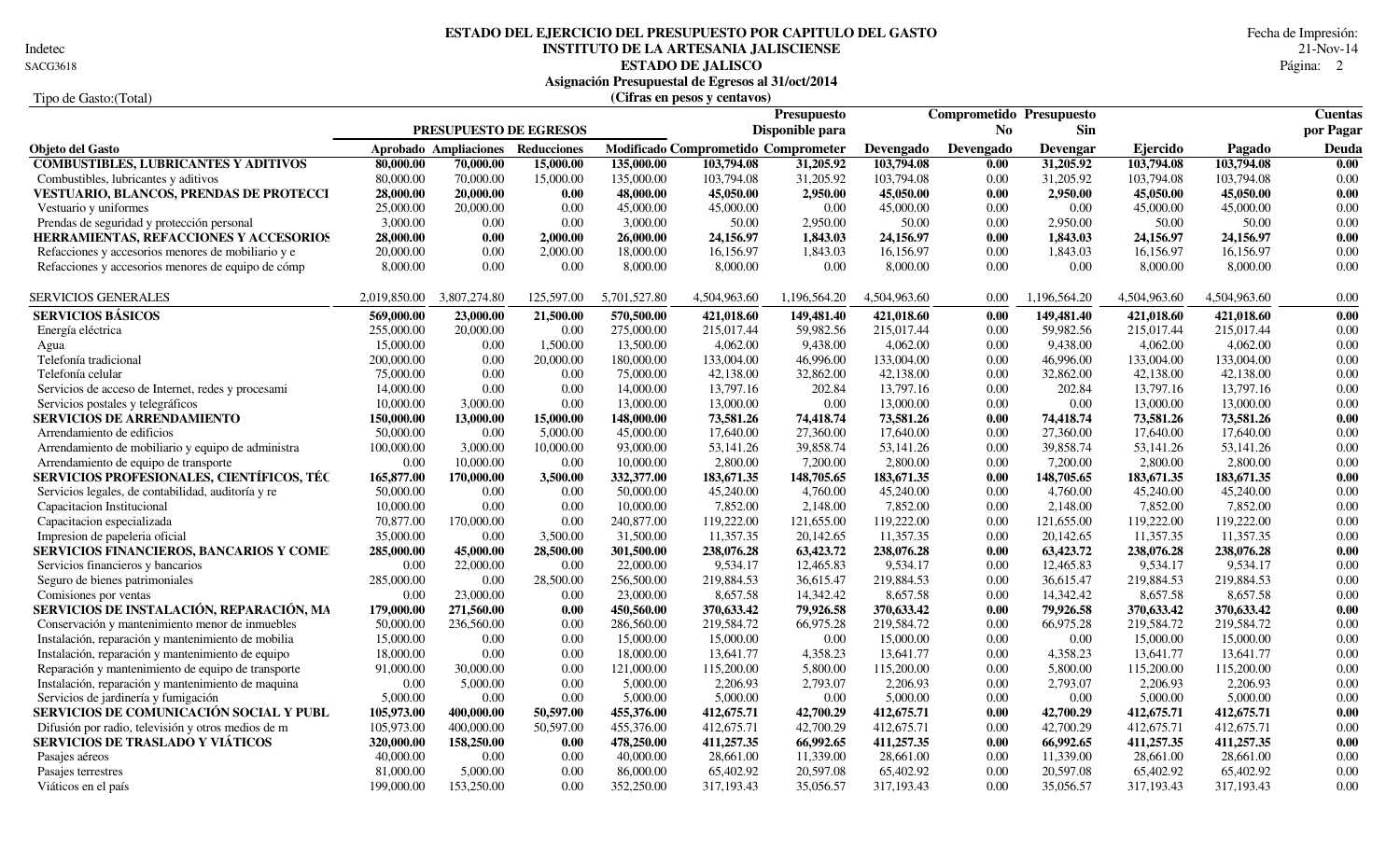Indetec

# **INSTITUTO DE LA ARTESANIA JALISCIENSE** 21-Nov-14 **ESTADO DEL EJERCICIO DEL PRESUPUESTO POR CAPITULO DEL GASTO** Fecha de Impresión:

**ESTADO DE JALISCO** Página: 3

**Asignación Presupuestal de Egresos al 31/oct/2014**

| Tipo de Gasto: (Total)                             |                               |                                          |              |                 | (Cifras en pesos y centavos)        |              |                |              |                          |               |               |                |
|----------------------------------------------------|-------------------------------|------------------------------------------|--------------|-----------------|-------------------------------------|--------------|----------------|--------------|--------------------------|---------------|---------------|----------------|
|                                                    |                               | <b>Presupuesto</b>                       |              |                 |                                     |              |                |              | Comprometido Presupuesto |               |               | <b>Cuentas</b> |
|                                                    | <b>PRESUPUESTO DE EGRESOS</b> |                                          |              | Disponible para |                                     |              | N <sub>0</sub> |              | <b>Sin</b>               |               |               | por Pagar      |
| Objeto del Gasto                                   |                               | <b>Aprobado Ampliaciones Reducciones</b> |              |                 | Modificado Comprometido Comprometer |              | Devengado      | Devengado    | <b>Devengar</b>          | Ejercido      | Pagado        | Deuda          |
| <b>SERVICIOS OFICIALES</b>                         | 195,000.00                    | 2.596.464.80                             | 0.00         | 2.791.464.80    | 2,363,212.77                        | 428,252.03   | 2,363,212.77   | 0.00         | 428,252.03               | 2,363,212.77  | 2,363,212.77  | 0.00           |
| Congresos y convenciones                           | 195,000.00                    | 2,596,464.80                             | 0.00         | 2,791,464.80    | 2,363,212.77                        | 428,252.03   | 2,363,212.77   | 0.00         | 428,252.03               | 2,363,212.77  | 2,363,212.77  | 0.00           |
| <b>OTROS SERVICIOS GENERALES</b>                   | 50,000.00                     | 130,000.00                               | 6,500.00     | 173,500.00      | 30,836.86                           | 142,663.14   | 30,836.86      | 0.00         | 142,663.14               | 30,836.86     | 30.836.86     | 0.00           |
| Impuestos y derechos                               | 50,000.00                     | 130,000.00                               | 6.500.00     | 173,500.00      | 30,836.86                           | 142,663.14   | 30,836.86      | 0.00         | 142,663.14               | 30,836.86     | 30.836.86     | 0.00           |
| TRANSFERENCIAS, ASIGNACIONES, SUBSIDIOS Y C        | 117,000.00                    | 578,500.00                               | 0.00         | 695,500.00      | 647,500.00                          | 48,000.00    | 647,500.00     | 0.00         | 48,000.00                | 647,500.00    | 647,380.00    | 120.00         |
| <b>AYUDAS SOCIALES</b>                             | 117,000.00                    | 578,500.00                               | 0.00         | 695,500.00      | 647,500.00                          | 48,000.00    | 647,500.00     | 0.00         | 48,000.00                | 647,500.00    | 647,380.00    | 120.00         |
| Aportacion para erogaciones contigentes            | 30,000.00                     | 0.00                                     | 0.00         | 30,000.00       | 7,000.00                            | 23,000.00    | 7,000.00       | 0.00         | 23,000.00                | 7,000.00      | 6,880.00      | 120.00         |
| Aportacion a la promocion, cultura y artes         | 87,000.00                     | 578,500.00                               | 0.00         | 665,500.00      | 640,500.00                          | 25,000.00    | 640,500.00     | 0.00         | 25,000.00                | 640,500.00    | 640,500.00    | 0.00           |
| BIENES MUEBLES, INMUEBLES E INTANGIBLES            | 80,000.00                     | 783,557.00                               | 0.00         | 863,557.00      | 355,472.33                          | 508,084.67   | 355,472.33     | 0.00         | 508,084.67               | 355,472.33    | 355,472.33    | 0.00           |
| MOBILIARIO Y EQUIPO DE ADMINISTRACIÓN              | 40,000.00                     | 100,000.00                               | 0.00         | 140,000.00      | 126,444.99                          | 13,555.01    | 126,444.99     | 0.00         | 13,555.01                | 126,444.99    | 126,444.99    | 0.00           |
| Muebles de oficina y estantería                    | 20,000.00                     | 50,000.00                                | 0.00         | 70,000.00       | 56,444.99                           | 13,555.01    | 56,444.99      | 0.00         | 13.555.01                | 56,444.99     | 56,444.99     | 0.00           |
| Equipo de cómputo y de tecnología de la informació | 20,000.00                     | 50,000.00                                | 0.00         | 70,000.00       | 70,000.00                           | 0.00         | 70,000.00      | 0.00         | 0.00                     | 70,000.00     | 70,000.00     | 0.00           |
| <b>MOBILIARIO Y EQUIPO EDUCACIONAL Y RECRI</b>     | 5,000.00                      | 0.00                                     | 0.00         | 5,000.00        | 0.00                                | 5,000.00     | 0.00           | 0.00         | 5,000.00                 | 0.00          | 0.00          | 0.00           |
| Cámaras fotográficas y de video                    | 5,000.00                      | 0.00                                     | 0.00         | 5,000.00        | 0.00                                | 5,000.00     | 0.00           | 0.00         | 5,000.00                 | 0.00          | 0.00          | 0.00           |
| <b>VEHÍCULOS Y EQUIPO DE TRANSPORTE</b>            | 0.00                          | 479,520.00                               | 0.00         | 479,520.00      | 0.00                                | 479,520.00   | 0.00           | 0.00         | 479,520.00               | 0.00          | 0.00          | 0.00           |
| Vehículos y equipo terrestre                       | 0.00                          | 479,520.00                               | 0.00         | 479,520.00      | 0.00                                | 479,520.00   | 0.00           | 0.00         | 479,520.00               | 0.00          | 0.00          | 0.00           |
| <b>MAQUINARIA, OTROS EQUIPOS Y HERRAMIENT</b>      | 10,000.00                     | 100,000.00                               | 0.00         | 110,000.00      | 99,991.26                           | 10,008.74    | 99,991.26      | 0.00         | 10,008.74                | 99,991.26     | 99.991.26     | 0.00           |
| Sistemas de aire acondicionado, calefacción y de r | 0.00                          | 100,000.00                               | 0.00         | 100,000.00      | 99,991.26                           | 8.74         | 99,991.26      | 0.00         | 8.74                     | 99,991.26     | 99,991.26     | 0.00           |
| Equipo de comunicación y telecomunicación          | 10,000.00                     | 0.00                                     | 0.00         | 10,000.00       | 0.00                                | 10,000.00    | 0.00           | 0.00         | 10,000.00                | 0.00          | 0.00          | 0.00           |
| <b>ACTIVOS INTANGIBLES</b>                         | 25,000.00                     | 104,037.00                               | 0.00         | 129,037.00      | 129,036.08                          | 0.92         | 129,036.08     | 0.00         | 0.92                     | 129,036.08    | 129,036.08    | 0.00           |
| Software                                           | 25,000.00                     | 104,037.00                               | 0.00         | 129,037.00      | 129,036.08                          | 0.92         | 129,036.08     | 0.00         | 0.92                     | 129,036.08    | 129,036.08    | 0.00           |
| $Total \Rightarrow$                                | 17,253,606.00                 | 8,993,056.37                             | 1,173,372.57 | 25,073,289.80   | 22,298,450.64                       | 2,774,839.16 | 19,238,653.23  | 3,059,797.41 | 5,834,636.57             | 18,741,753.77 | 18,743,265.55 | 495,387.68     |